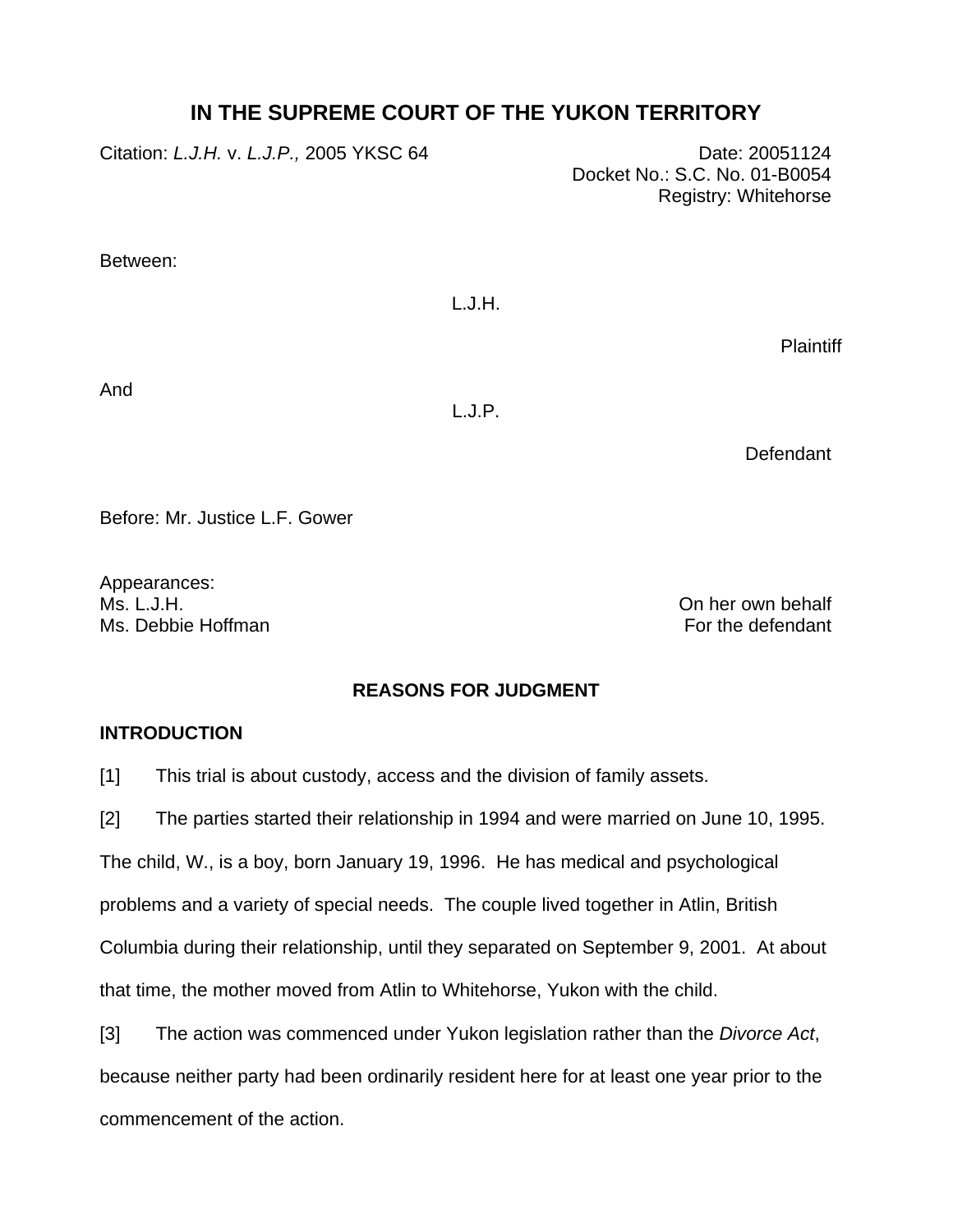[4] The parties were granted interim joint custody of the child on October 4, 2001. The child lived with the mother in Whitehorse after that order was made, but the father had weekly access from Friday morning to Sunday evening and was allowed to take the child with him to Atlin.

[5] Following a further order of this Court on September 27, 2002, the mother moved from Whitehorse to Almonte, Ontario. She and the child initially lived with the maternal grandparents, but have since moved a couple of times before settling in the mother's current residence. While the mother has had primary care of the child, the father has continued to involve himself in the child's affairs during his annual winter time visits to Ontario. His parents, the paternal grandparents, reside about 1½ hours drive from Almonte.

[6] The father is a commercial fisherman during the summer months and a trapper during the winter months. The mother is presently unemployed, but has previous experience as a massage practitioner and is currently attempting to complete her certification as a message therapist.

[7] The father has been represented by counsel throughout these proceedings. The mother has had counsel from time to time, but ultimately represented herself at this trial.

## **ISSUES**

The following issues are in dispute:

- 1. The mother is seeking sole custody of the child, whereas the father seeks joint custody.
- 2. Future summer time access:
	- a) the father wants the child to visit with him in Atlin for the month of August each year;
	- b) the mother is opposed to that, but says the father can visit the child in Ontario.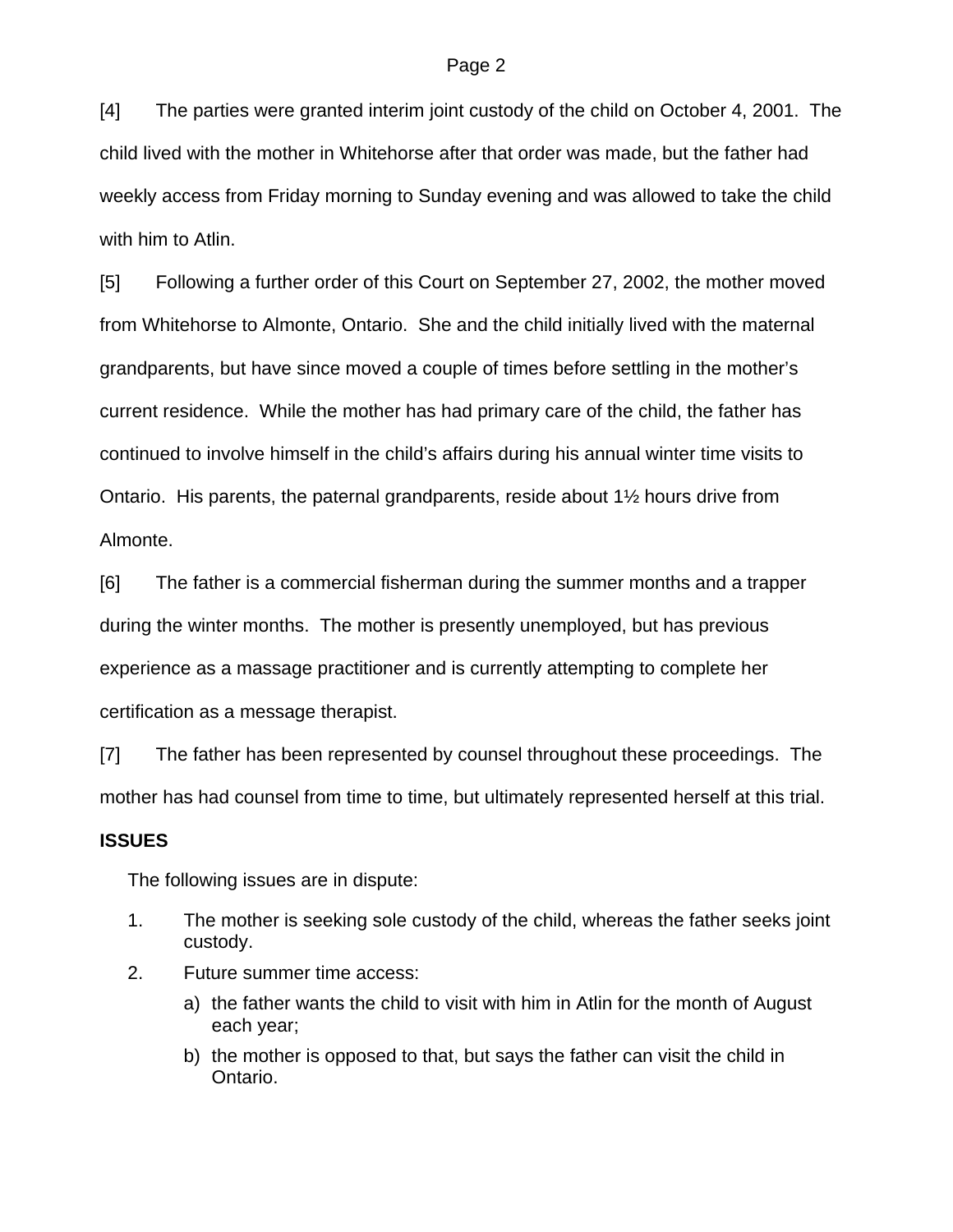- 3. Access by the paternal grandparents:
	- a) the father wants his parents to have specified access to the child on one weekend each month, with the particular weekend to be selected by the mother, unless otherwise agreed between the mother and the paternal grandparents;
	- b) the mother does not want specified access, but is prepared to agree informally to one weekend every second month.
- 4. The mother does not want direct contact with the father.
- 5. The father wants to participate in the choice of the child's school. The mother wants to make that choice unilaterally.
- 6. The mother wants the father to share in the cost of the child's nutritional supplements. The father wants to first be satisfied that these are necessary and in the child's best interests.
- 7. The valuation and division of the family assets:
	- a) the family home,
	- b) the joint bank account,
	- c) the moveable property retained by each party on separation, and
	- d) the fishing business.

## **CUSTODY**

## *W.'s Special Needs*

[8] W. was born with an atrophied urethra, a condition known as hypospadia, which required at least two operations during the child's early formative years. He was referred to the Child Development Centre in 2000, which recommended that he be given special help upon beginning his schooling. The child was also tested by a psychologist who recommended the same types of support and special help.

[9] W. was initially placed in the Golden Horn School in Whitehorse, following the mother's move with him from Atlin. It was quickly determined that the child suffered from certain developmental and psychological problems, as well as his medical ones. It was the opinion of the school's principal that W. would need more special supports than were available at any school in Whitehorse.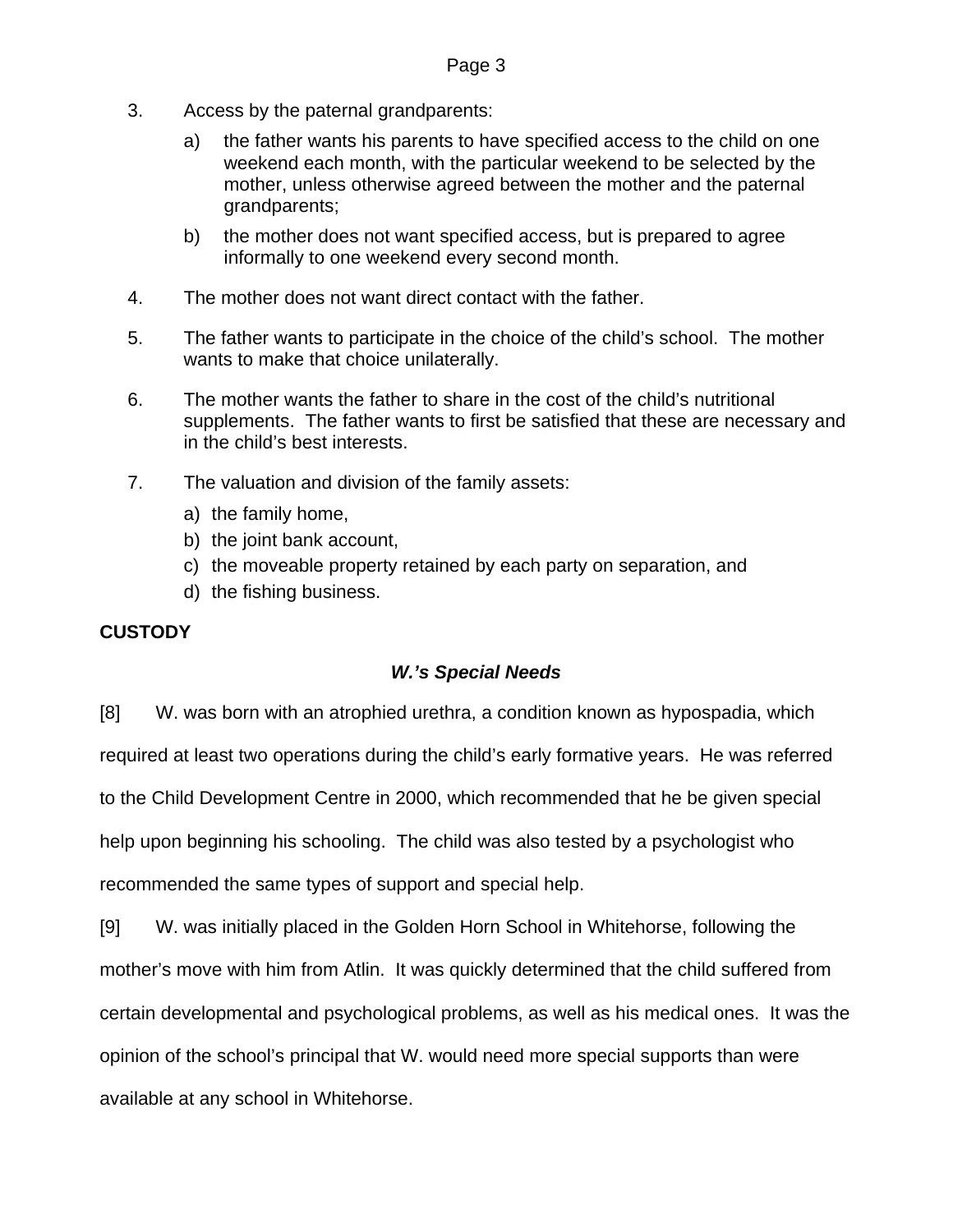[10] Historically, W. has been a diagnostic challenge for his attending professionals and care givers. Initially he showed poor and odd language skills and demonstrated a high degree of fantastic ideation. His stories would often be perseverative and have obsessional qualities. His attention span was quite limited. His motor skills showed some developmental delay. Historically, he was also focused, if not obsessed, with his penis as a result of the medical treatments for his hypospadia. This may continue to have a strong effect on his sexual development, especially as an adolescent, and further surgeries may be required.

[11] It was the tentative opinion of chartered psychologist, G.S. Powter, who prepared the Custody and Access Report dated January 28, 2002, that W. might have symptoms of a pervasive developmental disorder called Asperger's Syndrome. Mr. Powter noted that the most obvious hallmark of this syndrome is the peculiar and idiosyncratic areas of "special interest" to the children affected. He said, at page 22, they are noted to show certain autistic symptoms such as

> "a tendency to avoid spontaneous social interactions or to show very weak skills in interactions, problems sustaining simple conversations or a tendency to be perseverative or repetitive when conversing, odd verbal responses, preference for a set routine and difficulty with transitions, difficulty regulating social/emotional responses involving anger, aggression, or excessive anxiety, hyperactivity, appearing to be "in one's own world," and the tendency to overfocus on particular objects or subjects. …"

As one author put it, quoted by Mr. Powter at page 23, children with Asperger's syndrome "often don't like surprises".

[12] Following W.'s arrival in Almonte with his mother, he attended a local primary school. It was soon determined that the types of problems identified in Whitehorse were continuing to cause him difficulties. Ultimately, he was referred to a special day treatment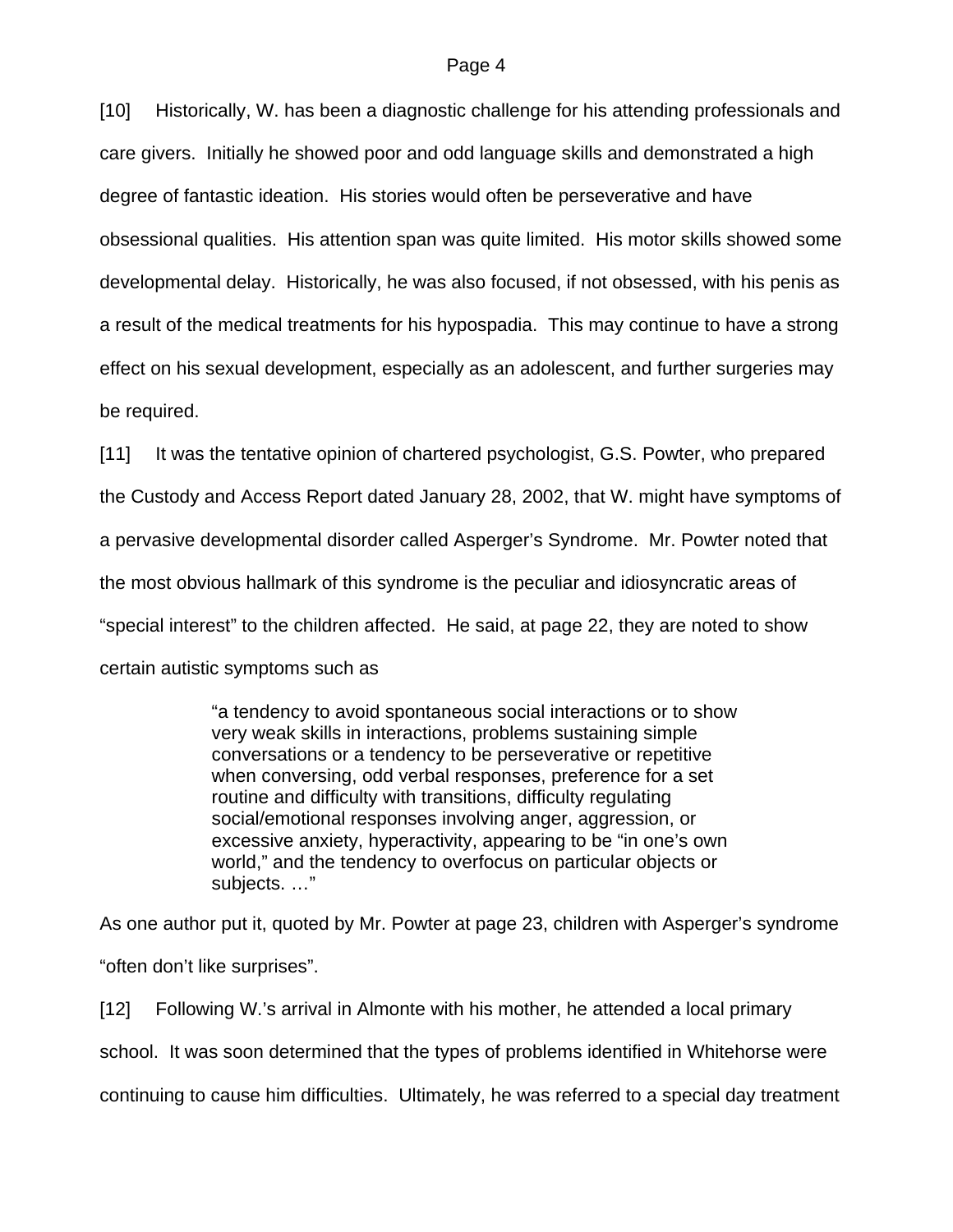program at the Royal Ottawa Hospital. As I understand it, this program involves placing special needs children into a school curriculum, which is supervised by a professional multi-disciplinary team working out of the hospital, including a child psychiatrist. For the 2003 – 2004 academic year, Dr. Sue Batth was the attending child psychiatrist on W.'s professional team. The following year, W. continued the day treatment program under the supervision of child psychiatrist Dr. Barb Jones and the associated professional team, but was relocated from the Royal Ottawa Hospital to the Children's Hospital of Eastern Ontario ("CHEO"). Each year the team develops an individualized treatment program for W. on the basis of his identified needs.

[13] Dr. Jones testified that she has seen W. almost daily over the past academic year in a variety of settings including in class, out of class, and in therapy. She stated that W. has difficulty with communication, although the problem is more to do with his comprehension than his expressive language. She also noted that he suffers from certain mental delays and fine motor skills delays, which affect his ability to print. He continues to be challenged in the area of social communication. For example, he is egocentric and often has difficulty with reciprocity and understanding the need of the other party to a conversation. He is challenged with the processing of information. He is emotionally fragile and is frustrated with any changes in his environment and his support systems. He is internally quite disorganized with his thought processes. He struggles with learning. If he is assisted with rote matters, he can manage. However, as he gets into new learning areas or abstract concepts, his difficulties increase. He needs to hear very simple words with concrete and reality-based examples in order to comprehend issues. If he is stressed, he goes into his fantasy world and emotionally regresses. He is also learning about how to please others and is therefore quite vulnerable to suggestions from peers.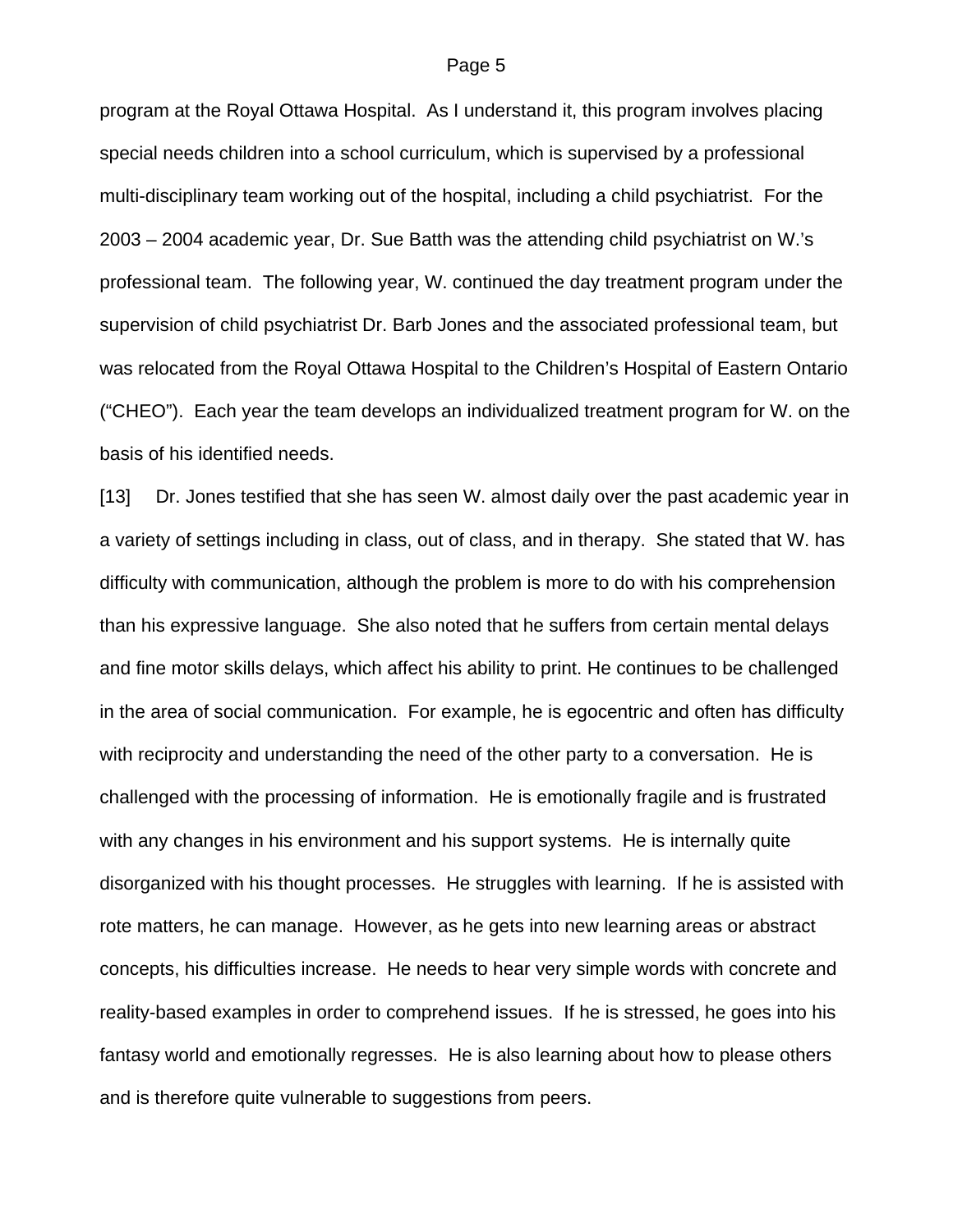[14] Dr. Jones said that W.'s developmental deficits are chronic and will require monitoring throughout his childhood. Even if he is reintegrated with the mainstream school system, he will still need psychological support and help with integration into community activities.

[15] According to Drs. Batth and Jones, W.'s formal psychiatric diagnosis is Pervasive Developmental Delay (PDD). This diagnosis includes aspects of Autistic Spectrum Disorder and Asperger's Syndrome, but does not fit neatly in either because of his developmental delays. Sometimes W. can appear as high functioning, for example, when he repeats phrases or sentences after watching a television program, while in fact he continues to have difficulty with true comprehension.

[16] In his formal schooling W. performs at a grade or two below his notional level of grade 4, at his current age of 9. But even then, this is only if he is doing something he likes and is fully supported in doing so.

[17] It will be difficult to predict how well W. will integrate as a teenager and an adult. However, Dr. Jones said that W. has a lot of strength. She referred to him as "a delightful little guy", who is beginning to try to be "kind" in social situations. However, he needs help to check in with others before attempting to help, lest such attempt should be perceived as intrusive.

[18] W. does not cope well with transitions and becomes anxious about his environment, even to the point of appearing to have an anxiety disorder. This caused Dr. Jones to recommend medication for W. Since W. has begun this medication, there has been a lessening of his over-reactive responses and an increase in his positive social behaviour.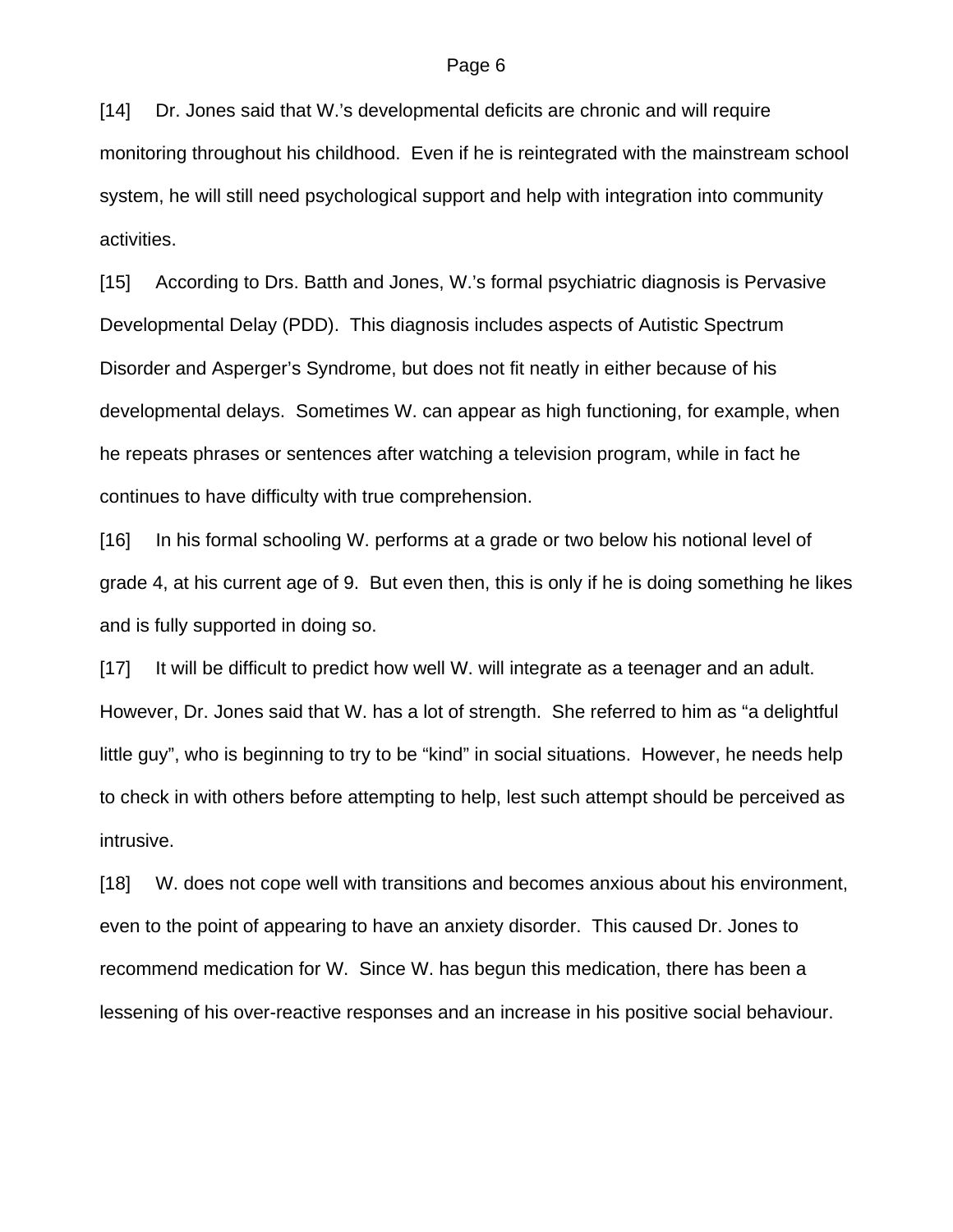[19] Dr. Jones also encouraged the mother to enrol W. in structured social activities over the summer of 2005 to help him develop his social skills. The mother has done this and claims that W. has had a better summer this year than in previous years.

[20] In cross-examination, Dr. Jones confirmed that W. was treated as an "outpatient" for the summer months of July and August 2005. I understood this to mean that he was not in full time attendance at the CHEO education program, but took the same summer vacation as other school children. Dr. Jones and an alternate child psychiatrist were available to the mother during this time, while the mother planned and executed various activities such as day camps and other excursions for W. The doctors' records indicate that there were only four contacts between the mother and W.'s treatment team over this time period. There is no evidence that any of these contacts were the result of any particular trauma or difficulty experienced by W.

[21] Dr. Jones conceded that W. is making "baby steps" to adapting more appropriately to new situations as a result of his medication. To use her words, "progress is slow". The issue is when to implement changes in W.'s life and how quickly to do so, as he needs preparation for everything and may even react badly to parental attempts to prepare him. [22] As I understood Dr. Jones, changes in W.'s routine are more likely to be successful and accepted by W. if he is prepared for those changes well in advance. His anxiety and the risk of negative overreaction to the change can be reduced by showing him pictures, reminding him of similar previous experiences and discussing with him what he can expect to experience in the new situation or activity. For example, W. went on a number of road trips with his mother this past summer to a museum, a science centre and a zoo in communities outside the Ottawa area. She prepared W. by showing him pictures of what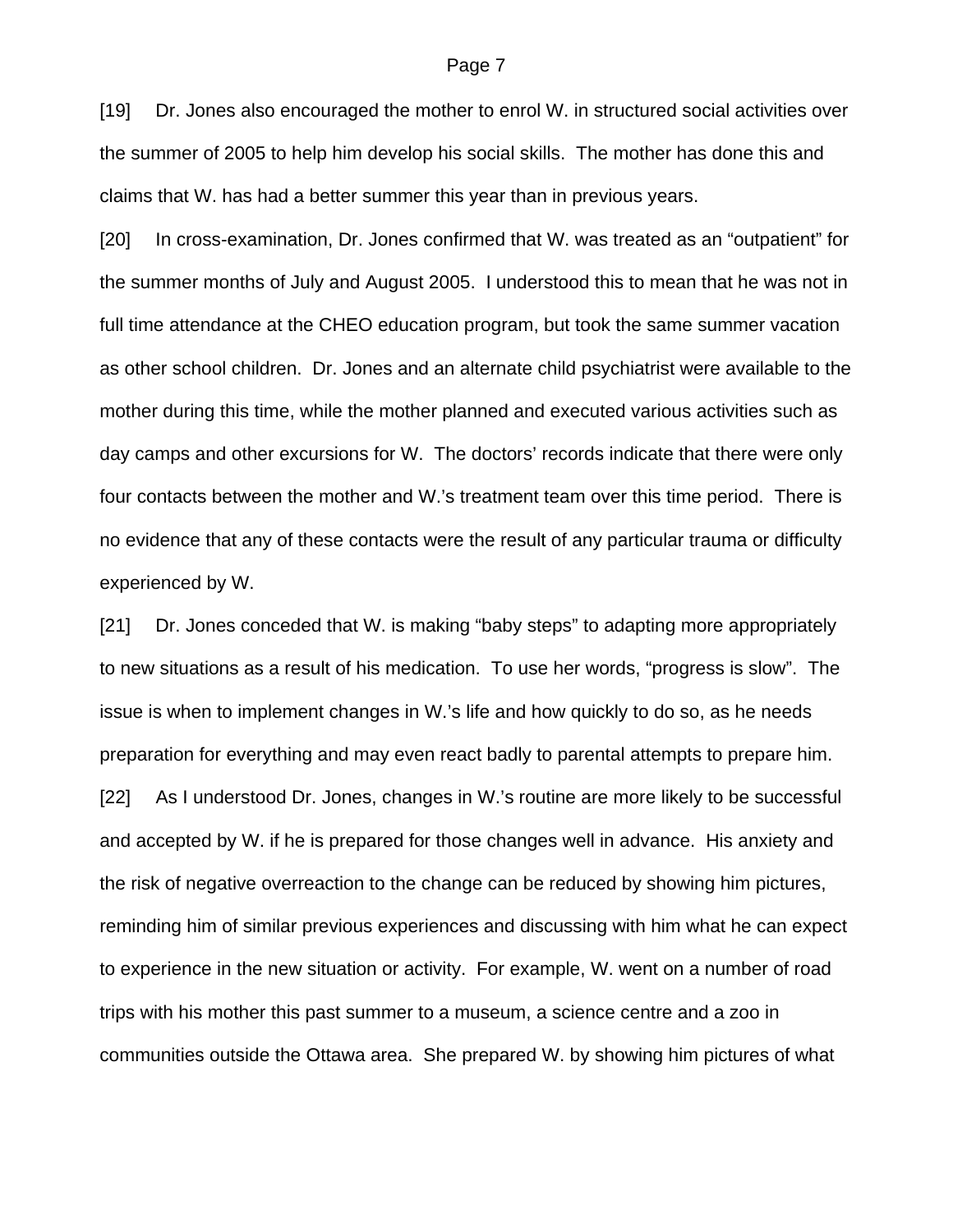he was about to visit and discussing the trips with him in advance. The mother testified that these trips were generally successful.

[23] Dr. Jones met with the father in January 2005, while he was making his annual winter visitation to Ontario. She said that he appeared to show some insight to W.'s problems and to understand his need for consistency and structure. Dr. Jones also said that he appeared to be a concerned father who wanted to do whatever he could to help W. She said the professional team is open to communication with the father about W. She particularly noted that W. has never said he did not feel safe with his Dad.

[24] In summary, Dr. Jones felt that W. needs more than normal supervision, but he also has the need to grow and to do things on his own.

[25] Dr. Batth generally supported the diagnosis of Dr. Jones about W.'s condition. She initially diagnosed W. as exhibiting disruptive behaviours partially due to cognitive function delays and expressed learning disabilities. She also said he showed significant anxiety disorder traits. However, based on her observations of W. from June to September 2005, she noticed positive changes as a result of his medication. In particular, she said that he seemed calmer and was exhibiting less anxiety. He seemed keen to play, was using free association in his thought processes and was trying to understand how people feel.

Finally, Dr. Batth conceded that the only way for W. to make progress is for him to continue to experience changes in his life, for W. to be prepared for those changes, and to have the related support.

[26] Unfortunately, in her evidence about the father, Dr. Batth seemed rather negatively biased. For example, in a letter she wrote to the mother's former counsel dated June 19, 2005, she stated as follows:

> "Future care of [W.]: Due to my limited past experience with [the father] communication between biological parents can become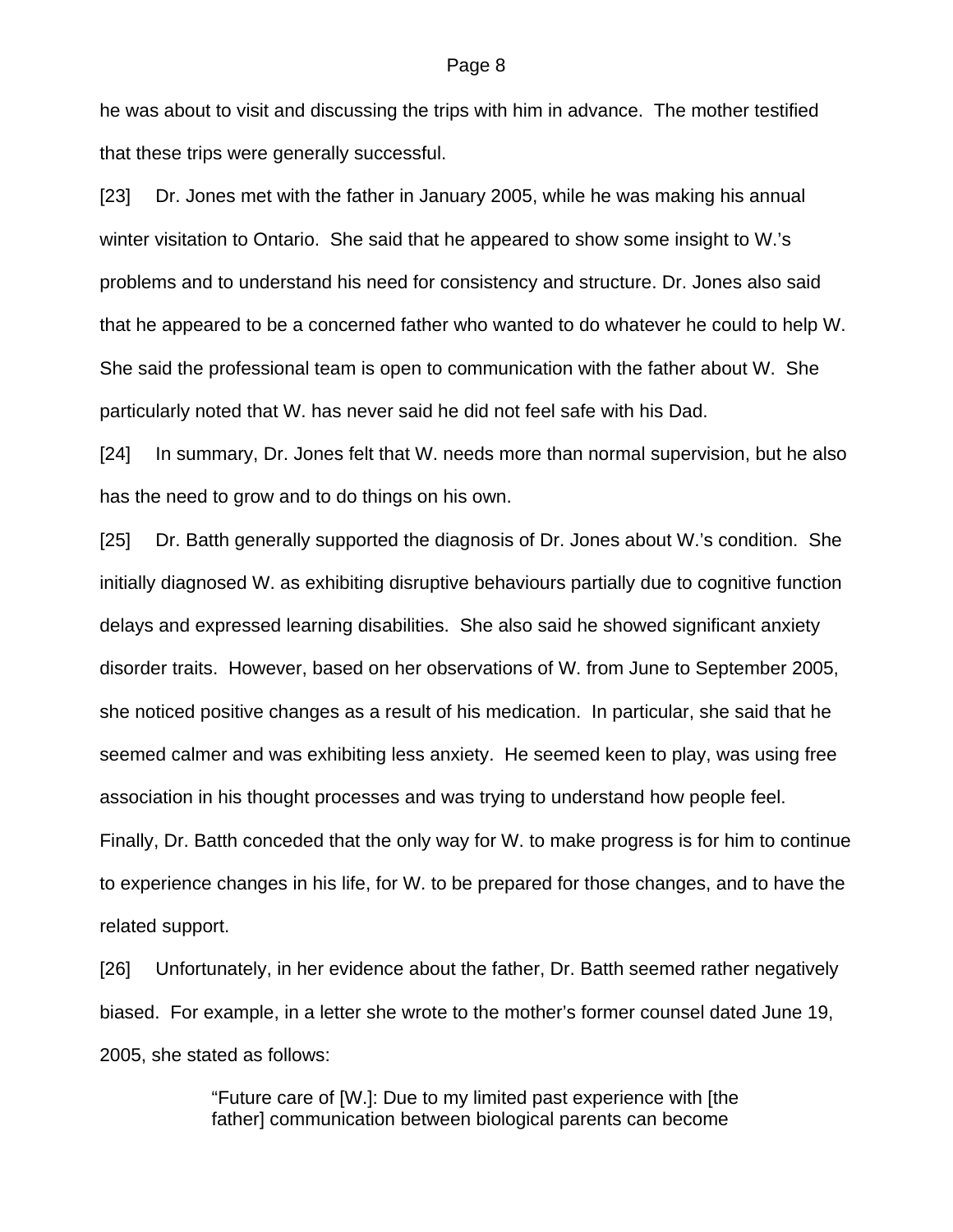adversarial over minor issues. This increases [W.'s] anxiety and he may then refuse to visit his dad. For these reasons, *it is essential that [W.'s] visits with his biological father remain supervised by his paternal grandparents …"* 

(emphasis added)

[27] Dr. Batth was cross-examined about her comment that parents can become "adversarial over minor issues". I understood her to refer to an event she witnessed approximately two years ago when the father came to W.'s school to exercise a prearranged access visit. When asked whether she was aware at that time that the father was trying to take his son and that the mother was denying access, Dr. Batth initially said "no" and that the father was only there on a classroom visit. However, she later conceded that the father had pre-arranged an access visit and that she ended up trying to mediate a dispute between the mother and the father over that access visit. In the end, she acknowledged that W. did go with his father for that visit.

[28] Further, when asked why she thought the visits by the father should "remain supervised", Dr. Batth said that she had *assumed* the father was accessing W. under supervision and that consequently "there must be a reason why". For example, she noted that the father has been through "AA and counselling". While she did not come right out and say so, the implication from Dr. Batth's evidence on this point is that she suspected the father of some improper historical conduct, which prompted the need for supervision and coincided with his participation in AA and counselling. In fact, the father has never been under a requirement of supervision during his access and he has been sober for 10 years. This was pure speculation on Dr. Batth's part and she was incorrect. Thus, her opinion that it is "essential" the father be restricted to supervised access is without foundation. [29] Dr. Batth was also asked why she recommended that the father's access be supervised by the paternal grandparents. When cross-examined about her previous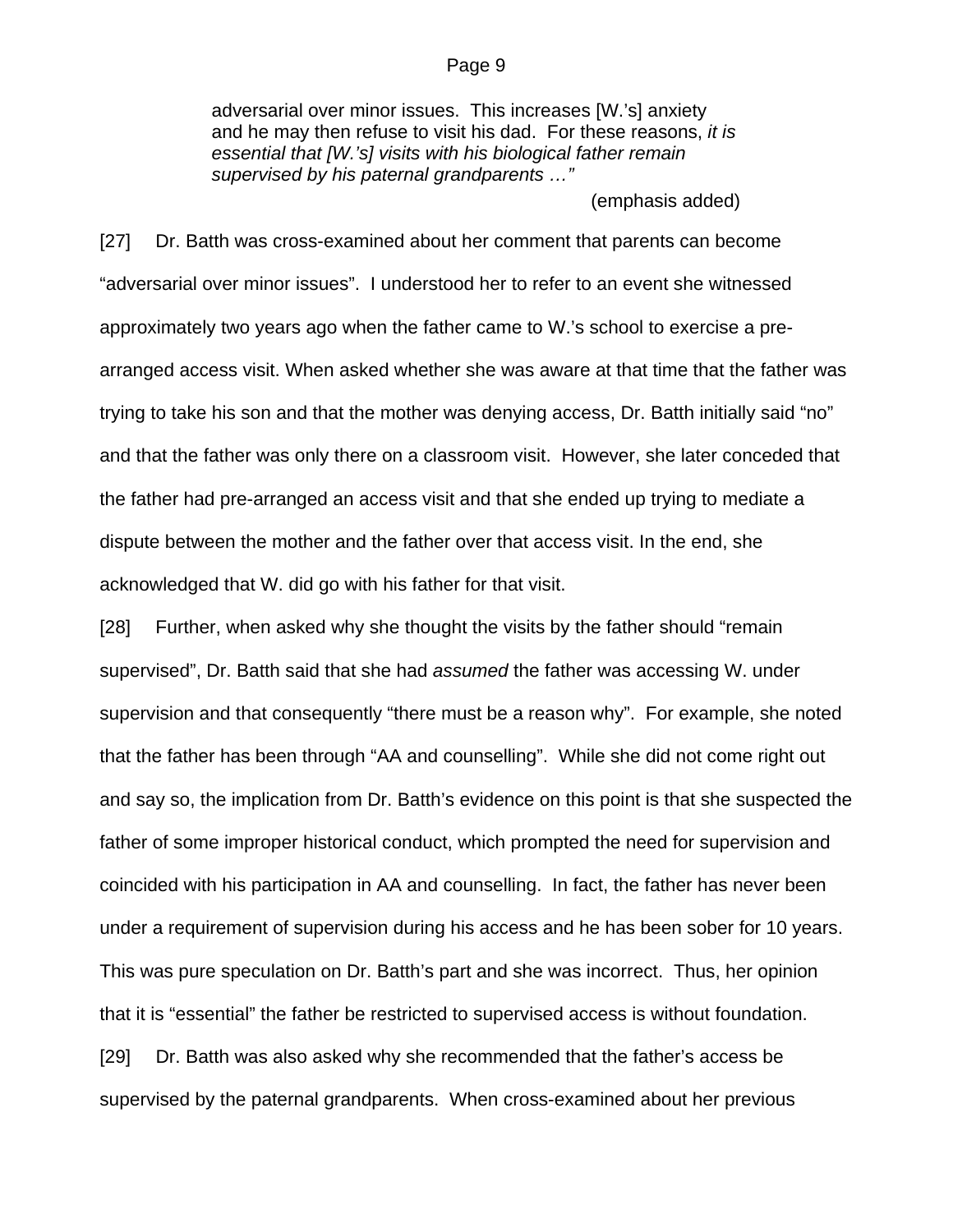contacts with either grandparent, she could only recall having met on two occasions with M.P. in the context of meetings with W.'s professional team. She never met the paternal grandfather, D.P., at all. There is also no evidence that she witnessed M.P. together with W. Nevertheless, she was prepared to recommend both grandparents, as supervisors. Once again, I have to say that I found her opinion in that regard is based on little or no foundation.

[30] Dr. Batth said that joint custody can create problems, particularly if immediate decisions need to be made for W.

[31] Dr. Batth was also opposed to W. going for a full month to Atlin each summer. She advised beginning with a one week visit, assuming W. wishes to go, and then perhaps increasing that by one week each summer, providing all goes well. However, immediately preceding that evidence, Dr. Batth spent a significant amount of time repeating certain statements that W. had allegedly made to her, which tend to create the impression that W. did not wish to go to Atlin. For example, she attributed W. as saying:

- "Dad does not treat me well."
- "Dad treats me like if I'm a baby."
- "Dad does not give me enough time to think."
- "I want Dad to come here to see me."
- "I don't want to go there, it's a small place and there is nothing to do there."

[32] Dr. Batth paraphrased W. further by suggesting that he "absolutely" said he did not want to go boating and fishing for a whole month, as he may not like it and his Dad won't listen.

[33] However, these selective quotes from Dr. Batth must be considered in the light of her overall bias against the father. Further, Dr. Jones was the most recent child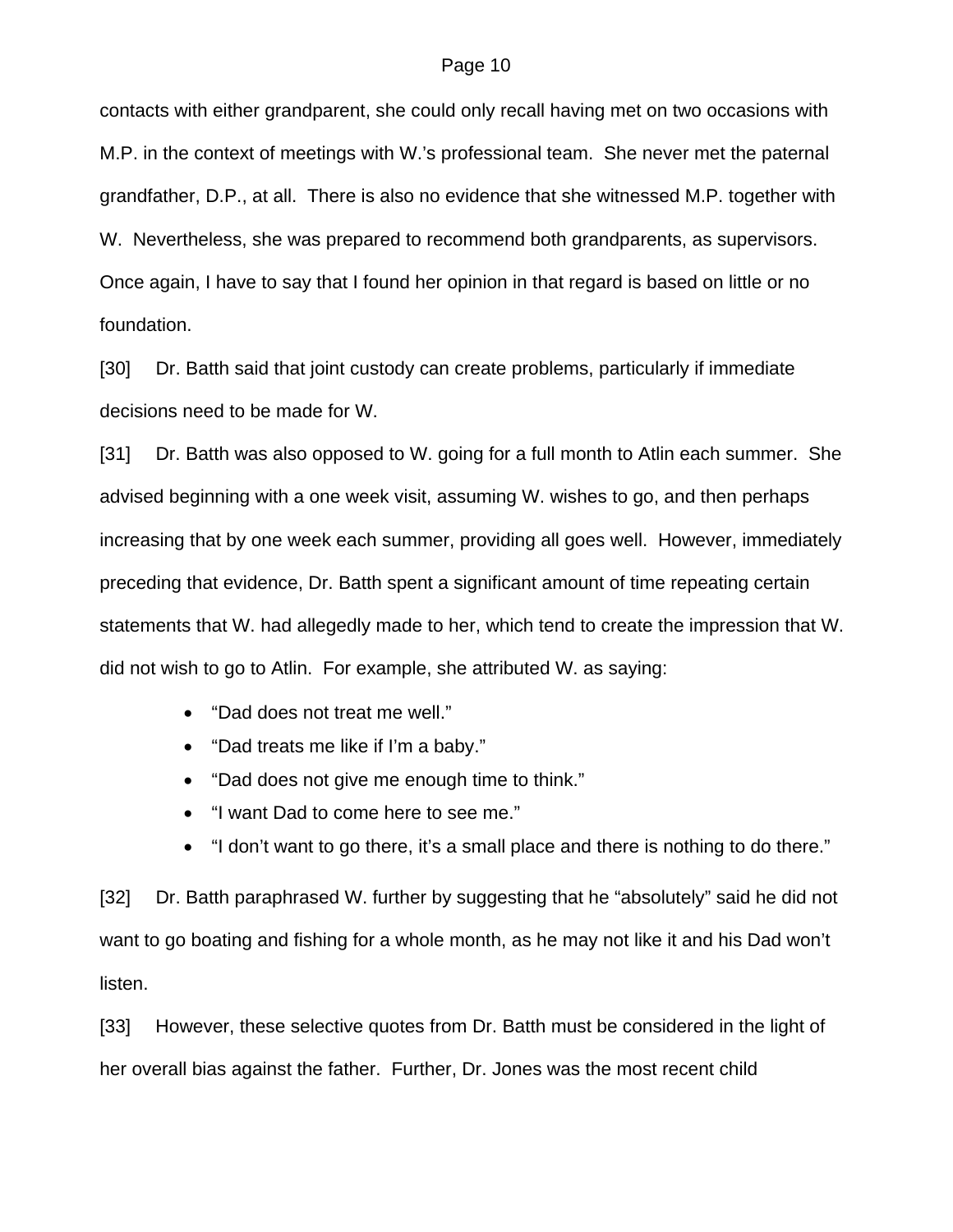psychiatrist on W.'s professional team and she noted W. saying that he felt bad because he could not see *both* his parents and that he misses his father.

[34] In any event, Dr. Batth acknowledged that the father can obtain "feedback" from the school which W. is attending. That is consistent with Dr. Jones' evidence that the professional team is "open" to communications with the father. I understand this to mean that the father would have access to W.'s professional team on an "as needed" basis, should he have access visits with W. either in Ontario or in British Columbia. [35] As for Dr. Batth's opinion against joint custody and access in Atlin, I prefer the evidence of Dr. Jones, which allowed for the possibility of both.

## *The Mother's Position on Custody*

[36] I commend the mother for the steps she has taken to improve the quality of W.'s life since the two of them moved to Ontario. She was pivotal in obtaining the referral from W.'s community school in Almonte to the hospital day treatment program. She has also put a good deal of thought and effort into involving W. in such extra curricular activities as horseback riding, skiing, bowling, bike riding and card playing. Fortunately, a community services organization in her area subsidizes the mother to the extent of \$225 per month for these types of activities. W. also attends the circus every year and in the summer he goes to the beach in Almonte almost every day. He has attended two week-long day camps this past summer as well as a day trip to Disney World in Florida and the other excursions I have already mentioned. To use the father's words, the mother has made "Herculean efforts" to meet W.'s various needs.

[37] The only real issue here is whether the father should have joint custody of W. or be limited simply to a right of access. The mother opposes joint custody primarily because she feels that she and the father do not get along well enough to make joint custody work.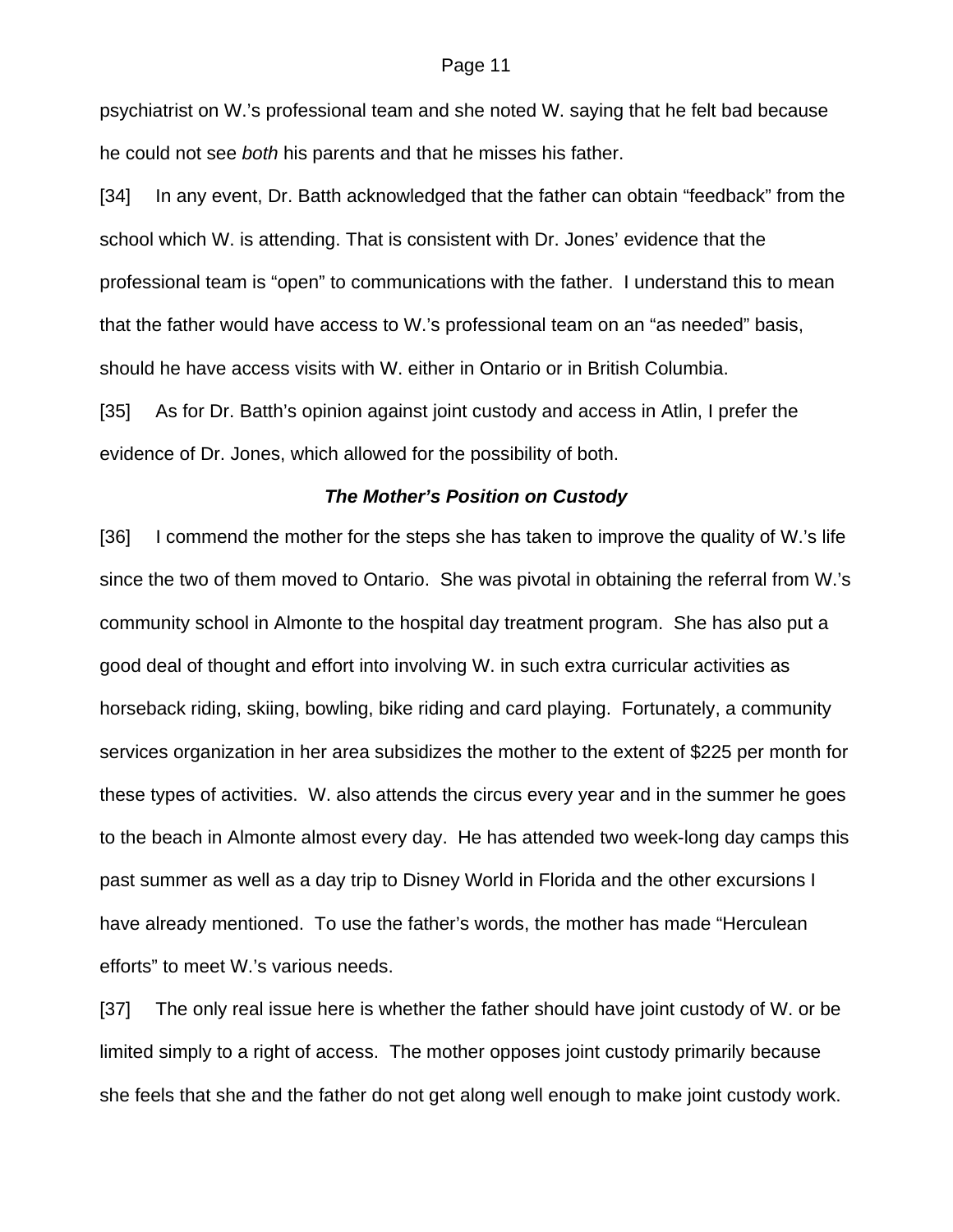She says that the conflict between them is not overt, but is quite "underhanded". I am not entirely sure what she means by that, as the evidence she attempted to enter in support of that proposition was ruled inadmissible by me. She also described, somewhat inconsistently, the amount of such conflict as "extreme" and says that, as a result, she cannot be in the father's presence for any period of time. She has panic attacks when she spends too much time with him.

[38] The mother also attempted to attack the father's character. For example, in her final submissions, the mother said that there is no evidence that the father has taken an anger management course, as ordered by this Court on September 27, 2002. However, that suggestion is directly contradicted by information in the Custody and Access Report at

p. 16:

"Since the court order in the fall of 2001, [the father] has been attending counselling at both The Family Violence Prevention Unit and Yukon Family Services, and I spoke with both his counsellors (Doug Knudson and Doug Mowat, respectively). Both these counsellors indicated that [the father] has been attending all his sessions, and has been an active participant, both in individual and in group sessions. They also stated that they had the sense that [the father] did not pose any risk of harm to the child, and in their opinion, had probably not been violent with [the mother]. They both said that they were "not sure that he really needs to come in."

[39] The mother further submitted that she does not feel the father "knows his son" and that he is "in total denial" of his son's condition. For reasons which will become obvious when I review the father's evidence on the custody issue, I find these assertions to be overstatements which are unsupported by the evidence.

[40] The mother also pointed to the opinion of Mr. Powter, at p. 26 of the Custody and

Access Report, that this family was not a good prospect for joint custody:

"Is this family a good prospect for joint custody? In my opinion, no. Although they do have less conflict than do many parents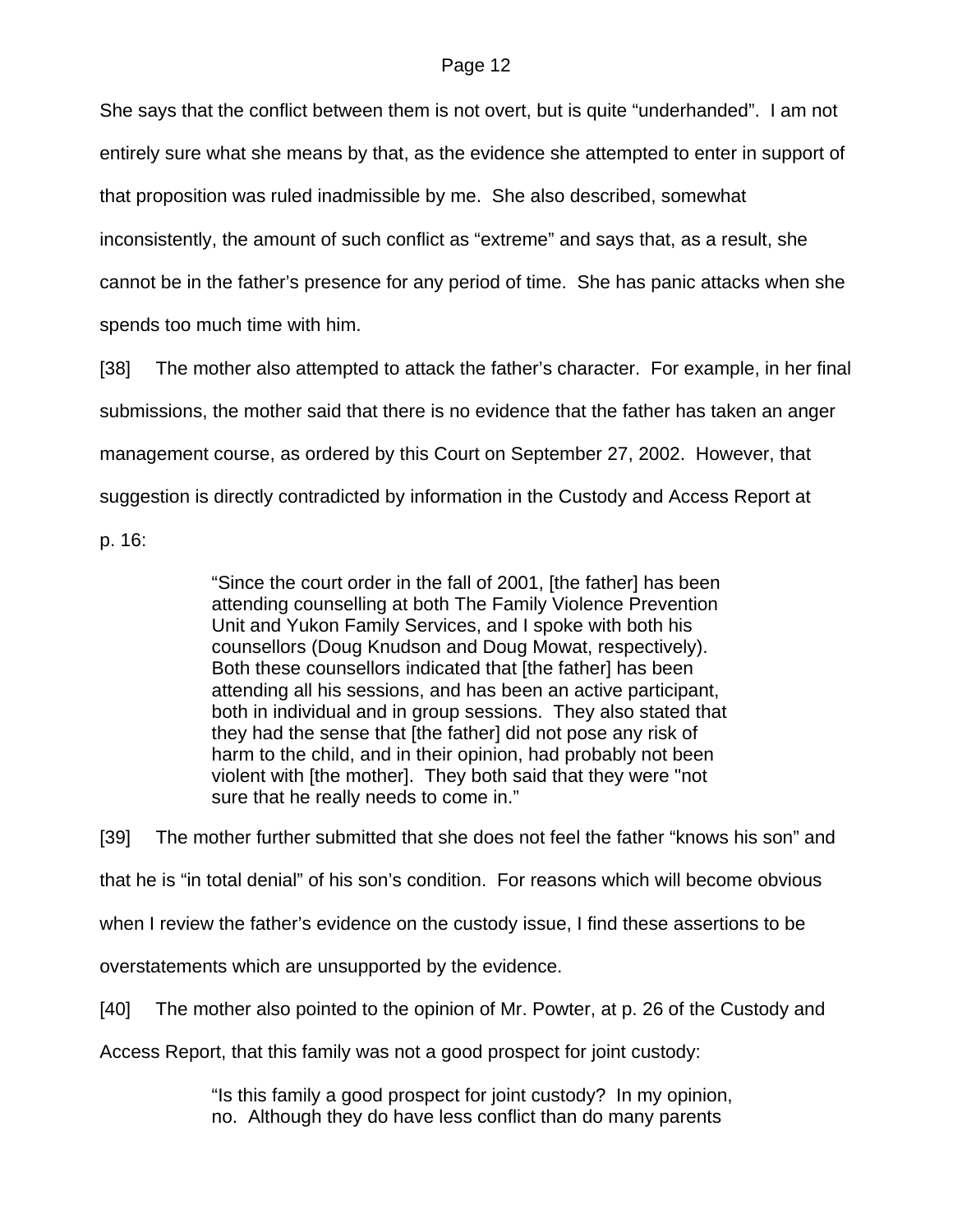in this situation, and have had better communication than some, there is still a great deal of anger and resentment, particularly surrounding financial and extended family issues. If [the mother] pursues the matter of [the father's] family's alleged criminal activities, this will be sure to amplify the bitterness and resentment. As well, [the mother] continues to express fear about [the father], and this is obviously a very poor ground for resolution of their anger."

However, I would first note that this comment was made on January 28, 2002, at a time when the conflict between the parties was at a higher level than it is today. Second, it is my view, having heard both parties testify, that it is primarily the mother who continues to feel anger and resentment. I detected little if any of these emotions on the part of the father. Third, the financial issues are likely to be resolved upon the division of the family assets. Fourth, it is apparent that the mother has not taken any steps to pursue her allegations of criminal activities against either the father or his extended family. Finally, her fears about the father, in my view, are largely due to her own anxiety, as opposed to being founded on the evidence. Therefore, I find that Mr. Powter's opinion as to the viability of joint custody in 2002 is of little weight today, over three years later.

## *The Father's Position on Custody*

[41] The father has had interim joint custody since this Court's order of October 4, 2001 and says he has consistently and faithfully made every effort to involve himself in his son's life since then, both directly and indirectly.

[42] After the initial separation, the father obtained an order authorizing him to have weekly access from Friday morning until Sunday evening, which I'm told was exercised by him at the family home in Atlin.

[43] Each year since the mother and W. moved to Almonte, the father has made arrangements to travel to Ontario in order to exercise access. These visits have varied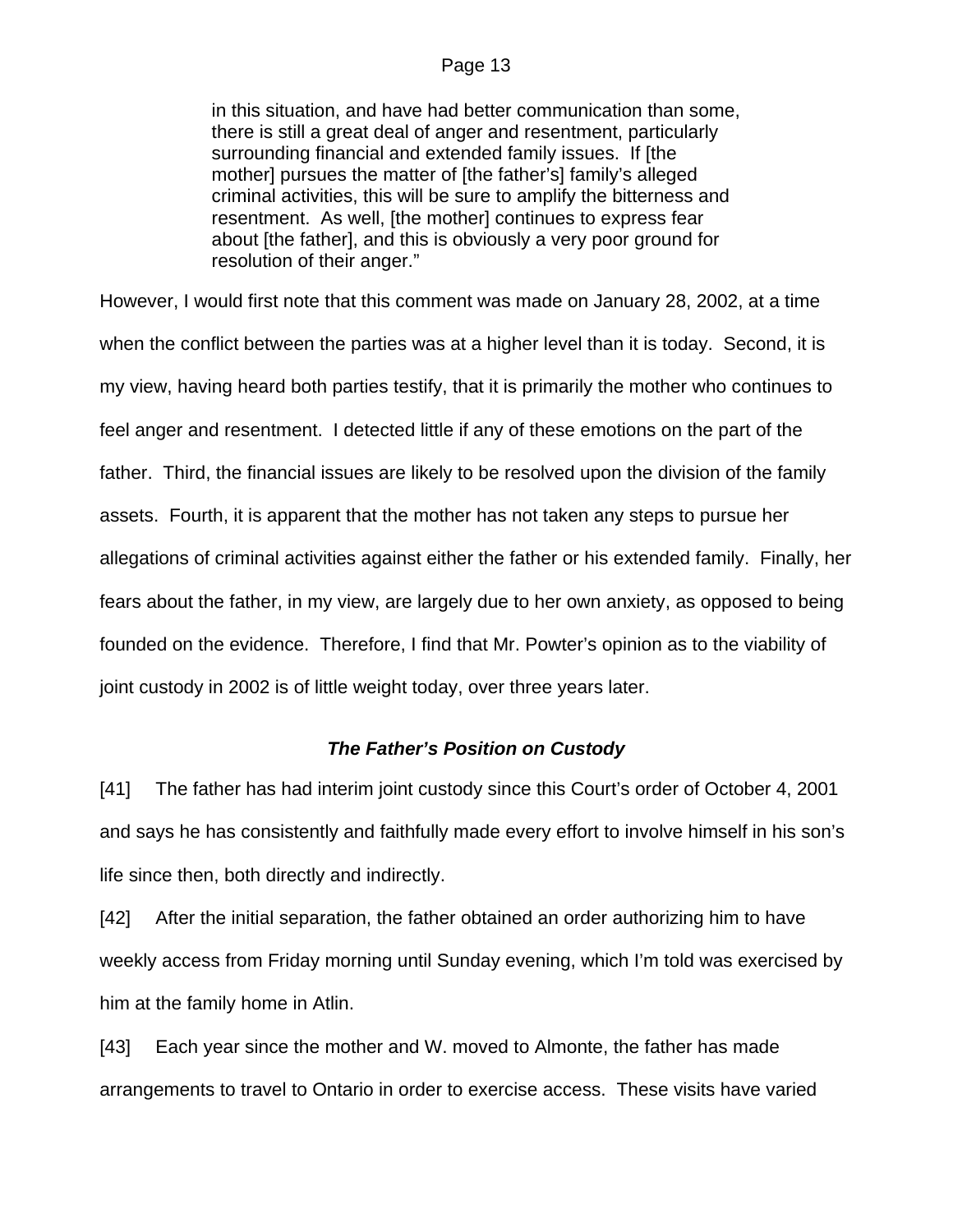slightly in duration, but generally have been six to eight weeks long. While visiting in Ontario, the father resides with his parents near Pembroke, which is 1½ to 2 hours drive from the mother's residence in Almonte. The father has visited the schools which W. attends and has spoken with members of his professional team. He has sought to educate himself about W.'s condition and his special needs.

[44] Although he is occupied in the Atlin area during the summer fishing season, he nevertheless attempts access by telephone when that is possible. He also involves himself indirectly through his mother, M.P. He speaks more or less on a weekly basis with M.P. on the telephone (when he is not out of communication on the Taku River with his fishing business) and obtains updates about W.'s progress and M.P.'s visits with him.

[45] The father has paid interim child support in the amount of \$267 per month since October 1, 2001. He has never missed a payment, notwithstanding my impression that his net annual income has fluctuated from year to year.

[46] The father's counsel emphasized that joint custody is particularly important in this case because the child has special needs and a complex prognosis, and, as the father's home and the child's primary residence are thousands of miles apart, the father is not within the primary sphere of contact for the child's professional team, as the mother is. Consequently, the father feels that he does not get the respect he deserves as a parent from some of the professional caregivers. For example, his counsel indicated that he had asked Dr. Batth for more detailed information justifying the use of W.'s nutrient supplement therapy, but never received a response.

[47] Although the father conceded that for a time after the separation, he had spoken badly about the mother to the child and others, he has since refrained from doing so.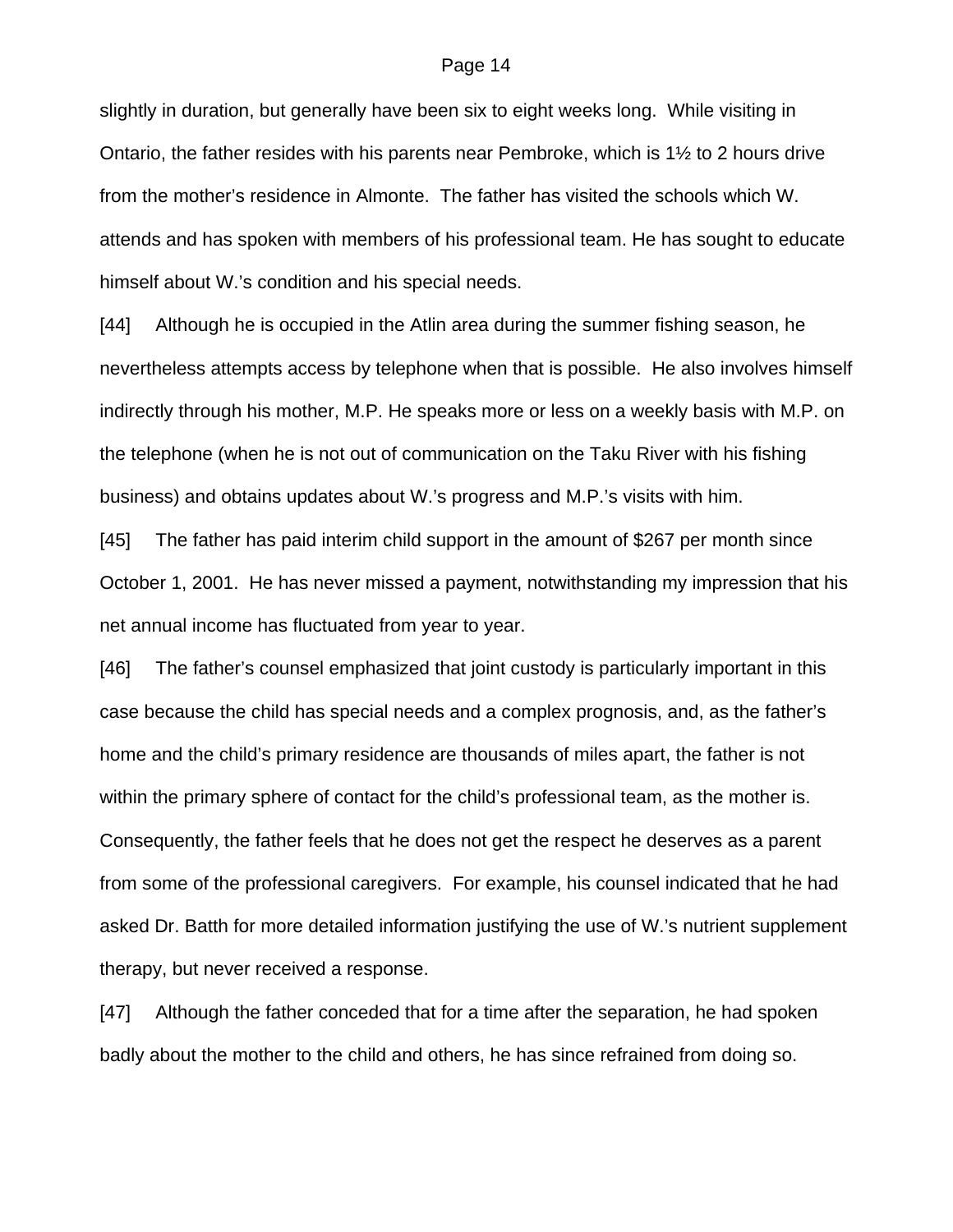[48] His friend, T.A., has known the father for six or seven years and has had a number of conversations with him, many of which were of an intimate nature. In particular, the father first talked to T.A. about his son about three or four years ago, shortly after W. left for Ontario. T.A. noticed that the father was obviously hurting and was quite upset. Despite being upset, the father mentioned that he was trying to recognize that there were better opportunities for W. in Ontario for dealing with his disabilities. He also recognized that the mother's parents were willing to help her and W. He was focusing on letting W. go and trying to see the positive aspects of the move.

[49] T.A. also spoke of the father's extensive community involvement in Atlin, he described the father has a motivator and a community organizer who leads by example. He says that he has never heard the father say a mean thing towards anyone. He has never seen him under the influence of alcohol or drugs. He has observed him in the presence of other friends with children and noted him to have a very good rapport with those children. He says that the father is "quite an exceptional individual who loves his son very much". [50] T.A. first met the father through the Alcoholic Anonymous program in Atlin and for the last six or seven years they have been members of an AA group which meets weekly in Whitehorse. When the father is not involved with his seasonal fishing business, T.A. has observed the father attend two or three meetings each month in Whitehorse, consistently over the last several years (Atlin and Whitehorse are about 2 hours apart by road). He said the father just celebrated his tenth year of sobriety in March 2005.

[51] The paternal grandmother, M.P., testified very favourably about the father's parenting style. While one might naturally expect M.P. to be biased in favour of her son, I found M.P. to be an objective and careful witness, free of any tendency to embellish her evidence. This is likely due in part to her background as a child protection worker, until her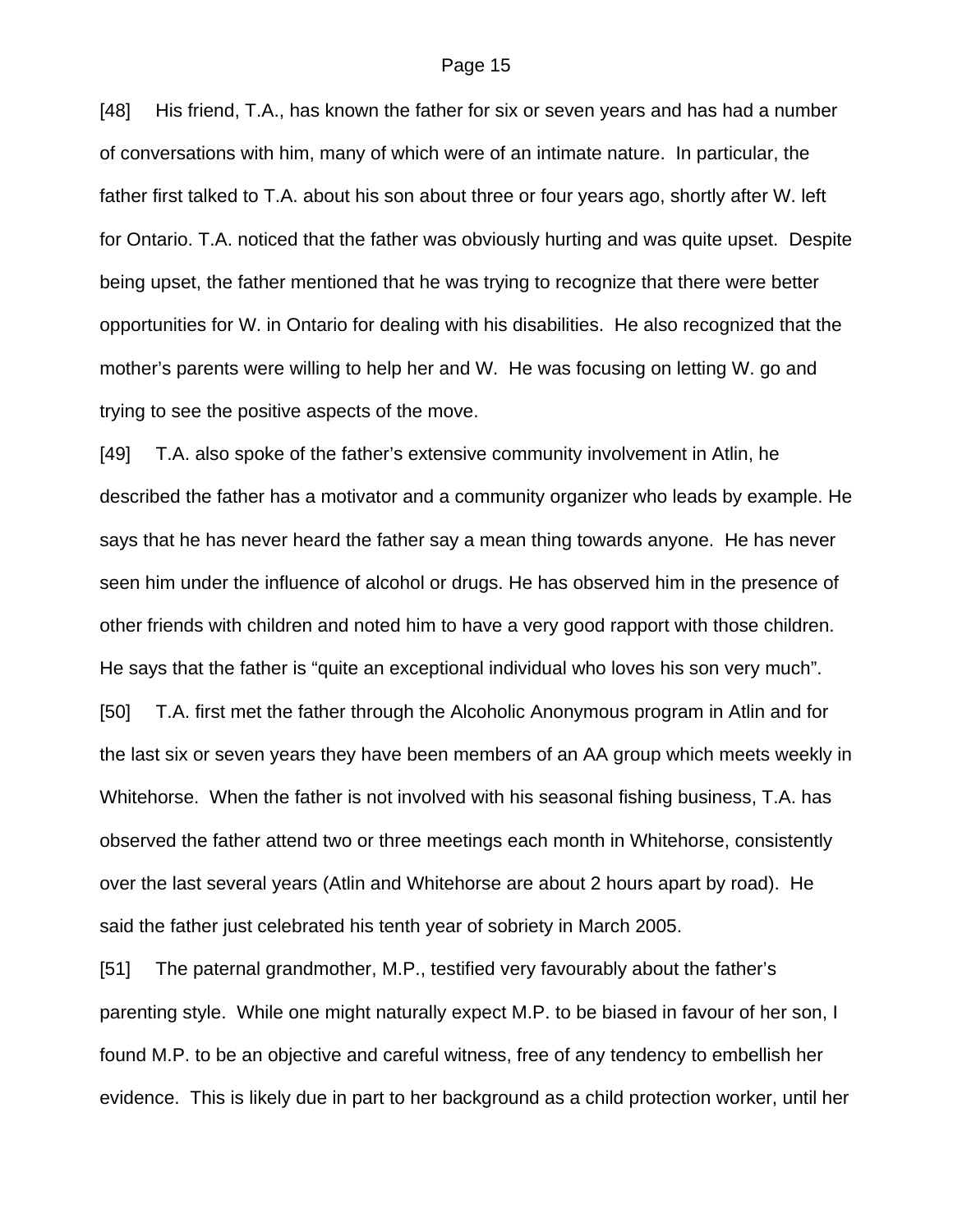retirement about 9 years ago. She said that the father is warm, firm and consistent with W. He keeps him on a regular schedule and does most of the caring for W. during his access visits. She has also been present for the exchanges of W. between the father and the mother. She has noticed that W. is generally cheerful and smiling when he arrives at her home with his father.

[52] She also mentioned that the father was the oldest of her 7 sons and that he frequently looked after his younger brothers and his grandmother while he was growing up. One brother in particular was mentally challenged and the father was occasionally called upon to assist in an extended therapeutic "patterning" program, where adults would work with the challenged son for several hours at a time to modify his behaviour.

[53] M.P. mentioned that the father was "delighted" to become a father to W. and that long absences from W. distress him. When asked about the child-parent bond between the father and W., she said that given the absences she did not think it could be any better than it is.

## *Analysis on Custody*

[54] I confess that it was not always easy to follow the mother's submissions on either the issue of custody or the other issues. She seemed to have great difficulty keeping track of any significant volume of sequential information. Her thought processes and demeanour both as a witness and as her own advocate were often scattered and inconsistent. I also found the mother's conduct at times during the trial to exhibit a distinct immaturity. For example, she would attempt to press a particular point and when I challenged her for some form of justification or to consider an alternate means of making the same point, she would simply give up on the point altogether with a heavy sigh, muttering something like "it doesn't matter". When this happened, which it did repeatedly, I would urge the mother to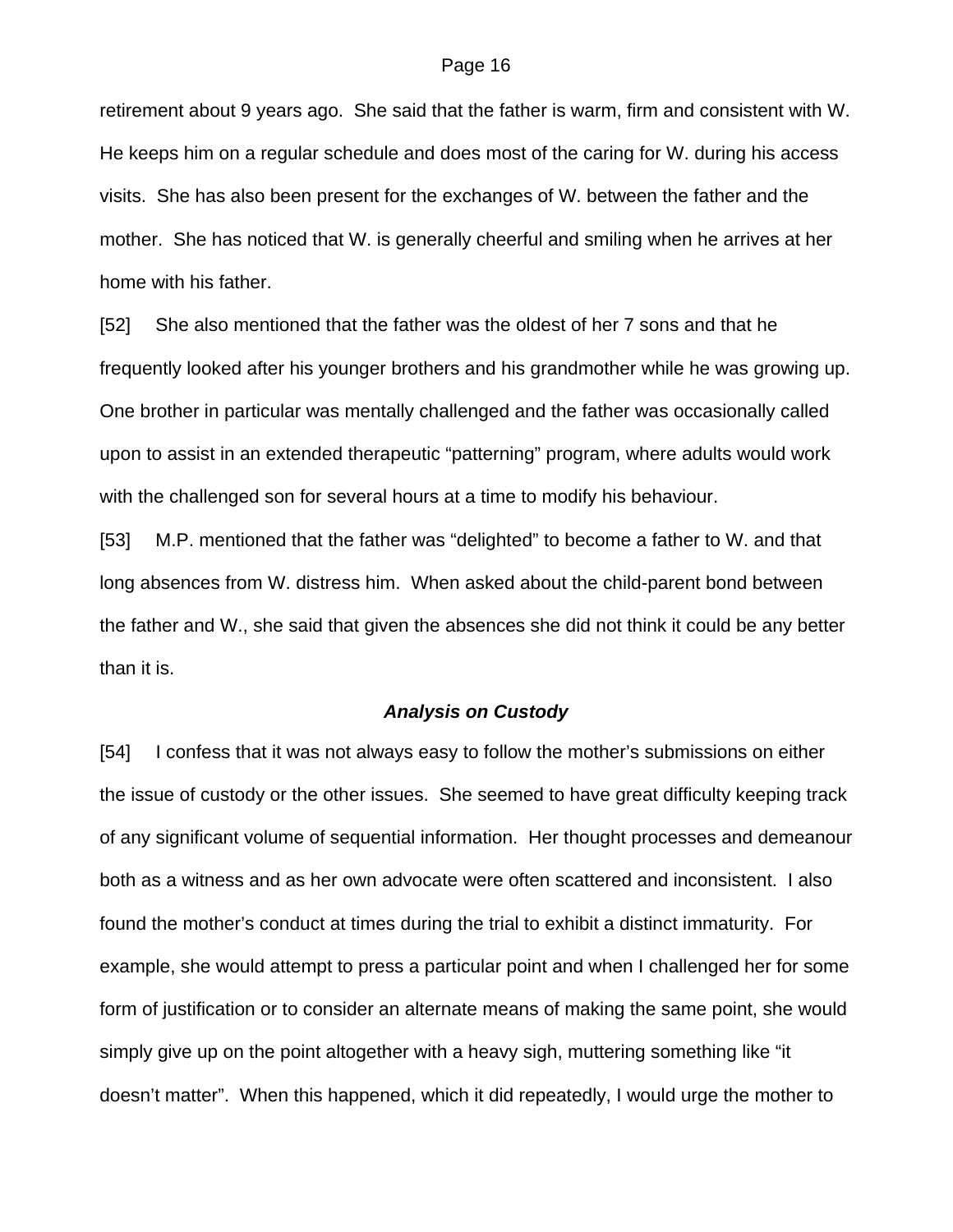continue to try to make her argument if she felt it was important to her case. Sometimes

she succeeded or made a valiant effort, but often she simply abandoned her point and

moved on.

[55] Indeed, much of what I observed of the mother's conduct at the trial reflects the observations of Mr. Powter in the Custody and Access Report where he said, at page 6:

> "Her thought process and affect were, in my opinion, clearly agitated. In all our meetings, [the mother] demonstrated pressured speech, and a level of anxiety that seemed to produce scattered and sometimes disorganized thinking. It seemed hard for her to finish sentences sometimes, and she required redirection back to questions on a number of occasions. [The mother]'s affect was labile – she swung rapidly back and forth in her moods, from frustration to tears to anger to laughter in a matter of moments (to be fair to her, though, much of the content of the discussion was by its very nature complicated and conflictual)."

[56] In any event, I attempted throughout this trial to give the mother the benefit of the doubt on many issues, recognizing that she is not trained in the law and is unfamiliar with the legal procedure. However, I also reminded her that she would be bound by the *Rules of Court* and the rules of evidence, just as the father would be. This resulted in a number of rulings by me during the trial excluding certain evidence tendered by the mother, or preventing her from posing questions in cross-examination, because of either a lack of relevance or prejudice to the father. Her attempt to adduce evidence of the "underhanded" conflict with the father was one such example. Occasionally, I had to go over the same points repeatedly with the mother, as she simply did not seem to understand some of my rulings or the reasons behind them.

[57] On the other hand, the father impressed me as someone with intelligence, energy, commitment, creativity, care and patience. I agree with the statement by his counsel that it would be in W.'s best interests to have "this" father involved in the decision making for the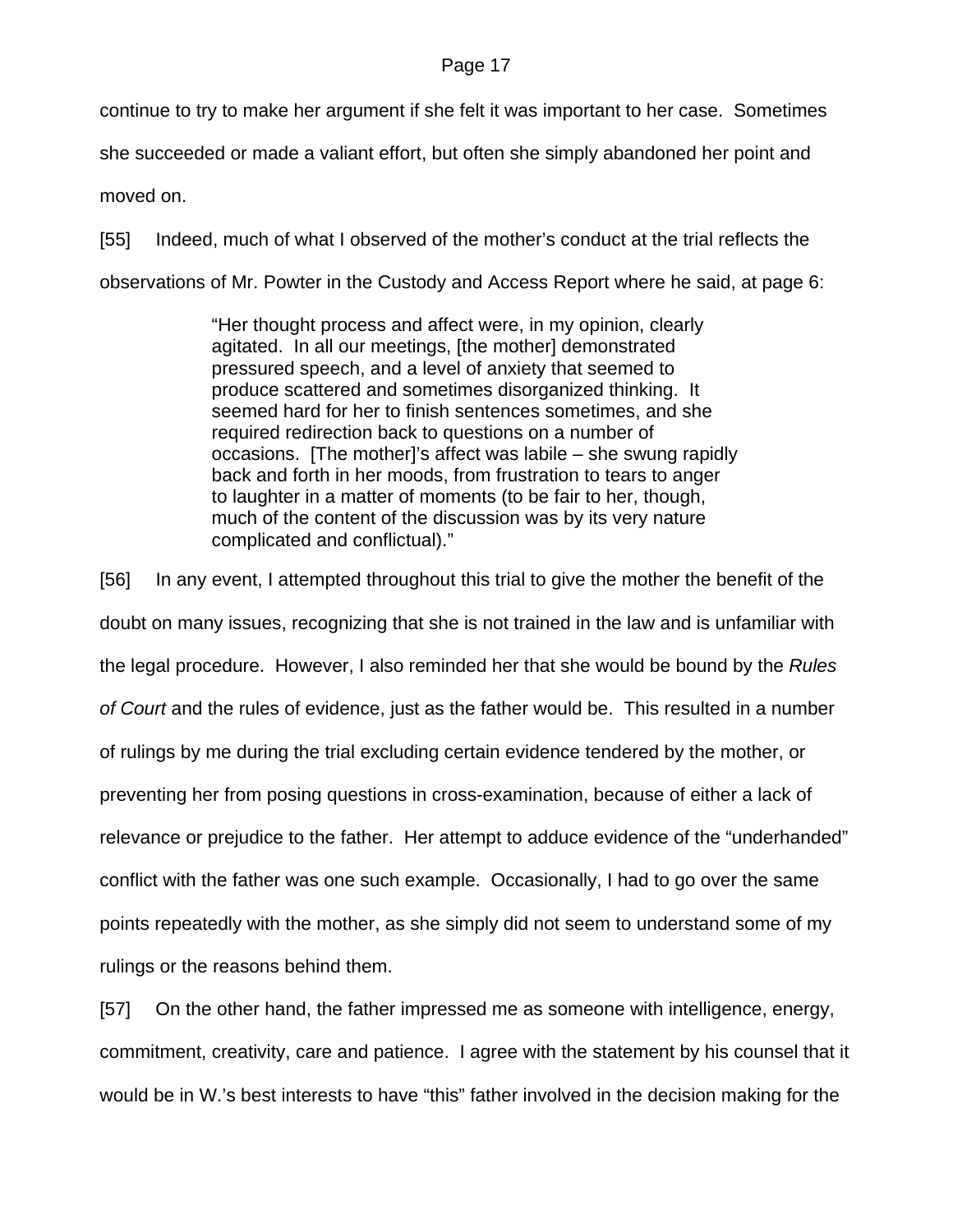child. He deserves to play a full parental role in the child's life and the child can only benefit by that involvement. To use the father's words, he does not want to be just a "weekend Dad".

[58] I also agree with the father's counsel that the mother's reasons for opposing joint custody relate more to her feelings about the father than to W.'s best interests. She generally described those feelings as ranging from discomfort to fear to panic, when she is in his presence for any significant period of time. The mother also attempted to suggest, in her final submissions, that her reasons for these negative feelings are because of some historical mistreatment by him towards her and the child. In particular, she attempted to allege that the father was both violent and abusive towards her and the child. However, she did not testify or present any other *evidence* to support these allegations.

[59] Admittedly, the mother did refer to similar allegations she had made to Mr. Powter in the preparation of the Custody and Access Report. Although that report was admitted as an exhibit and does indeed contain references to the mother's allegations, as I told her at the time, the fact that such allegations were made is not proof of their truth. I also emphasize that the mother did not address these particular allegations until all of the evidence in the trial was completed. Therefore, the father's counsel had no opportunity to challenge them or call evidence to the contrary.

[60] According to the father's disclosure to Mr. Powter, these alleged incidents were the result of the mother's provocation and involved her attempts to stop the father from leaving during arguments. On one occasion, the mother notified the Atlin police. However, according to the father, they did not follow up on the complaint because they recognized that "there was another side to the story". The father insists that the mother was equally involved in the physical side of the conflicts, including leaving permanent scratch marks on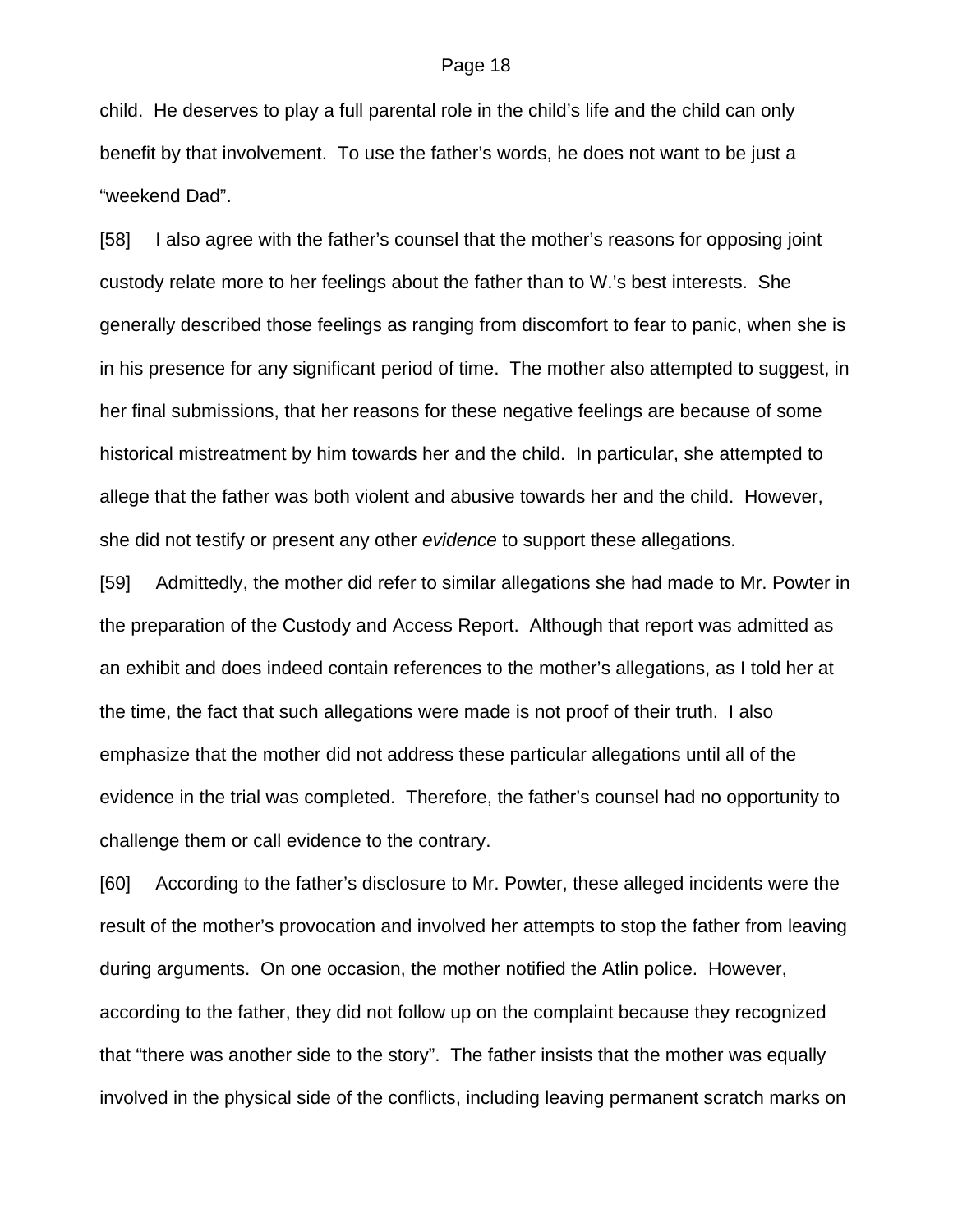his neck. Indeed, apart from this passing reference in the Custody and Access Report, there is no evidence of any further or other police involvement with the father.

[61] There is no independent evidence to corroborate the mother's allegations. On the contrary, as I noted earlier, Mr. Powter said in the Custody and Access Report that two of the counsellors directly involved with the father were both of the opinion that he probably had not been violent with the mother.

[62] Therefore, the mother's suggestions that the father was violent and/or abusive towards her and the child are without foundation and I give them no weight.

[63] This case is similar in some respects to that of *A.T.* v. *L.T.T.*, 2002 BCSC 981, where Morrison J. noted at para. 17 that at trial the mother insisted that she was an abused and battered spouse, but that there was no evidence to sustain that allegation, even though the father, at one point, was arrested for assault and eventually placed on a peace bond. The expert report in that case, which was accepted by the court at para. 52, acknowledged that the mother was afraid of the father, but stated that her fears were overstated with respect to the issue of custody. The expert concluded that the mother's fears about the child's vulnerability to the father's violence arose from her own anxiety. The expert did not accept that any of the mother's particular fears affected the father's capability to care for the child.

[64] I would say the same about the mother's fears and anxiety about the father in this case. Indeed, it appears as though the mother's "extremely high level of anxiety", noted by Mr. Powter at the time he prepared the Custody and Access Report (at page 7), continues to colour and distort her view of the father, especially as a caregiver for W., to this day. [65] In short, the mother has not pointed to any particular piece of evidence in this trial which gives me a reason to conclude that it would not be in W.'s best interests for the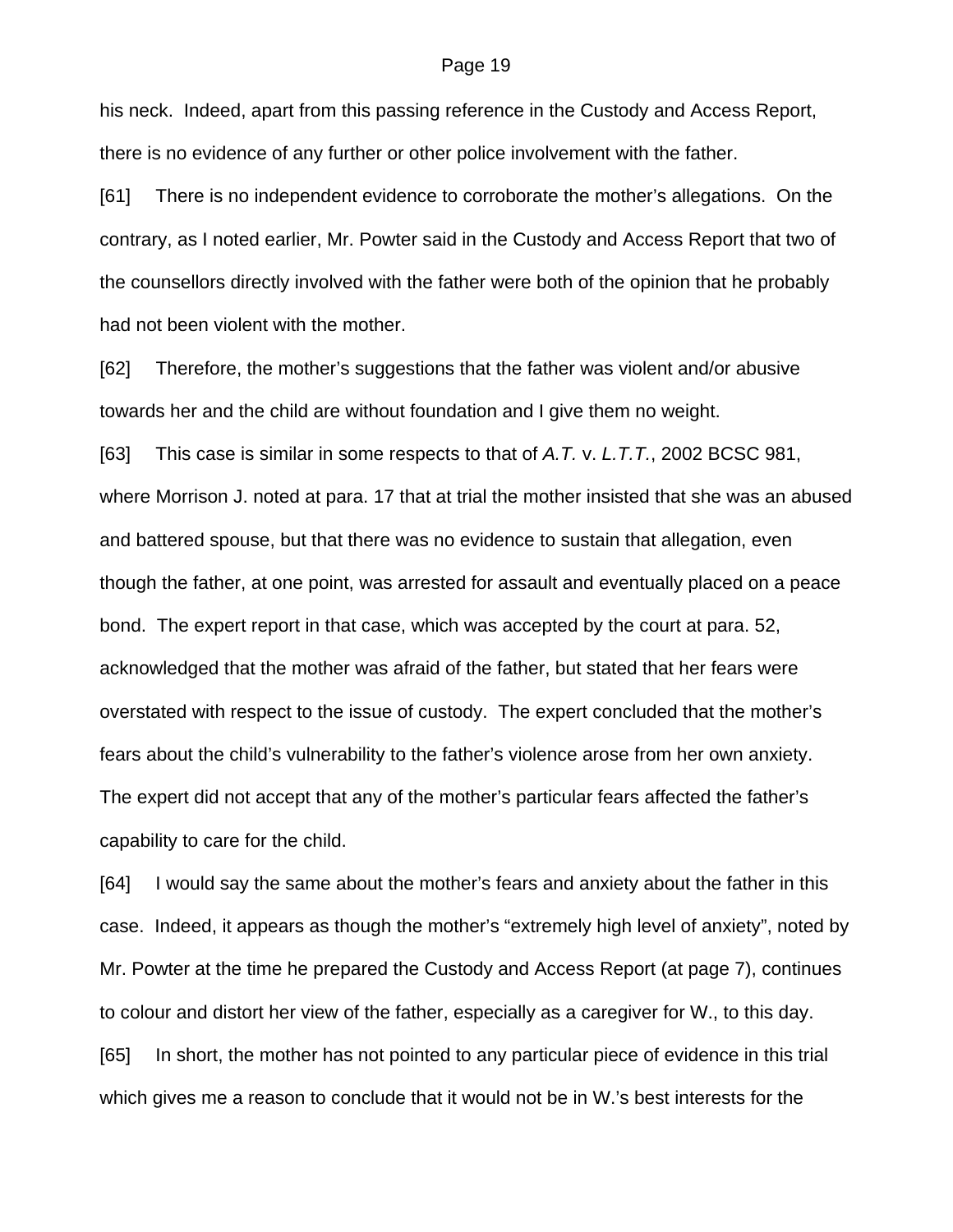father to have joint custody. I conclude, as Morrison J. did in the *A.T.* case, that the child has the right to know and be loved and nurtured by both his parents, not just his mother. The parties will share joint custody of W.

## **ACCESS**

### *By the Father*

[66] The father's winter access to W. in Ontario has largely been agreed to by the parties. The real issue here is about summer access. The father wants the child in Atlin for the month of August each year. The mother wants to limit the summer access to one week in Ontario, but is prepared to consider increasing that time in future years. She is adamantly opposed to the child spending any time with the father in Atlin. She also wants any access to be supervised.

[67] The father has indicated his willingness to compromise his business interests for the sake of having more time with his son. In particular, he has committed that he will shut down his fishing business for the month of August in order that he may travel to Ontario to pick up W. and bring him back to Atlin. He will also ensure that W. is returned to his mother's residence in Ontario at least one week before W.'s school commences each year, which is expected after the Labour Day weekend in September. Alternatively, the child may be accompanied to and from British Columbia by the paternal grandmother, M.P. [68] In anticipation of the initial summer time visit to Atlin in 2006, the father intends to meet with W.'s professional team this November and develop plans on how to best introduce the idea to W. and prepare him accordingly. For example, the father testified about supplying W. with photographs of the Atlin home, his Atlin cousins and friends, and discussing with W. the activities he would like to be involved in. The father would also like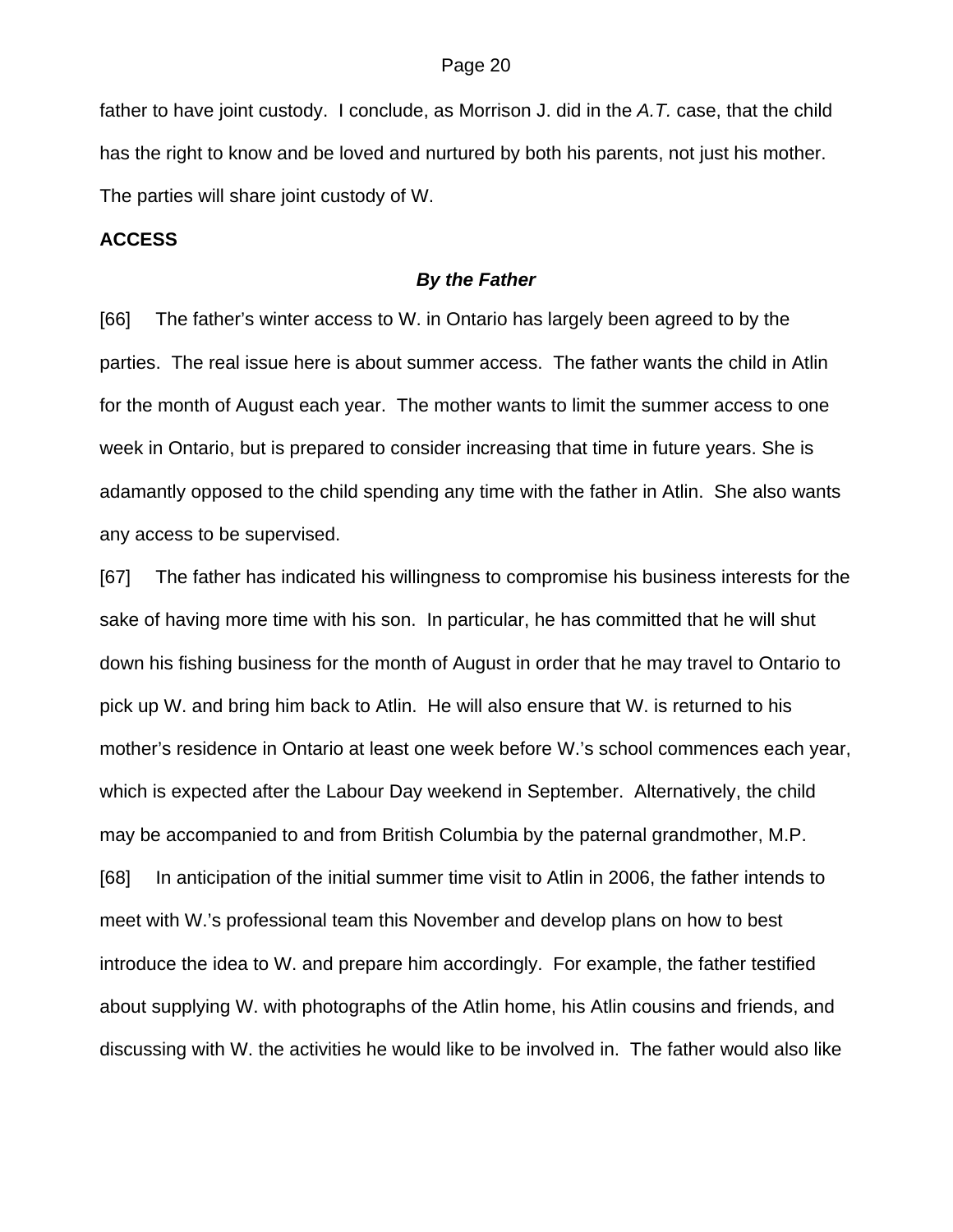the mother to participate in the development of that plan by speaking with W. and assisting by showing him pictures, etc, while he is living in Almonte.

[69] There was evidence that W. is particularly interested in science, the outdoors,

geology and "earth stuff". Thus, I found it particularly assuring that the father plans to

pursue W.'s interest in minerals by reading books with him about gold mining in Atlin and

the Yukon and to have W. succeed in actually finding some gold. He also plans to use

metal detectors with W. and to go camping in order to study rocks.

[70] The father also testified that he has kept up W.'s British Columbia health benefits.

He also said that W. will have access to an on-call nursing station in Atlin. In the event that

W. requires emergency medical attention which could not be administered through the

nursing station, the father said that he could be medivaced to a hospital (presumably either

in Whitehorse or another city in northern B.C.).

[71] In the Custody and Access Report, Mr. Powter noted at p.26:

"I do believe, however, that [the father] also has a strong and rightful bond with the child. There is considerable psychological evidence documenting the importance of a child maintaining contact with both parents. The evidence says however, that continuity and contiguous frequency are not the most important factors in this contact (except when the child is very young). Rather, *quality* time with the non-custodial parent on a *predictable* schedule is the key to a successful relationship into the future. …" (emphasis already added)

[72] There has been no case made by the mother for supervised access. Indeed, in her final submissions, she was unable to even commit to whether she wanted supervised access at all. On the one hand, she greatly values M.P.'s involvement with the father's access to the child in Ontario, but at the same time conceded that M.P. is not always present when the father exercises that access. In any event, the mother did not point to any evidence that would suggest that there is a reason for access to be supervised. I have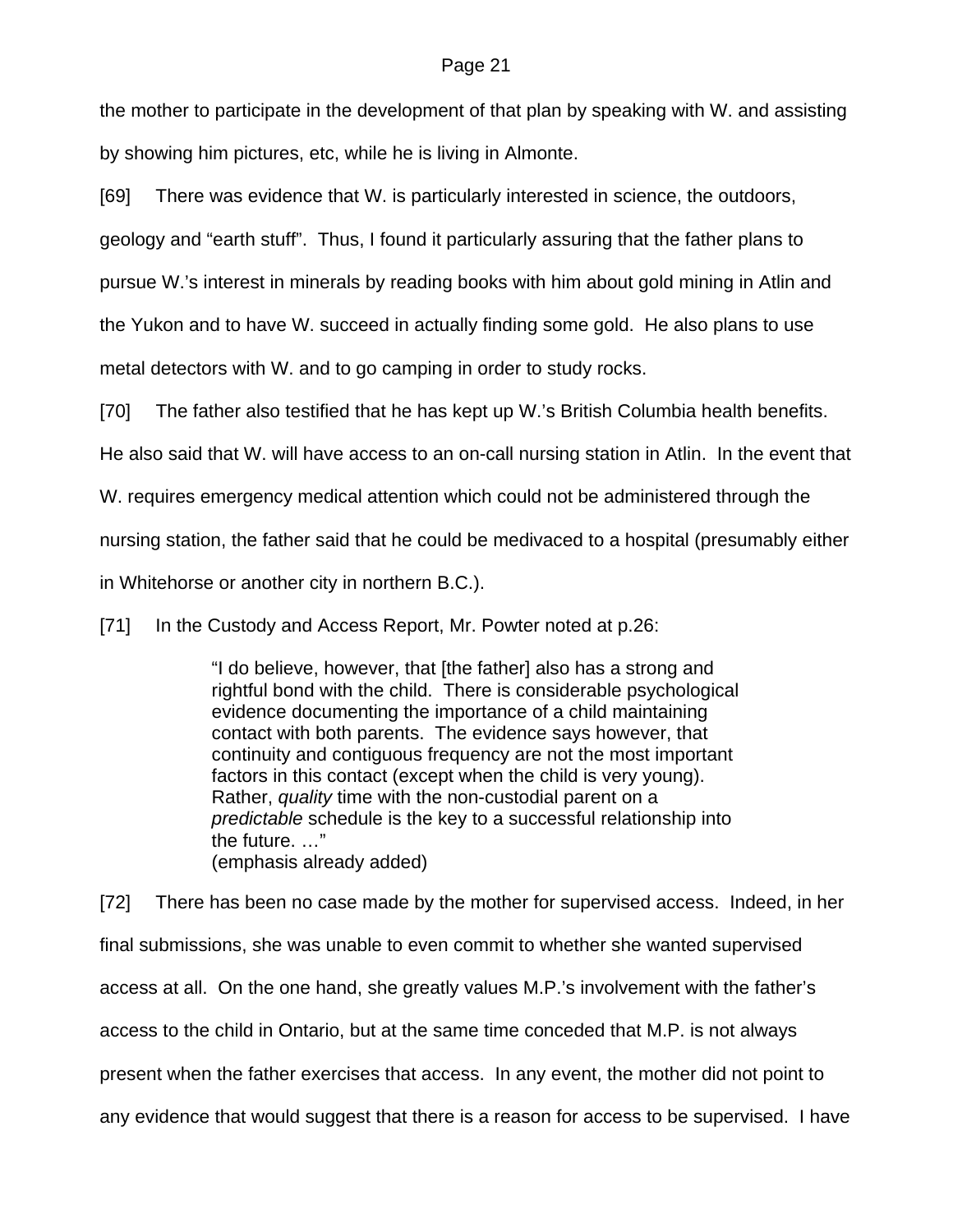already found that the opinion of Dr. Batth that the access be supervised by the paternal grandparents is of no weight.

[73] In general, the mother said that she is not comfortable with the father looking after W. in Atlin because she does not have the ability to "control" the situation as she does in Ontario. Later in her evidence, she said that she is W.'s "stability". Still later, when asked why she felt supervised access was required, she said "It is about my recovery". These comments lead me to conclude that the mother is more concerned about her own interests and needs than the needs of the child to have quality time on a predictable schedule with his father.

[74] The mother further argued that she is more specifically opposed to the child going to Atlin for one month each summer because:

- a) it is a long trip from Almonte, Ontario to Atlin, British Columbia;
- b) there is no psychiatric care for W. in Atlin;
- c) the father is in denial of what is happening with W.; and
- d) W. does not want to go to Atlin.

In my view, none of these reasons are sufficient to deny the father the access he seeks. [75] First, the child has made a number of long trips across the country by airplane, both before and since the separation, all without any apparent ill effect. Most recently, he flew from Ontario to Florida (Disneyworld) and back again in a single day, again without any apparent problem.

[76] Second, while there may be no resident child psychiatrist in Atlin, both Drs. Jones and Batth indicated that they would be open to receiving communication from either parent about the child's needs. That was the situation over the summer of 2005, when the child was on his summer vacation. If it was considered satisfactory for the mother to be able to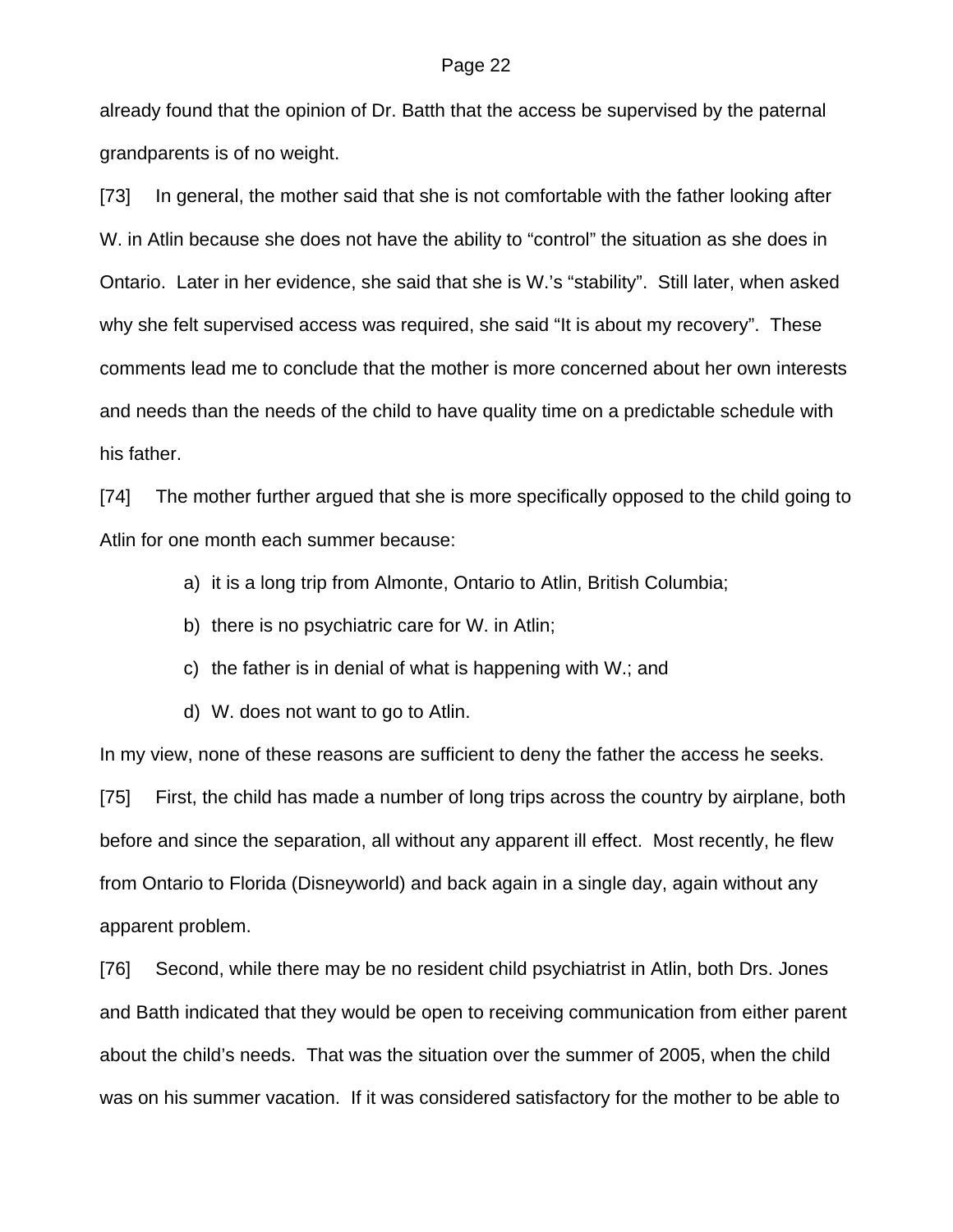access the child's professional team by telephone in that context, then I fail to see how it would be less appropriate for the father to do so, if the need arises for him to contact the team by telephone from Atlin. I also take some assurance from Dr. Jones' evidence that since W. has been on his new medication he has been adapting better to new situations. More importantly however, the father clearly testified that he would follow the advice of W.'s professional team and if they were not supportive of the visit, or if things did not go well in Atlin, then he would take W. back to Ontario if necessary. Indeed, the father went so far as to say that he would be content, in the alternative, with spending part of August with the child in Atlin and the rest of the month with the child in Ontario.

[77] Third, I have already made a finding that the mother's assertion that the father is "in denial" of W.'s problems, is unfounded and unfair.

[78] Fourth, the assertion that the child does not wish to go to Atlin is hearsay to the extent that it is supported only by the mother's testimony. To the extent that Dr. Batth mentioned the same point in her evidence, I remain unpersuaded that is truly W.'s wish, because of Dr. Batth's bias towards the father and because of the contrary evidence from Dr. Jones.

[79] I conclude that it would be in W.'s best interests to have unsupervised access with the father in Atlin each summer during the month of August. The father will be responsible for accompanying the child from Ontario to Atlin and return, but may delegate that responsibility to M.P., if she consents.

## *By the Paternal Grandparents*

[80] The father wishes the access by his parents to be specified for one weekend every month, unless the mother agrees otherwise with either the father or the paternal grandparents in order to preserve maximum flexibility. The father indicates that the mother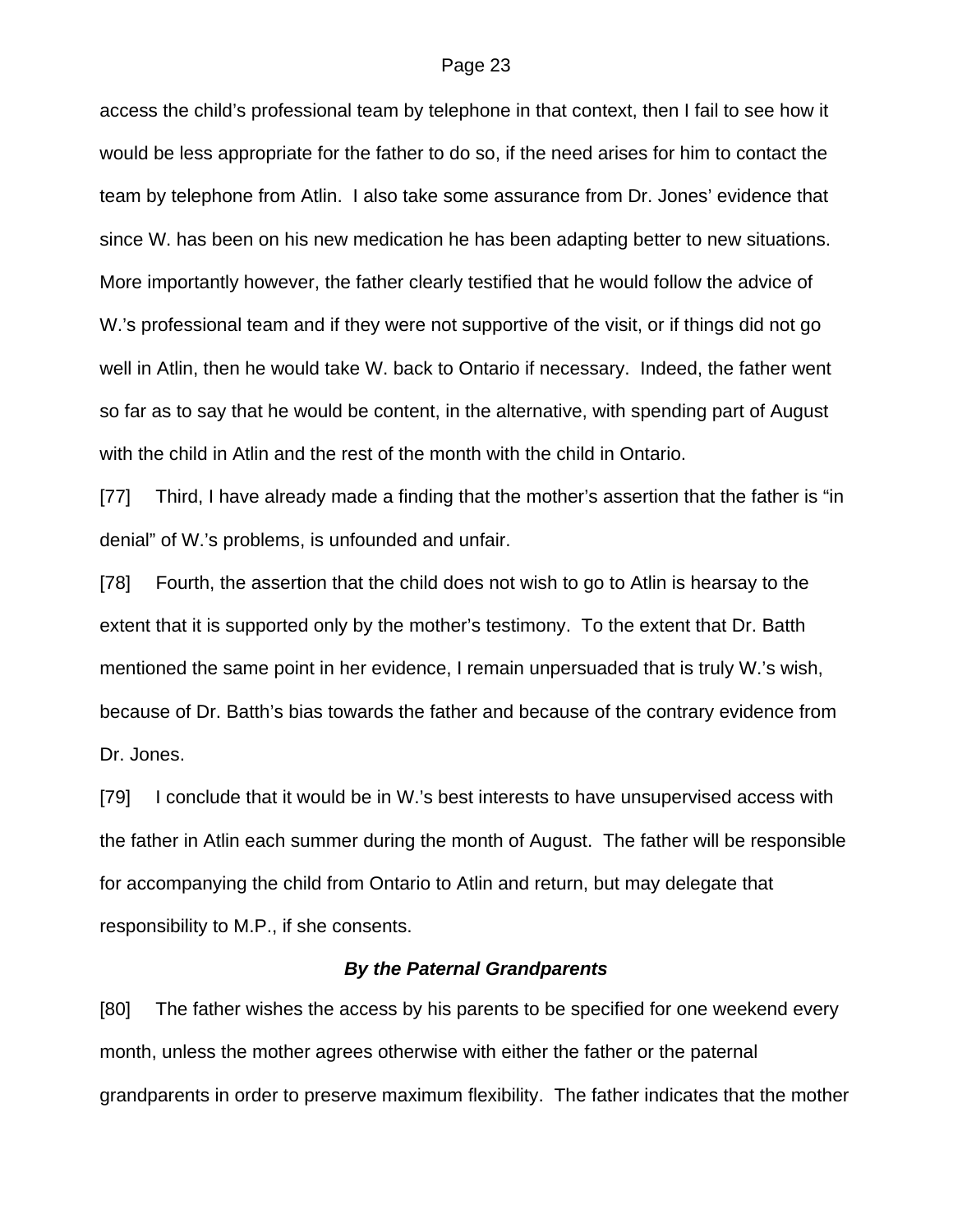can choose the weekend for this access and expects it to run from Friday after W.'s school day finishes until Sunday at 6 p.m. To be clear, the father says his parents should have this access during the bulk of the year when he is residing in Atlin.

[81] The paternal grandparents have been exercising frequent but irregular access to W. at their home near Pembroke, ranging from two to four days in duration. They travel to Almonte to pick up and deliver W. M.P. said she has not witnessed any particularly challenging behaviours by W. during these visits. That is significant, given M.P.'s background as a child protection worker.

[82] The mother is opposed to scheduled access by the paternal grandparents. However, her reasons for doing so are indiscernible. She acknowledged that she gets along fine with both M.P. and D.P. Indeed she seems to have a very high opinion of M.P. in particular. She also acknowledged on cross-examination that W. adapts very well to a schedule and often does better if he knows his schedule well in advance. She also said that W. likes M.P. very much. However, when specifically asked whether a regular schedule of access for the paternal grandparents would be better for W., she disagreed saying "I am W.'s stability and going to the [paternal grandparents] is pulling stability". She then specifically contradicted herself by saying that a "set schedule" is not the best thing for W.

[83] I disagree and find that it would be in W.'s best interests to have regular and predictable access with his paternal grandparents.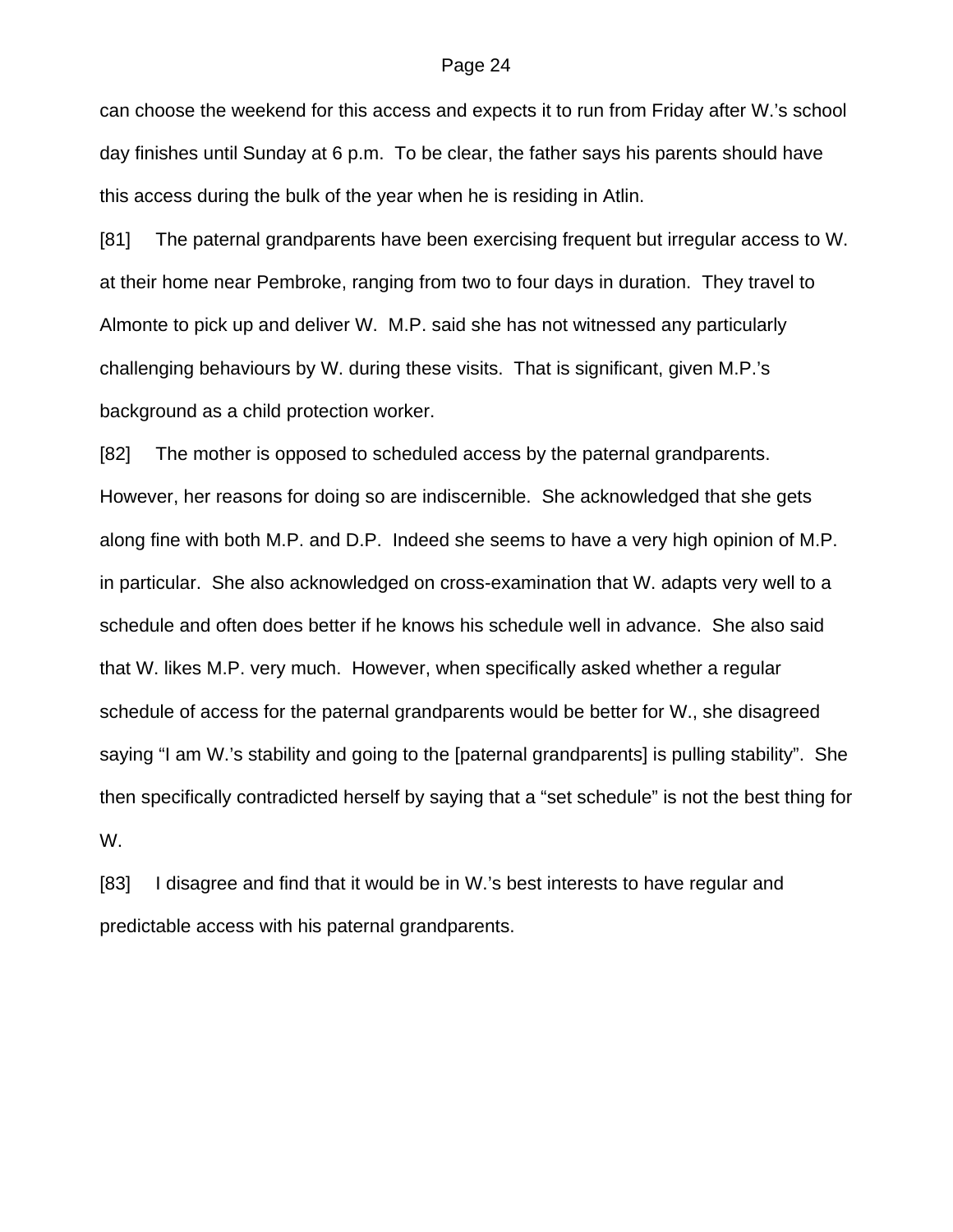## **DIVISION OF ASSETS**

### *The Family Home*

## *The Father's Equity*

[84] The father has lived in Atlin since the mid 1980's. In 1989, with the assistance of a loan from his mother of \$15,600, he bought a house which subsequently became the family home. He made lump sum payments on the loan at the end of each fishing season, including amounts for interests and taxes.

[85] He then met the mother in the spring of 1994 and the couple began to live together in the fall of that year. They were married in Atlin on June 10, 1995.

[86] There is a documentary record of the paternal grandmother's loan to the father for the home (Exhibit 22), showing the principal balance due each year as well the payments for interests and taxes. As of March 16, 1995, just prior to the couple's marriage, the father owed his mother a net amount of \$4,325.33. Therefore, as of that date, the father said he had \$11,274.67 in equity in the home.

[87] Pursuant to s.6(1) of the *Family Property and Support Act*, R.S.Y. 2002 c. 83, if a marriage breakdown occurs, each spouse is entitled to have the family assets at the time of the breakdown divided in equal shares. Under s.6(2), the marriage is deemed to have broken down when the parties began to live separately and apart. It is agreed that the date of the separation is September 9, 2001. It is further agreed that the family home is a family asset and that its value should be divided equally, subject to the father's claim for his equity accumulated prior to the marriage.

[88] Further, under s.13 of the *Family Property and Support Act*, I may make a division of family assets in unequal shares if dividing the assets in equal shares would be inequitable having regard to "any other circumstances relating to the ... preservation, maintenance,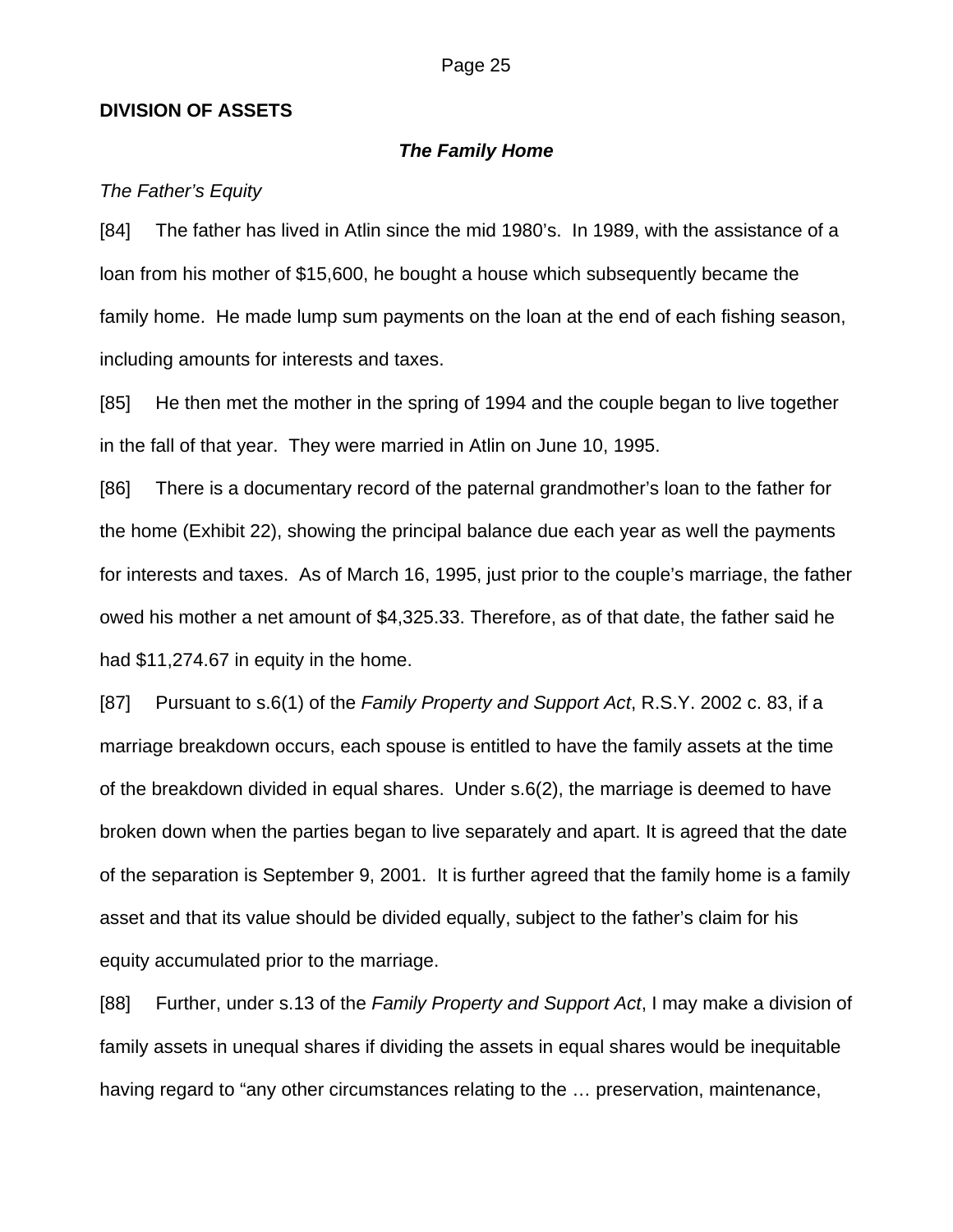improvement, or use of property rendering it inequitable for the division of family assets to be in equal shares".

[89] The mother argued that no amount should be set aside for the father as equity, for three reasons: (1) she and the father jointly made a payment on the home in 1994, prior to their marriage; (2) the couple exclusively used her vehicle for a time when they first got together; and (3) her parents contributed cash and sweat equity to the home.

[90] As for the first reason, Exhibit 22 does not show any payment was made in 1994. It does indicate that the principal balance owing the end of 1993 was \$5,355. As of March 16, 1995, that principal balance, not accounting for additional taxes, interest and interim payment of \$2,400, had increased to \$5,921. The interim payment of \$2,400 was made in March 1995, by which time the couple had been living together for between 6 and 8 months. Perhaps this is the payment that the mother is referring to in her submissions. [91] The father testified that the types of payments to his mother were usually lump-sum payments out of his income from his fishing business. Further, although he said that the couple reunited in May 1994 (they were friends in high school), they did not start living together until the fall of 1994. I also heard him say that in the summer of 1994, the mother travelled back to Vancouver for a period of time. Therefore, I find that the mother likely did not participate in the father's fishing business in the summer of 1994. I also find that it is most likely the payment made by the father to his mother in March 1995, in the amount of \$2,400, would have come from the father's fishing income from the previous season. In other words, I do not find that the mother contributed in any material way towards making that payment and that it would not be inequitable to credit the father exclusively with having done so.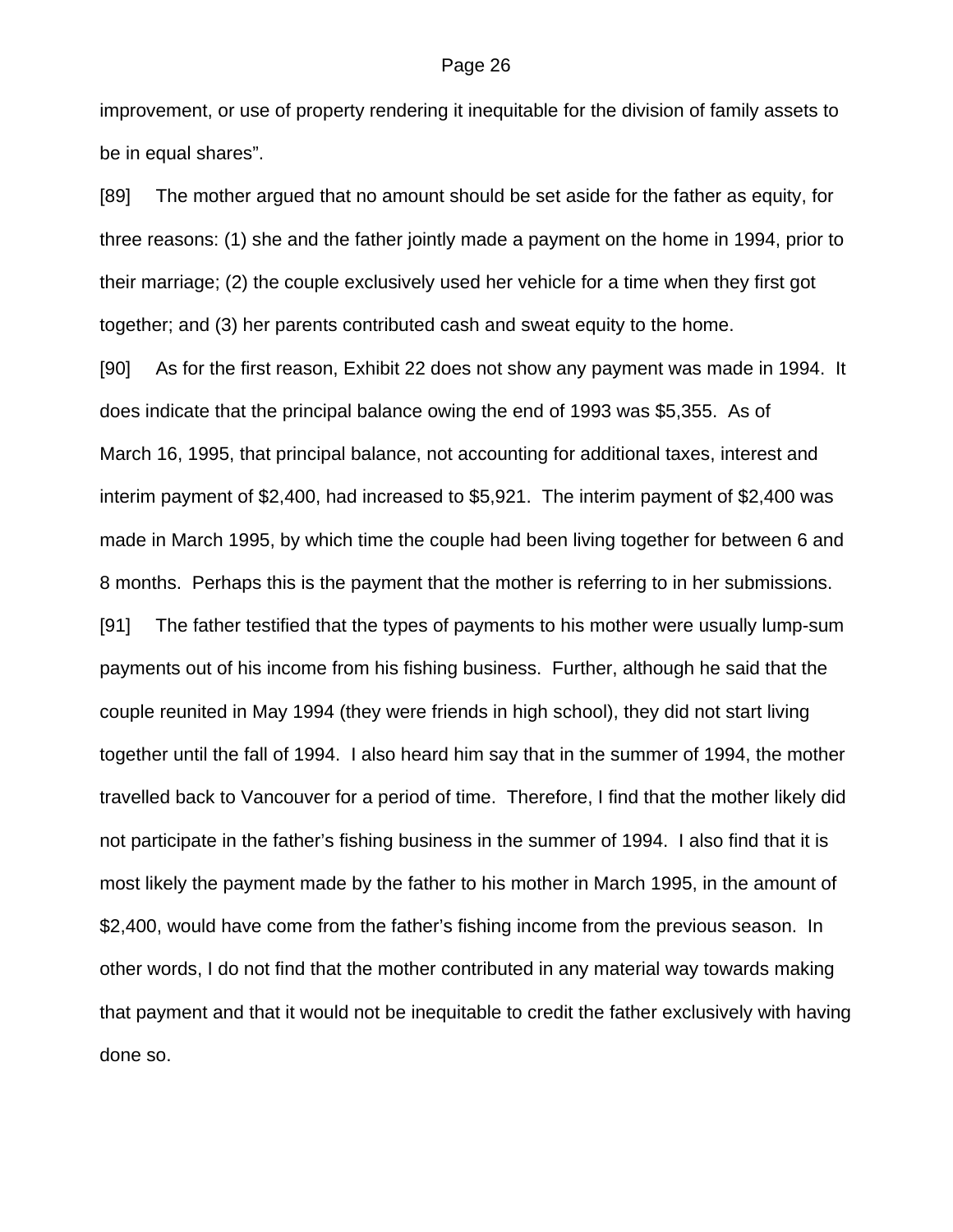[92] As for the mother's second argument, she felt it was important that when she came into the relationship, the couple used her Suzuki Sidekick 4-wheel drive truck as the only family vehicle at the time. She estimated its value then at about \$11,000. However, the truck is clearly an item of movable property, not real property, and it will be accounted for as such later in these reasons.

[93] As for the mother's third argument, she stressed that her parents put in cash (approximately \$5,000) and labour (approximately \$30,000 in value) to help the couple improve the family home about the time they started living together. Somehow, by a process of reasoning that eludes me, the mother feels that she should receive some credit for this contribution by her parents when it comes to the division of the value of the home. In my view, any claim that the parents may have against the home would be in the nature of a third party claim and is not one which can accrue to the benefit of the mother.

[94] Therefore, I find that the full amount of \$11,274.67 should be credited to the father as equity and deducted from the value of the home prior to the division of each party's interest in the home.

### *The Valuation of the Home*

[95] The father's position is that the best evidence of the family home's value at the date of separation, September 9, 2001, is a certified appraisal done by one Grant Livingston on February 21, 2002. The father said that he was required to obtain this appraisal after approaching his bank to obtain financing to settle the family property division. The appraisal was filed in evidence and indicated that it took into account the heating sources as both "gravity/monitor" and "wood/oil". It also recognized that the home was not yet finished and was based on the then current status of construction. The appraisal valued the home by the direct comparison approach, which considers the value of similar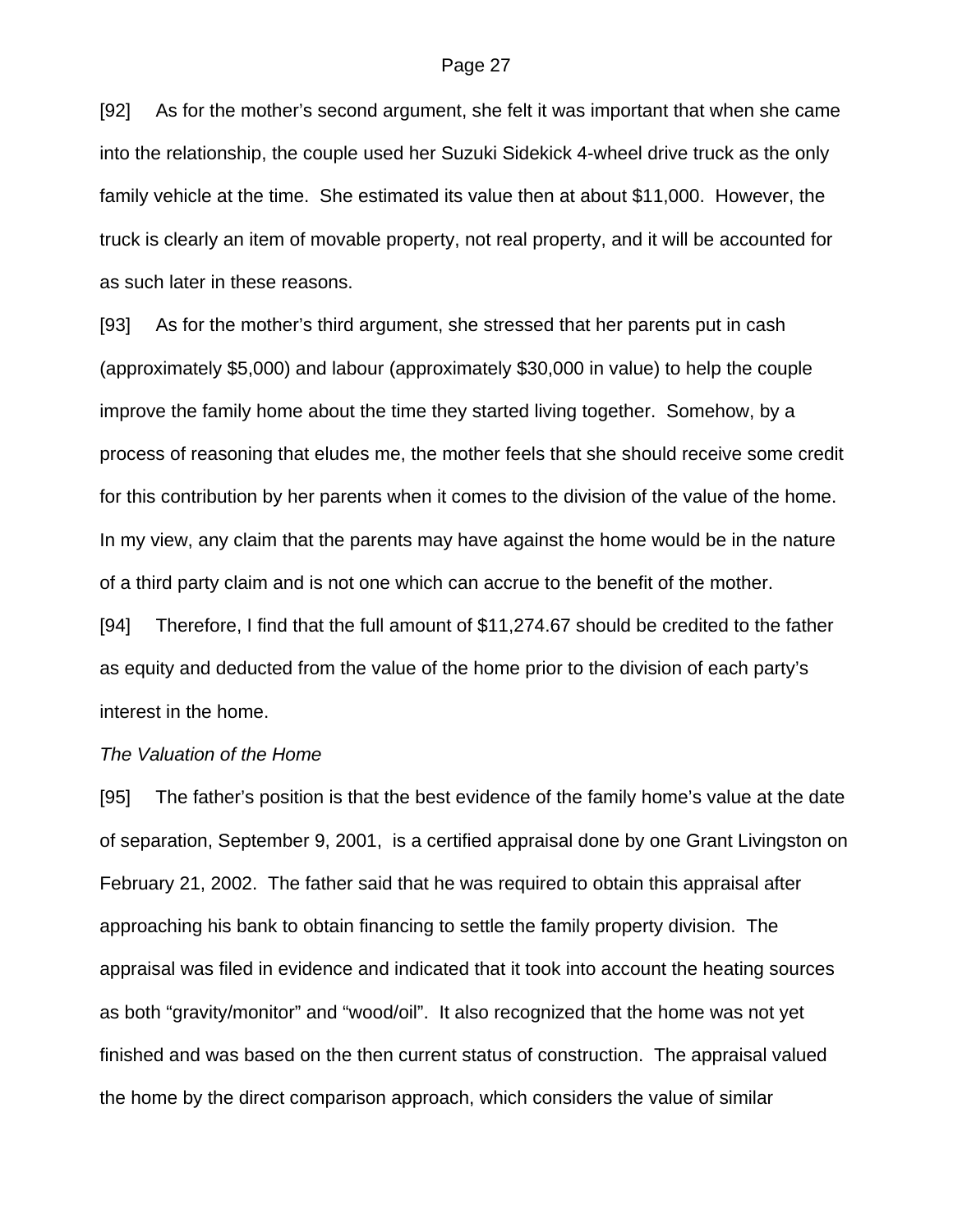properties in the same area of Atlin. It was stated within the appraisal that its purpose is to "estimate market value" and that its intended use was for "financing". The definition of market value was stated to include the following:

> "The most probable price which a given property should bring, assuming a competitive and open market under all conditions requisite to a fair sale … Implicit in this definition is [that] … a reasonable time is allowed for exposure in the open market and …. the price represents the normal consideration for the property sold, unaffected by special or creative financing or sale concessions granted by anyone associated with the sale …."

The market value of the home as of February 21, 2002, was assessed by

Mr. Livingston at \$61,000.

[96] I further accept the father's testimony that the condition of the home had not

changed in any significant way between the date of separation and the date of the

appraisal.

[97] The mother relies upon various property assessments done by the Province of

British Columbia for the purpose of assessing taxes on the property. The following

assessments were done, producing assessed values at different times:

| July 1, 2000 | \$56,500 |
|--------------|----------|
| July 1, 2001 | \$56,000 |
| July 1, 2002 | \$55,100 |
| July 1, 2003 | \$68,300 |

[98] It appears as though the assessed value of \$68,300 (which actually appeared in the 2004 assessment) was appealed by the mother on the basis that the assessor was not aware of the presence of oil heat, a septic system and certain electrical features which had been present in the home. The appeal was conducted on June 10, 2004 and was attended by the mother. The mother filed a tax assessment appeal report dated June 11, 2004,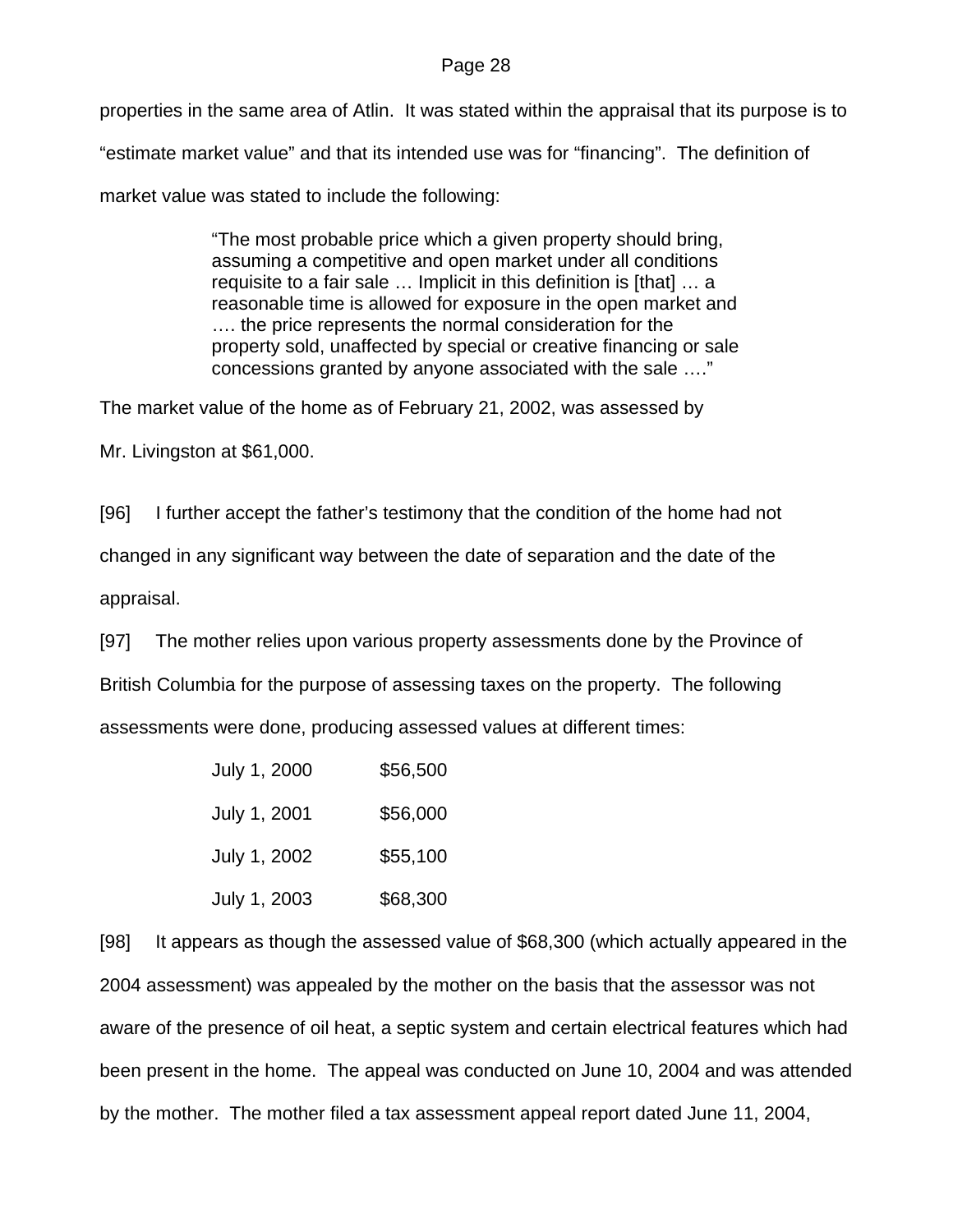detailing the outcome of that appeal. Although the report indicates that the presence of oil heat could add approximately \$1,200 to the value of the property, it further stated that "it was agreed that the assessment was appropriate and [the mother] will fax the Board withdrawing her appeal." I therefore find that the assessment of \$68,300, as of July 1, 2003, remained unchanged.

[99] The mother also made inconsistent submissions about the value of the home. On the one hand she argued that the value should be between \$70,000 and \$80,000, because of a comment made in the tax assessment appeal report of June 11, 2004:

> "The Assessor summarized 3 sales from May 2002 to August 2003 ranging from \$58,000 to 90,000 which he felt indicated a general range of \$70 – 80,000 for the property under appeal. The Assessor also indicated that the actual assessments in this area are on average at about the mid-90% of actual value …"

It is important to note, however, that this assessment was done as of July 1, 2003, and I am interested in the value of the home on the date of separation in 2001.

[100] On the other hand, I heard the mother agree that tax assessments are simply estimates of value for tax purposes. It is implicit in that concession that a certified appraisal is better evidence of the true value of the home. And yet, the mother continued to argue that the certified appraisal should be discounted because any potential purchaser would know that the home was being appraised in the context of a marriage breakdown and that the value would effectively be a "fire sale" price. The problem with that submission is that it ignores the definition of market value stated within the certified appraisal, which I just quoted above, "The most probable price … assuming a competitive and open market under all conditions requisite to a fair sale…".

[101] Counsel for the father submitted that the tax assessments by the Province of British Columbia are less probative of the value of the home, because they are estimates of the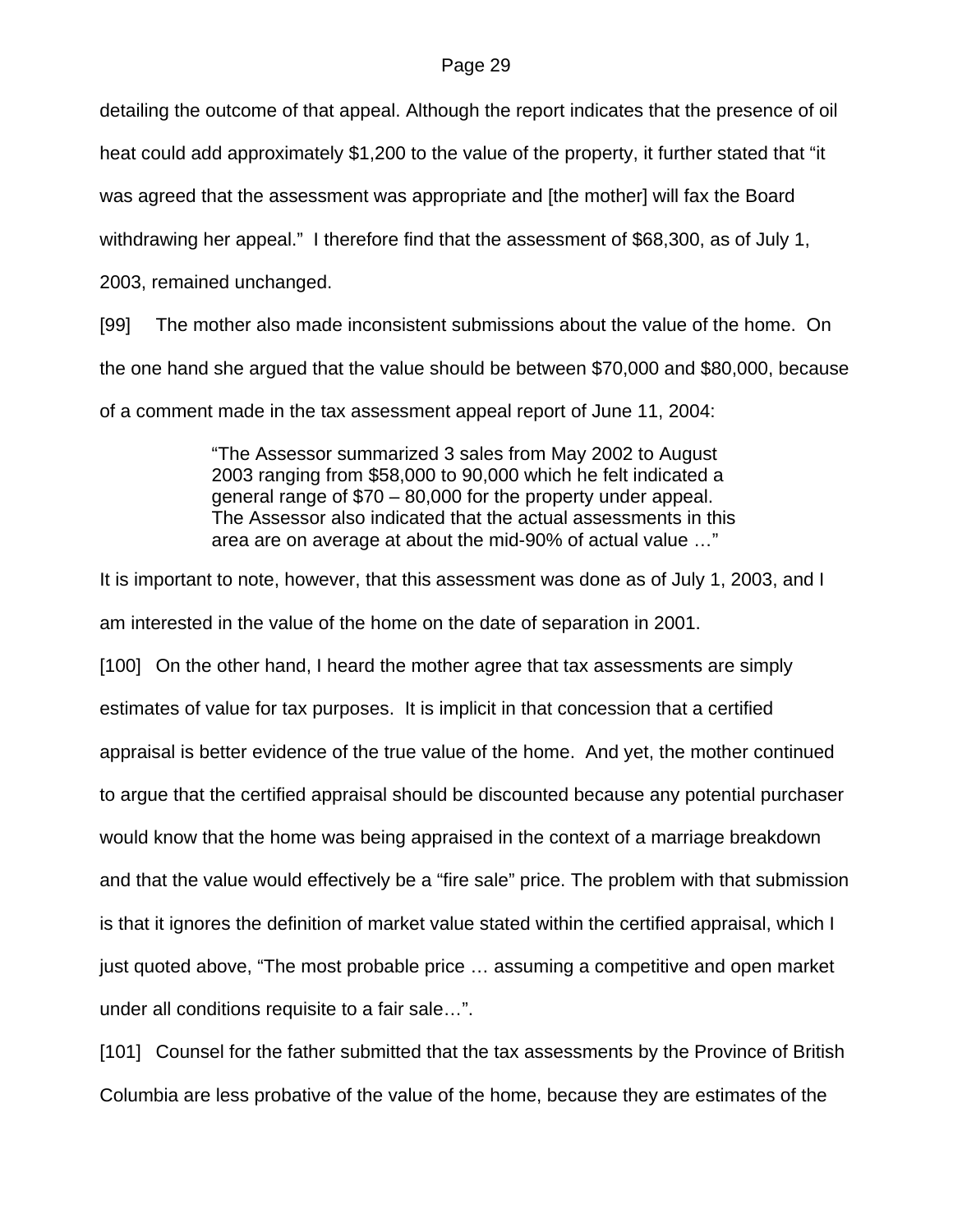market value for tax purposes only and are not supported by the kind of detailed investigation done by a certified appraiser.

[102] On balance, I am satisfied that the certified appraisal by Grant Livingston of \$61,000 is the best evidence of the value of the family home at the date of separation.

### *Occupational Rent*

[103] The mother seemed to make an argument that she should be compensated for the fact that the father has received the benefit of occupying the family home since the separation, while the mother has been waiting to be paid for her share of the value of the home. I reject that argument for three reasons. First, the mother did not specifically plead a claim for occupational rent in her Statement of Claim. Second, the mother acknowledged that she has not paid any property taxes on the family home since the separation. While there is no clear evidence as to the total value of those taxes, which I infer were paid by the father, it does appear from Exhibit 22 that the annual property taxes over the period from 1990 to 1995 were in the neighbourhood of \$300 each year. Further, those annual property taxes would likely have increased between 2001 and 2005. Third, as I will come to again shortly in these reasons, it seems likely to me that much of the delay in this litigation has been due to the mother's actions or inaction, as the case may be.

### *Conclusion on Family Home*

### [104] In summary, I conclude as follows:

| Purchase Price in 1989:<br>Amount owing as of March 16, 1995:<br>Payments made including interest and taxes<br>(the father's equity) | \$15,600.00<br>\$4,325.33<br>\$11,274.67 |
|--------------------------------------------------------------------------------------------------------------------------------------|------------------------------------------|
| Appraisal of February 21, 2002:                                                                                                      | \$61,000.00                              |
| Less the father's equity:<br>Balance to be divided equally:                                                                          | \$11,274.67<br>\$49,725.33               |
| Each party will retain:                                                                                                              | \$24,862.67                              |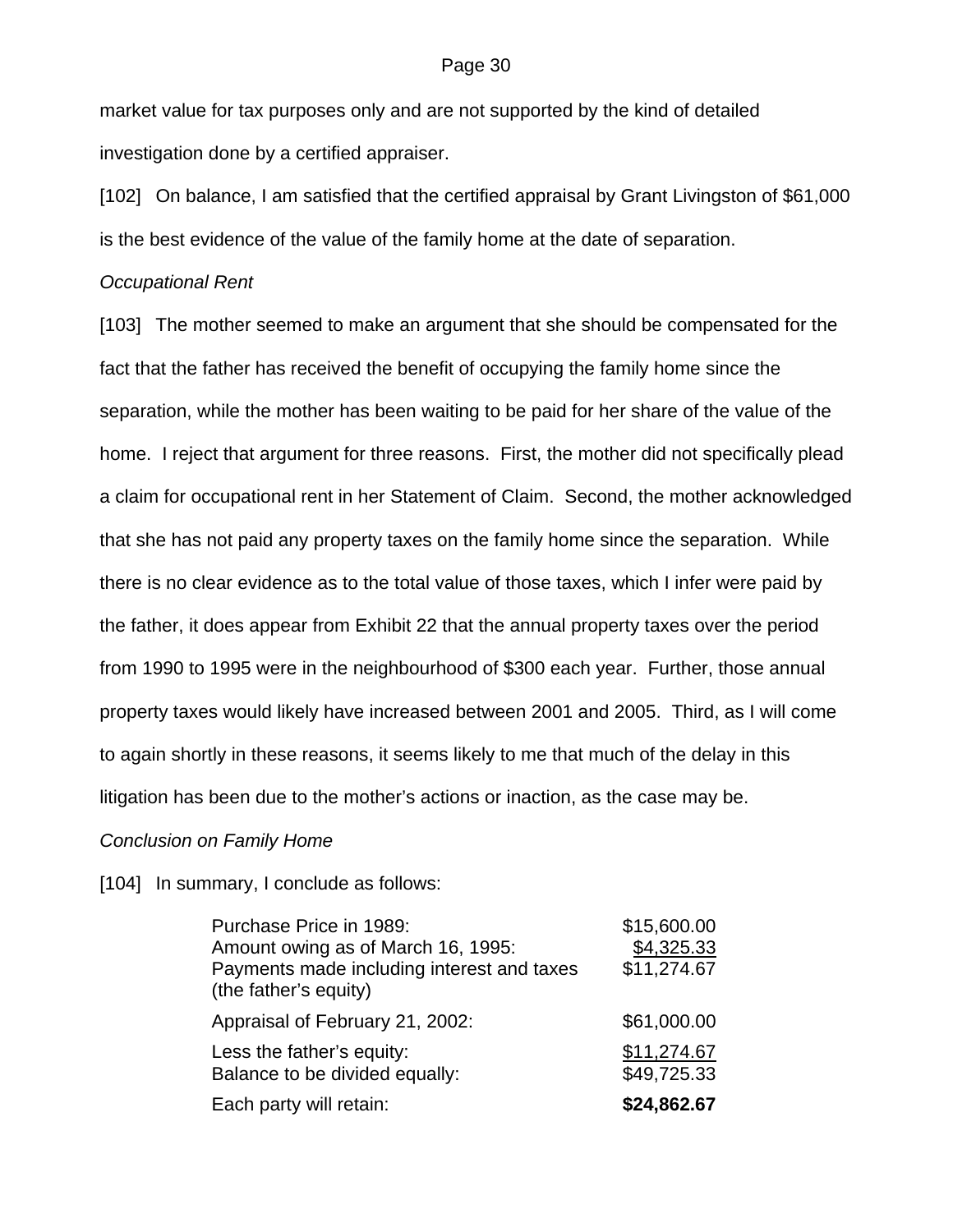Therefore, the father will pay to the mother **\$24,862.67** for her one-half interest in the family home, at which time the mother's interest will be deemed to be transferred to the father, such that the father will become the sole owner of the home.

## *The Joint Bank Account*

[105] It is agreed that the money in the couple's joint bank account is a family asset, which is to be divided equally, subject to any agreement between the parties to the contrary. It is further agreed that the father withdrew \$24,000 from this account on September 15, 2001. That left a balance of \$6,114.17, which was used exclusively by the mother.

[106] After the separation, I find that the father also made the following payments:

- to the Receiver General of Canada for the mother's income taxes \$540.76;
- to British Columbia Ministry of Health, as the family's health care premiums \$187.20; and
- $\bullet$  to the mother's lawyer  $-$  \$2,300.

[107] It is further acknowledged by both parties that the father made a payment of \$5,000 to his counsel to be held in trust for the mother's benefit, to help pay for her expenses for attending the trial. I understand that the entire amount of the \$5,000 has been expended by the mother, or soon will be.

[108] The father also tendered a copy of a letter from the mother's then counsel, Joie Quarton, to the father's then counsel dated October 5, 2001. In that letter, Ms. Quarton referred to this joint bank account and stated as follows:

> "It is my understanding that the parties also discussed Mr. [P.] keeping sufficient funds (\$8,000) to replace his boat and motor and the parties sharing the balance of the funds. …"

[109] When the mother was cross-examined about this letter, she adamantly denied that she provided these instructions to her lawyer. She said a couple of times that she did not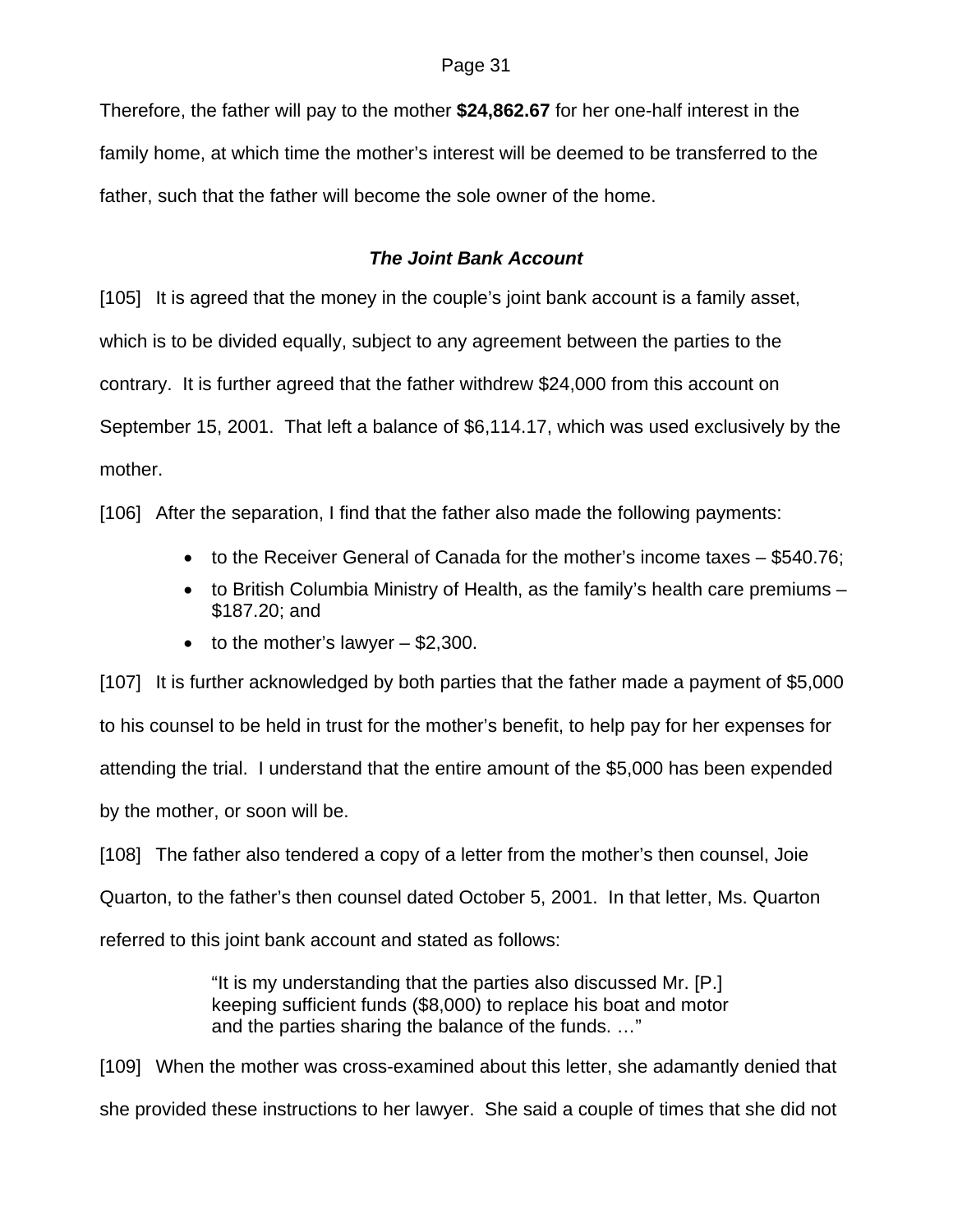agree with that statement in the letter and that her lawyer had made a mistake. However, in her closing submissions, the mother appeared to concede that she was under a lot of stress at the time the letter was written. She said she was focused on the needs of her son and that she probably did discuss with both the father and her lawyer the matter of the father keeping \$8,000 to replace his boat and motor. Indeed, the mother ultimately submitted "I'm sure it all happened", which I take to mean that the discussion between her and the father happened and that she provided instructions to her lawyer accordingly. Therefore, I am satisfied that the \$8,000 are non-family assets. The funds should be set aside for the father's use exclusively for his fishing business and should not form part of the family assets to be divided between the parties.

[110] Therefore, on the topic of the joint bank account, I conclude as follows (the figures in parentheses are debits, the others are credits):

| <b>Transactions</b>         | the father                            | the mother  |
|-----------------------------|---------------------------------------|-------------|
| <b>Original Balance</b>     | \$24,000                              | \$6,114.17  |
| <b>Boat Replacement</b>     | (\$8,000)                             |             |
| The mother's Income Taxes   | (\$540.76)                            | \$540.76    |
| <b>BC Health Care</b>       | $*(\$187.50)$                         |             |
| Retainer - Joie Quarton     | (\$2,300)                             | \$2,300     |
| The mother's Court Expenses | (\$5,000)                             | \$5,000     |
| <b>Balance</b>              | \$7,971.74                            | \$13,954.93 |
| <b>Total</b>                | $$7,971.74 + $13,954.93 = $21,926.67$ |             |

\* Not credited to the mother because the father also received a benefit from this payment. [111] The total combined balance of the monies in the account is to be divided equally  $($21,926.67 \div 2 = $10,963.34)$ , such that each party will notionally retain \$10,963.34. Since the mother has already received \$13,954.93, and should only have received \$10,963.34, she must repay the difference of **\$2,991.59** to the father to equalize the division of the amount of money to be retained by each party from this account.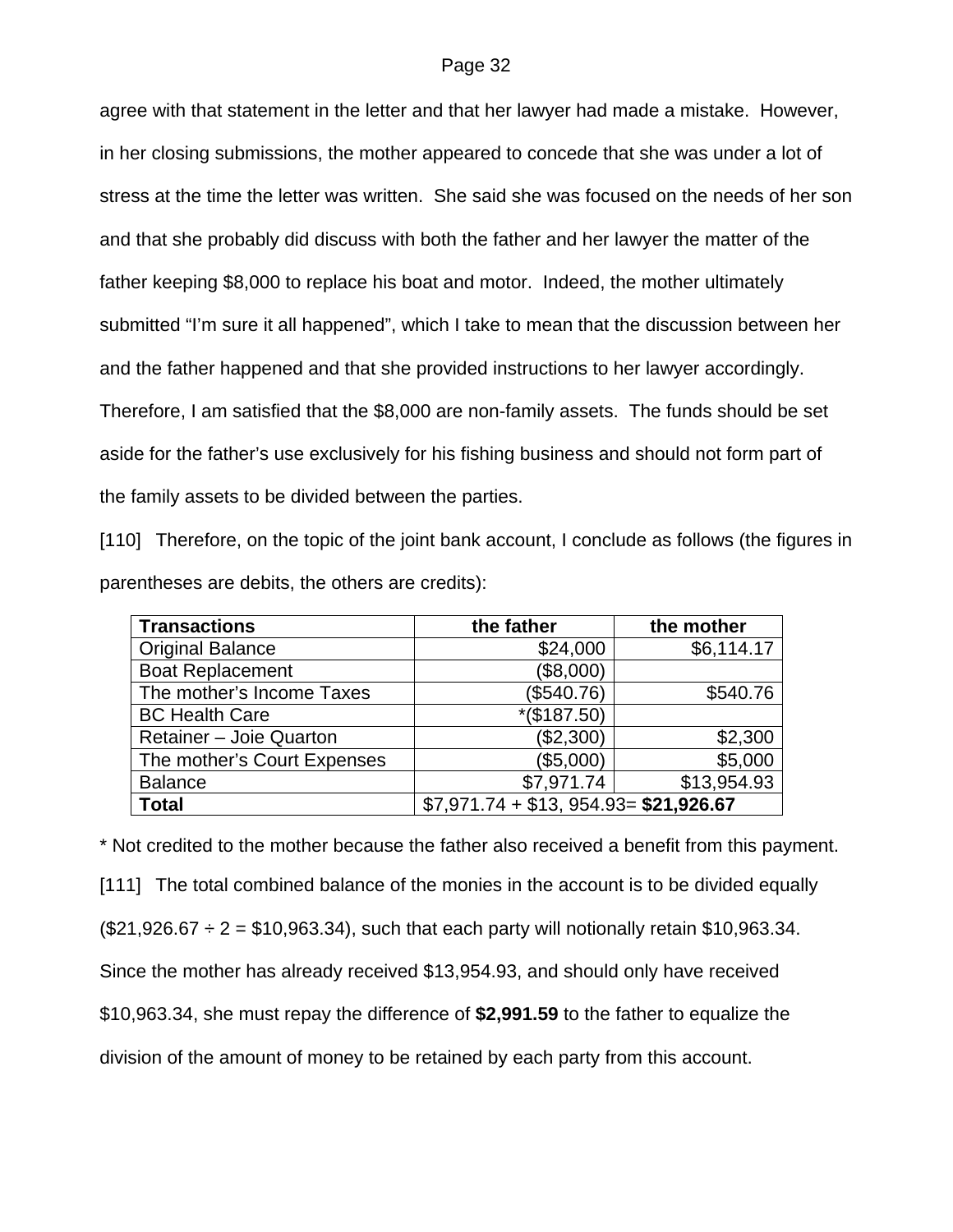## *The Movable Property*

[112] As I understood the evidence of the parties, they agree which party kept which items of moveable (personal) property after the separation. They also agree that the value of these assets should be fixed as of the date of separation. The disagreement is over the value of the assets.

[113] Sometime in the fall of 2001, the father prepared a list of the items taken by the

mother from the family home to Whitehorse. He attached values to each of those items at

that time. I also heard from the mother in cross-examination about what she felt the value

of the items should be.

[114] Similarly, the mother presented a series of photographs, with notations in the

margins, of the various items of movable property kept by the father. The father testified

about each item and provided his evidence as to the probable value of each.

[115] Of necessity, I must go through the items retained by each party and note whether

the value is agreed upon or not. If not, I will assign a value to the item, as of the date of

separation.

## *Items retained by the mother*

Leather Couch & Loveseat:

- The father estimates the value at \$3,200. He said that was the purchase price of the items and they were in very new condition, approximately one year old.
- The mother estimated the value at \$1,500.
- I start with the assumption that the market value of each item will drop by approximately 30%  $(+ or -)$  upon the initial purchase of the item. In other words, an item purchased for \$100 brand new on day 1, will likely only fetch about \$70 on resale on day 2. This assumption is based on common sense and experience, and assumes the item is in pristine condition upon resale.
- I assign a value of **\$2,240**.

Stereo(s):

• The parties agreed on a value of **\$600**.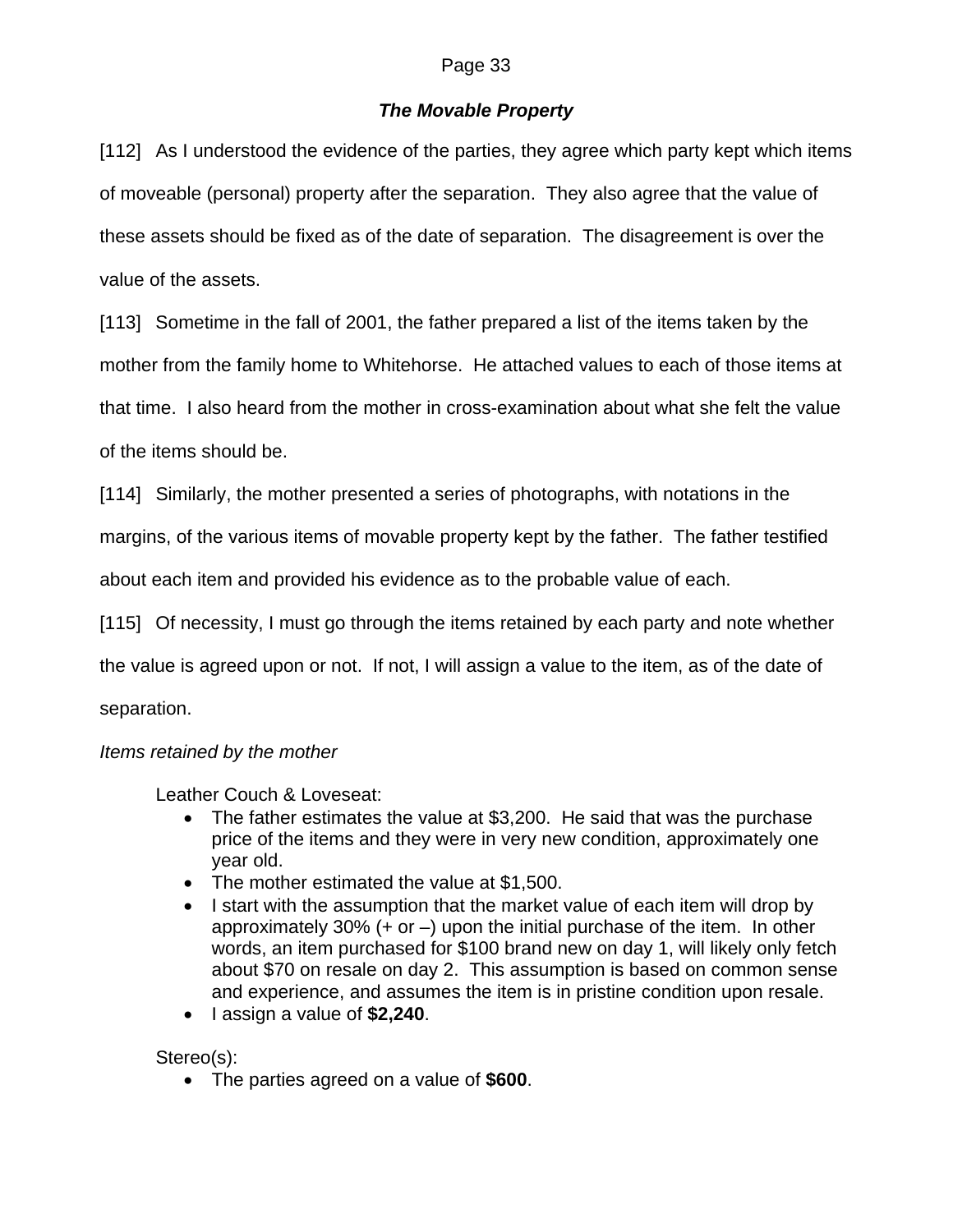O-Zone Generator:

• The parties agreed on a value of **\$600**.

Beds:

- The father's estimate is \$200, which includes bunk beds, mattresses and foamies.
- The mother's estimate is \$125 for these used items.
- I assign a value of **\$150**.

Television:

- The father's estimate is \$250. He said the purchase price was \$300 to \$325.
- I assume a purchase price of \$325 and reduce by approximately 30%.
- I assign a value of **\$225**.

Microwave:

- The father's estimate is \$500. He said the purchase price was about \$600, but the item was a wedding present, therefore about 6 years old.
- I reduce the value by 50% and assign a value of **\$250**.

Telephone:

- The father's estimate is \$250. He said that was the purchase price about one year ago.
- I reduce the value by 50% and assign a value of **\$125**.

Dishes & Kitchenware:

- The father's estimate is \$200. He said this was the cost for the dishes purchased for the Atlin home to replace those taken to Whitehorse.
- I accept the father's evaluation at **\$200**.

Chairs and tables:

- The father acknowledged that one table was returned to the Atlin house and therefore reduced his estimate value to \$350.
- The mother's estimate is \$100.
- I assign a value of **\$225**.

Vacuum Cleaner:

- The father's estimate is \$250. He said that was the purchase price on September 19, 2001 (after separation).
- I accept the father's evaluation at **\$250**.

Mother's ski clothes and skis:

- The father's estimate is \$1,000. He said the items were brand new in the fall of 2000 and the purchase price was more than \$1,000.
- I assign a value of **\$700**.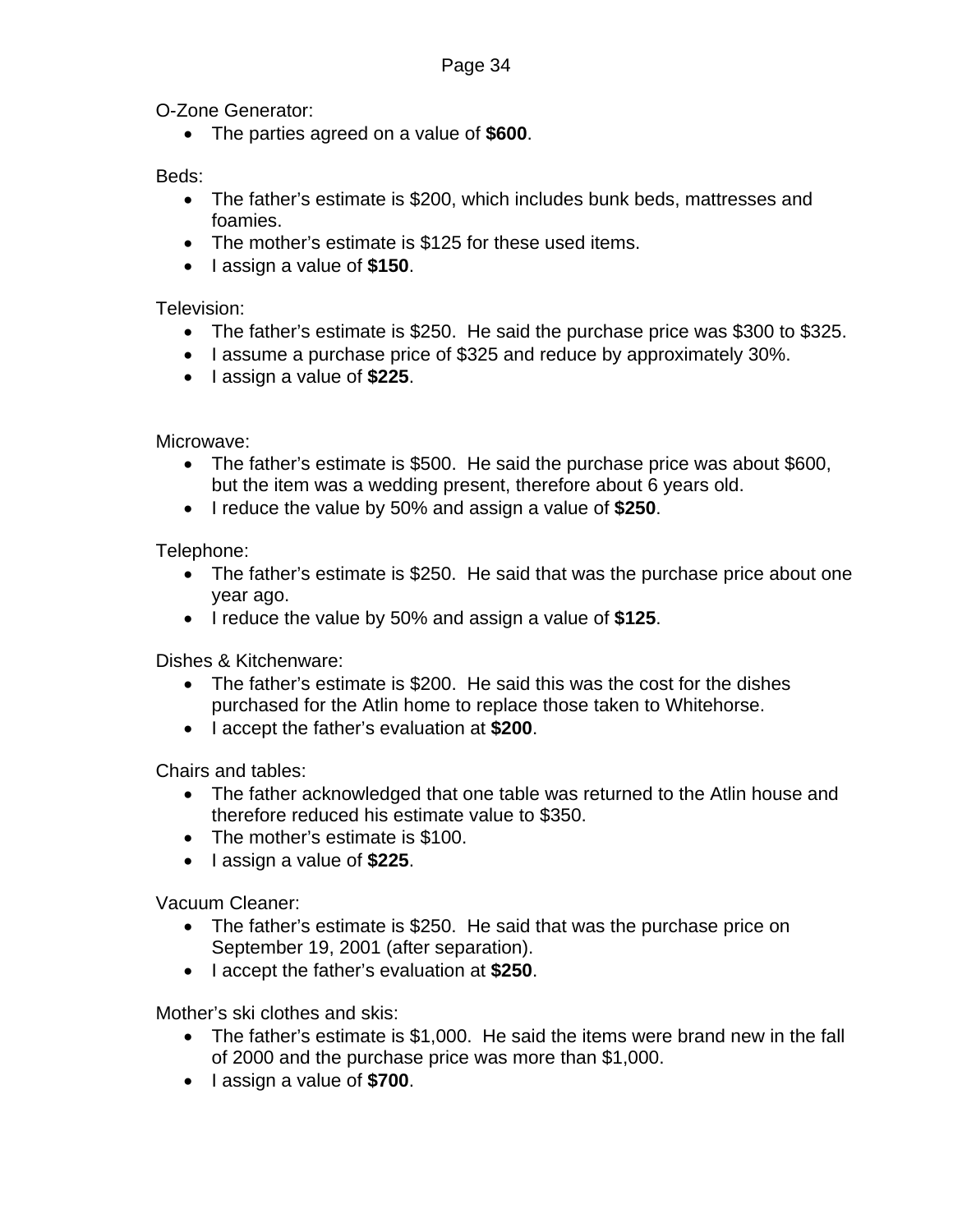Bicycle and Tandem

- The father's estimate is \$300. He said the tandem was new and the bike was in good condition.
- The mother said the purchase price for the bike was \$100.
- I assign a value of **\$200**.

Massage Table:

- The father's estimate is \$300. He said the purchase price was \$350 US in the fall of 2000.
- The mother did not seriously argue with this value.
- I accept the father evaluation of **\$300**.

Spare Tires:

- The father's estimate is \$500. He said this was the purchase price in spring of 2001.
- I assign a value of **\$300**.

The mother's 1994 Suzuki Sidekick:

• The parties agreed on a value of **\$8,000**.

## *Assets retained by the father*

1985 Cube Van:

- The mother's estimate is \$7,600, but she was not involved in the original purchase of this used vehicle in 1997 and was unaware that it was not in running condition at the time of separation.
- The father recalled that it was purchased in 1997 for approximately \$4,000.
- The van has been in the possession of the parties for 3 or 4 years and was used by them to transport cargo from Ontario to the Yukon.
- I assign a value of **\$3,000**.

Salvaged Boat:

- The mother's estimate is \$800, but she acknowledged that the actual value of the item was unknown.
- The father confirmed that the boat was salvaged from Juneau and that the value was unknown, as the couple were restoring it at the time of separation. As an experienced fisherman, his estimate is \$400.
- I assign a value of **\$400**.

Wood truck:

• The parties agreed on a value of **\$1,000**.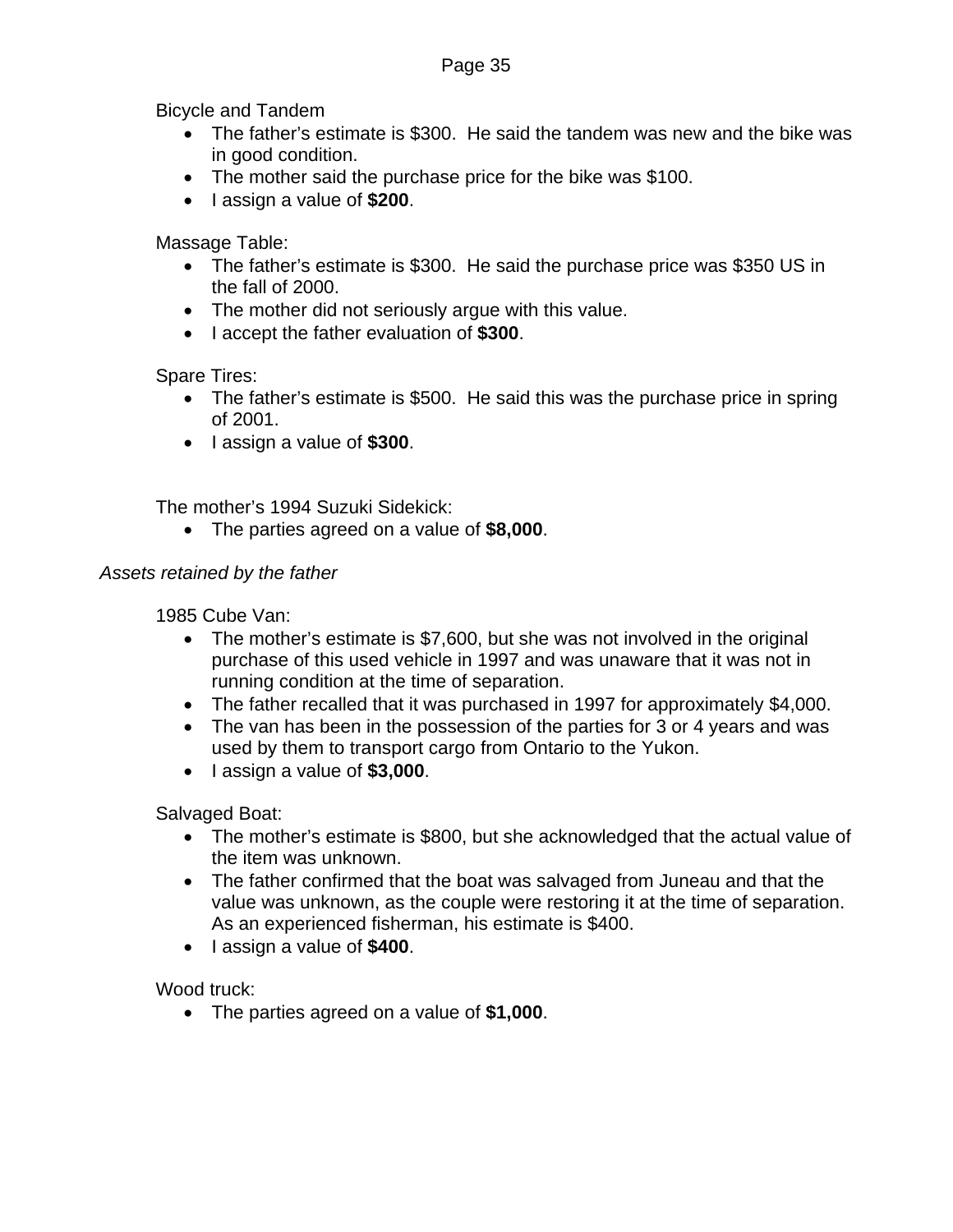4-wheeler:

- The mother's estimate is \$1,000, but she acknowledged that it was the father who purchased it.
- I accept the father's estimate of **\$500**.

3-wheeler:

- The mother's estimate is \$600, but she acknowledged that she was unaware of when it was purchased. Thus, I assume that she was not involved in the purchase.
- The father said this item was purchased in 1982.
- I accept the father's estimate of **\$200**.

Dune Buggy:

• The parties agreed on a value of **\$600**.

Tent:

- The mother's estimate is \$300, saying that it was purchased in 1999 or 2000.
- The father said that the purchase price was \$179 US.
- I accept the father's estimate of **\$200**.

Freezers (x4):

- Here there was a mixture of old and new and large and small freezers. The mother estimated a total value of \$1,050 for all four.
- The father's estimate is \$750.
- I assign a value of **\$900**.

3 cords of wood:

• The parties agreed on a value of **\$300**.

Shop Vac and assorted items:

• The parties agreed on a value of **\$300**.

Fish in freezer (upon separation):

• The parties agreed on a value of **\$400**.

Windows:

- The mother's estimate is \$2,000, but she acknowledged that the couple did not pay anything for them. They were salvaged and transported to the Yukon from Ontario.
- The father said these were appropriate for sunroom windows only, as they did not have thermal panes and were not sealed for northern weather. He assigned a value of \$500.
- I assign a value of **\$1,000**.

[116] The mother attempted to include in her list of the assets retained by the father an oil

tank, an oil monitor heater and a wood stove for a total value of \$4,750. However, I am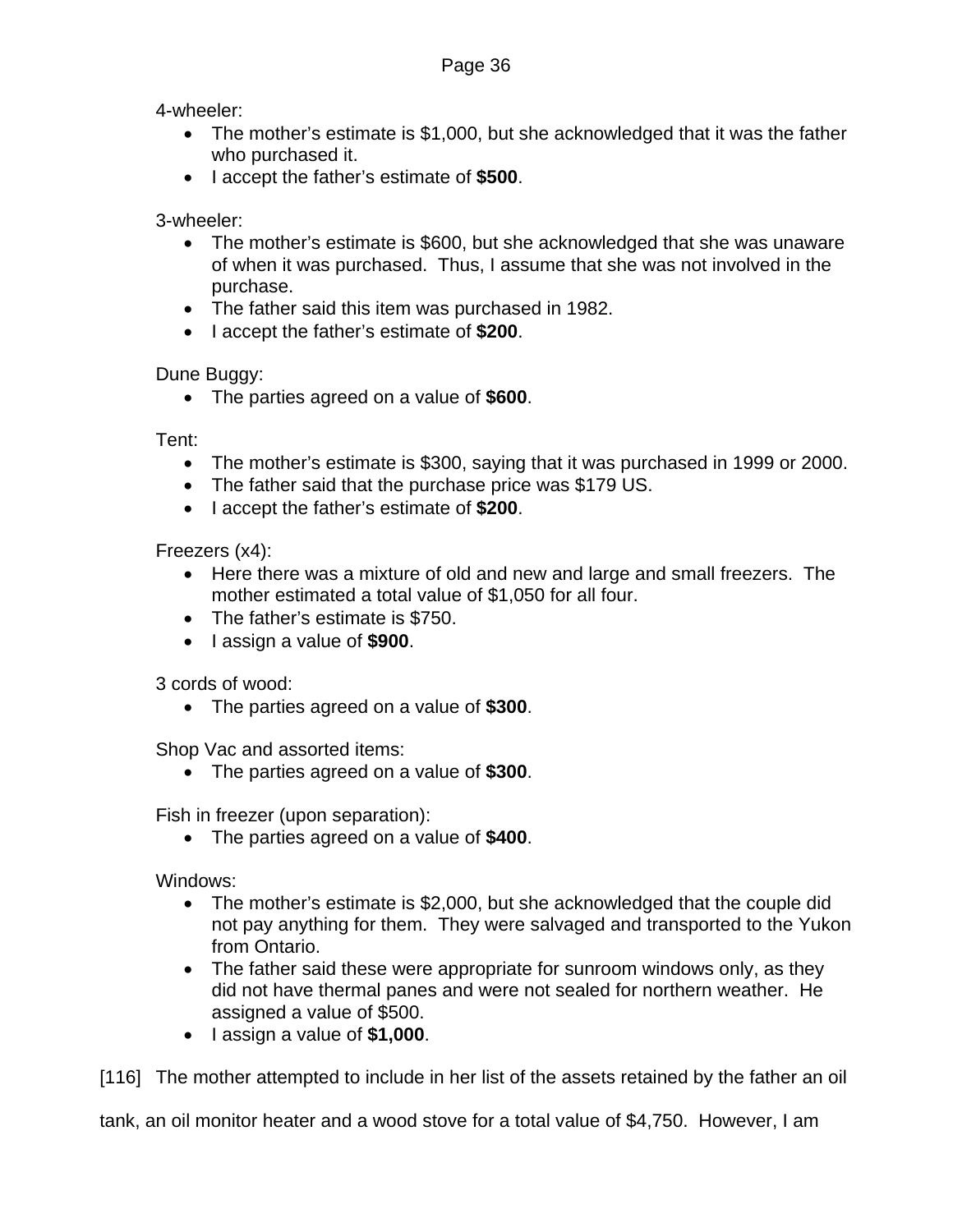satisfied that those items are fixtures within the family home, as those heat sources were specifically identified in the certified appraisal by Mr. Livingston. Indeed, the mother later agreed on cross-examination that these items were fixtures. Therefore, they were properly accounted for as part of the appraised value of the family home and should not be included with the movable property being accounted for here.

[117] The mother also filed an invoice for a clothes dryer, a clothes washer and a fridge, apparently purchased in September, 1998 for a total of \$2,025. Unfortunately, other than this invoice, I was unable to find any further reference to these items in my review of the testimony of the parties or their final submissions. I assume the items remained in the family home after the separation. They are not specifically referred to in the Livingston appraisal, presumably because they are generally considered to be moveable property and not fixtures. In any event, it appears that the father retained these items after separation and the mother should be credited accordingly. Since they would have been about three years old at the date of separation, I have reduced their value by about 50% and I assign a total value for all three items of **\$1,000**.

[118] In summary, the following table reflects the assets retained by each party along with the values agreed to or assigned by me.

| <b>Assets</b>                 | <b>The Father</b> | <b>The Mother</b> |
|-------------------------------|-------------------|-------------------|
| Leather couch & Loveseat      |                   | \$2,240           |
| Stereo(s)                     |                   | \$600             |
| O-Zone Generator              |                   | \$600             |
| <b>Beds</b>                   |                   | \$150             |
| <b>Television</b>             |                   | \$225             |
| Microwave                     |                   | \$250             |
| Telephone                     |                   | \$125             |
| Dishes & Kitchenware          |                   | \$200             |
| <b>Chairs &amp; Tables</b>    |                   | \$225             |
| Vacuum Cleaner                |                   | \$250             |
| <b>Ski Clothes &amp; Skis</b> |                   | \$700             |
| Bicycle & Tandem              |                   | \$20              |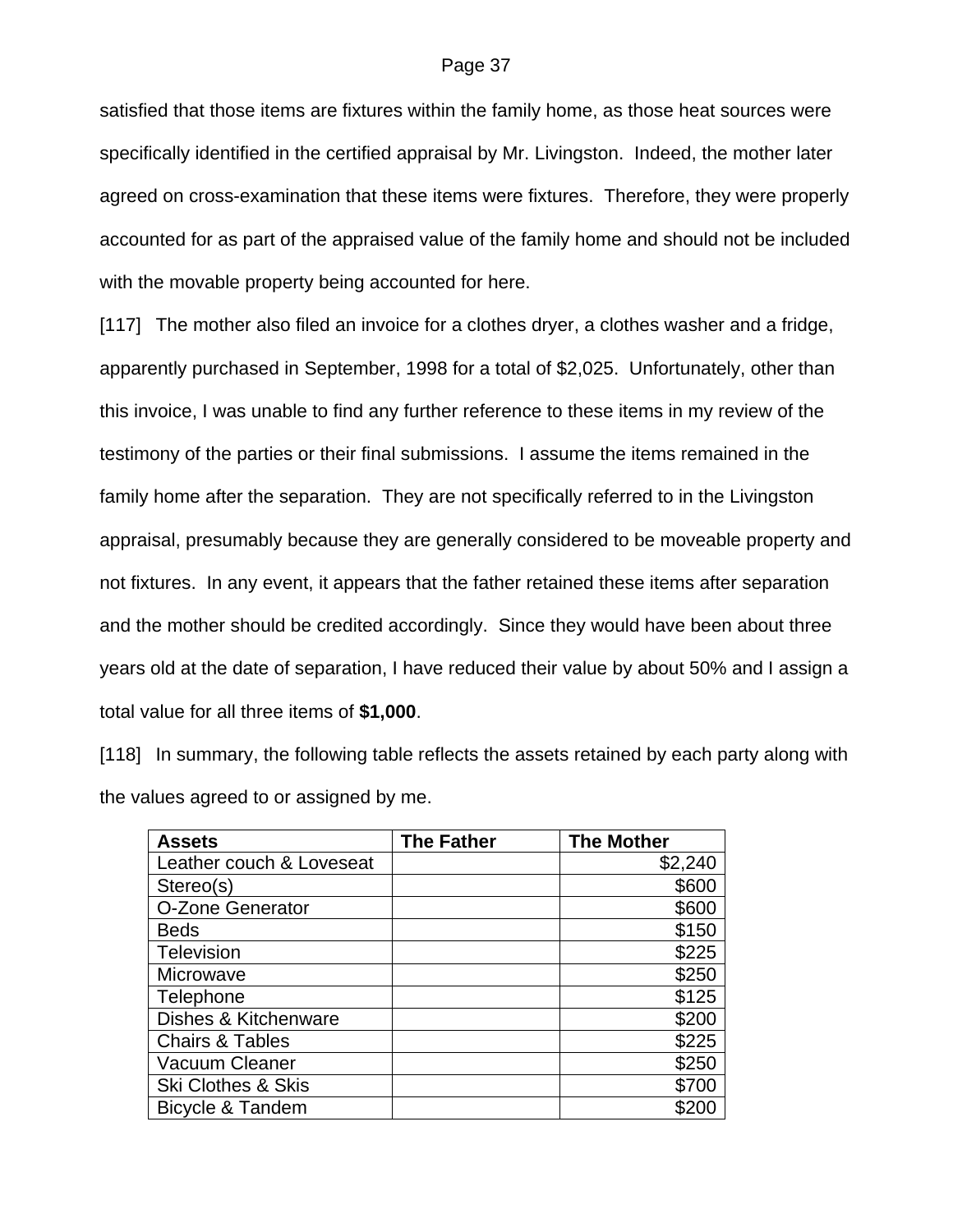| Massage Table            |                                 | \$300       |
|--------------------------|---------------------------------|-------------|
| <b>Spare Tires</b>       |                                 | \$300       |
| 1994 Suzuki Sidekick     |                                 | \$8,000     |
| Cube Van                 | \$3000                          |             |
| Salvaged Boat            | \$400                           |             |
| <b>Wood Truck</b>        | \$1,000                         |             |
| 4-Wheeler                | \$500                           |             |
| 3-Wheeler                | \$200                           |             |
| Dune Buggy               | \$600                           |             |
| Tent                     | \$200                           |             |
| Freezers                 | \$900                           |             |
| 3 cords of wood          | \$300                           |             |
| Shop Vac etc.            | \$300                           |             |
| Fish                     | \$400                           |             |
| Windows                  | \$1,000                         |             |
| Dryer, washer and fridge | \$1,000                         |             |
| <b>Balance</b>           | \$9,800.00                      | \$14,365.00 |
| <b>Total</b>             | $$9,800 + $14,365 = $24,165.00$ |             |

The total combined valued of the assets is \$24,165. That value should be divided equally, such that each party should notionally end up with \$12,082.50 worth of assets. Since the mother has already received \$14,365, and should only have received \$12,082.50, she must repay the difference of **\$2,282.50** to the father to equalize the division of the value of the moveable assets.

## *The Fishing Business*

[119] The father testified that he began his fishing business in approximately 1983. Since then, he has been using the same squatted camp on an island in the Taku River, which is a strategically important location for fishing. He initially erected a tepee at the camp site and later built a cabin referred to as the "A-frame". After the parties were married, the mother would attend annually at the fish camp to help the father with his business. She took two summers off after W. was born, but then returned to the camp each summer with W. as a young child. In 1999, the couple purchased materials to build the A-frame.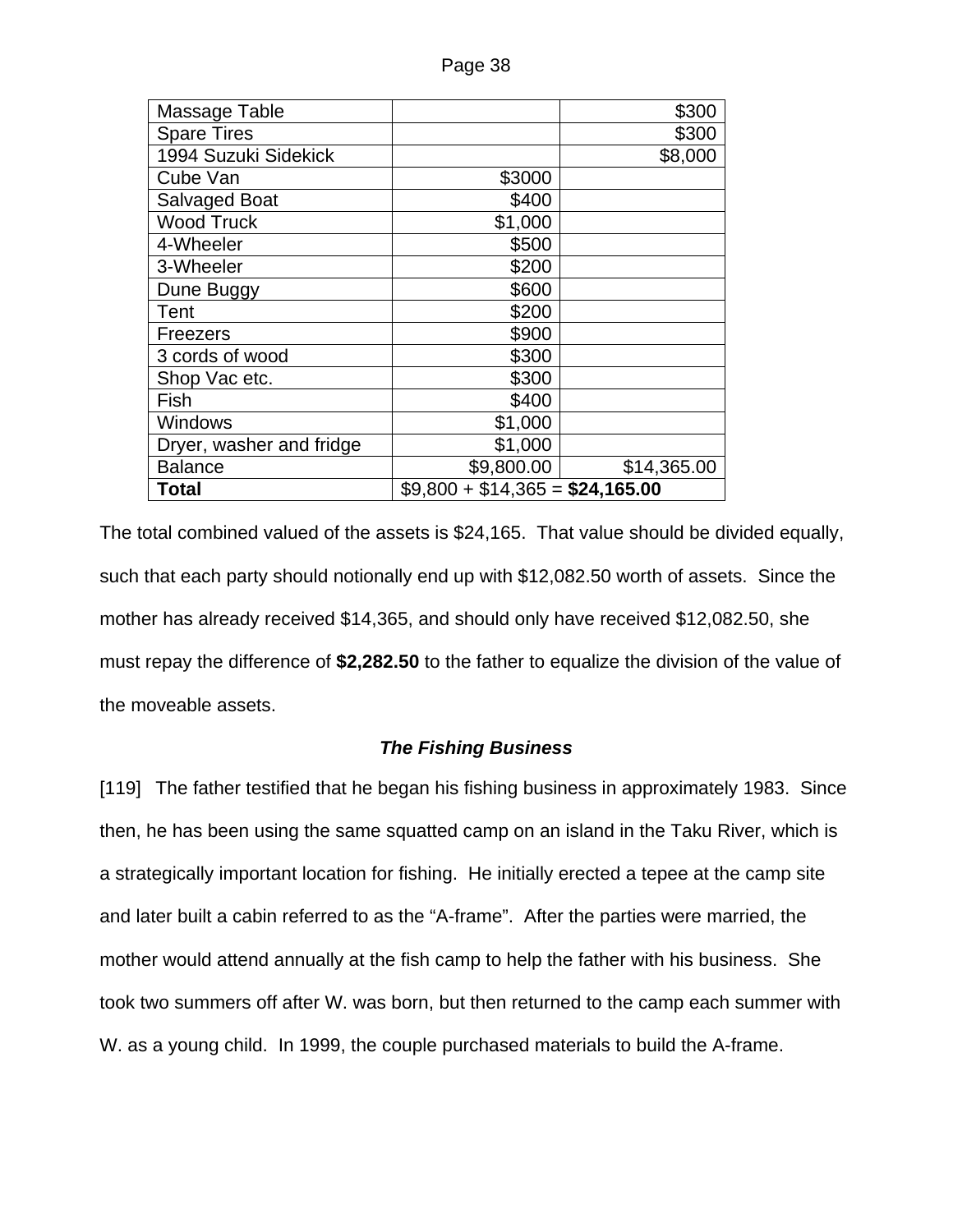According to the father, these materials cost approximately \$3,500 US. They were also given additional building materials at no cost.

[120] The father's estimate of the value of the fish camp is approximately \$20,000 as of the date of separation. He said that estimate takes into account the condition of the boats and motors, numbers of tents, the value of the buildings and the cost of the building materials. The A-frame is still unfinished and needs to be plumbed and completely enclosed against mosquitoes. It also needs a more permanent kitchen and a lighting system.

[121] On cross-examination, the mother conceded that she had no idea of the value of the materials required to build the fish camp, with the exception of the steel roof which was purchased for \$1,400 US. She attributes a value of \$30,000 to the fishing business, primarily because of the structures at the camp. However, the mother provided no reference to any particular piece of evidence that supports her valuation. In fact, the mother was cross-examined about her previous testimony under oath at her examination for discovery on September 8, 2005, which contradicted her valuation at trial:

- "Q And you assigned a value of twenty to \$30,000 for the value of the A-frame. How do you come to that - -
- A No, I said 20 to 25. How did I come to that? Well, in building construction, if you investigate with a contractor, you know, they say it's a hundred dollars per square foot. But that's - - let's say we're not good builders, so that cuts it down to 80. So that's 4800, where the square footage is 20 by 24. But, because there's no cement foundation, or - - that's where I'm cutting the value. Although, some people might think the kind of foundation that was done, being put up high like that, for safety reasons, would be more. But I cut the value on that, for that reason. And I cut the value because there's no value on the lands.

 But the wood is all new, it's all brought in from Juneau. And the roof was very expensive; it cost more than the roof on our house in Atlin. American money. It was 1400 American.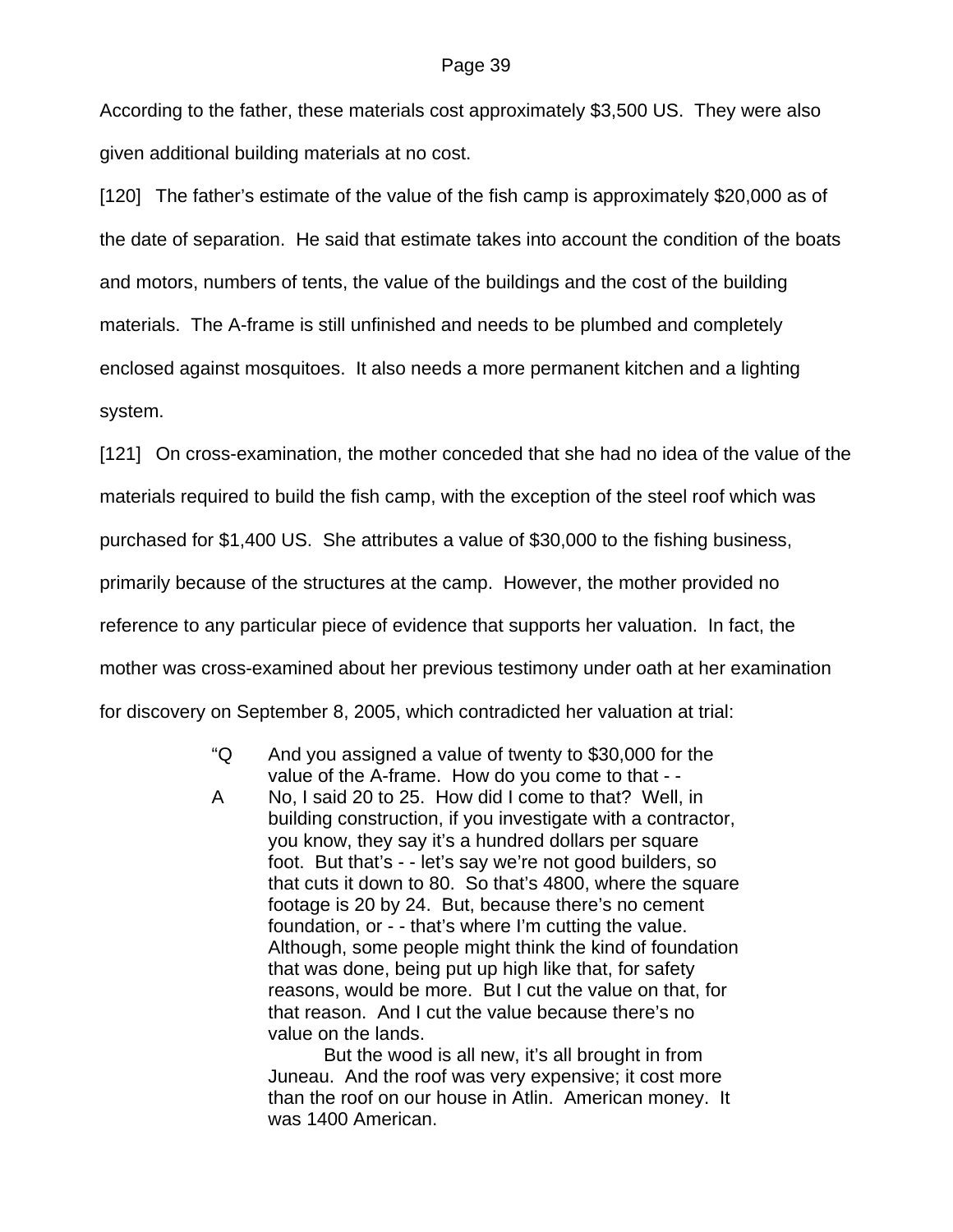- Q Okay, do you recall how much you and [the father] spent on the materials for the A-frame?
- A No, it was all money from the fish. Kings. All king money.
- Q Okay, but do you recall how much of it was used to purchase the materials for that A-frame?
- A No, it was in American dollars, …"

[122] The mother filed a 2-page document from a realtor, Angie Richardson. The document contains a number of notes presumably made by Ms. Richardson. The mother acknowledged that she provided all the information recorded on the document by Ms. Richardson. Indeed, the document includes the note "opinion of value only based on facts and figures given by [the mother]". The mother conceded that Ms. Richardson did not visit the fish camp or do any other independent investigation. She says that

Ms. Richardson determined the value of the fish camp to be \$48,000. However, even that is not immediately obvious from a careful review of the document. It is nothing more than a series of handwritten notes and numbers, some of which are unintelligible. In any event, it is simply an example of "boot strapping", since all of the information recorded came from the mother herself, and I give it no weight whatsoever.

[123] Given that the father's value of \$20,000 for the fish camp coincides with the low end of the range estimated by the mother under oath at her examination for discovery, I accept it as fair and reasonable.

[124] The father admitted that he maintained \$2,000 US in a bank account in Juneau for the purpose of running the fishing business. According to the Bank of Canada currency conversion results filed by the father, that would translate into a value of \$3,130.80 CAD as of September 10, 2001, the day after the separation. The father acknowledged this money should be added to the value of the business.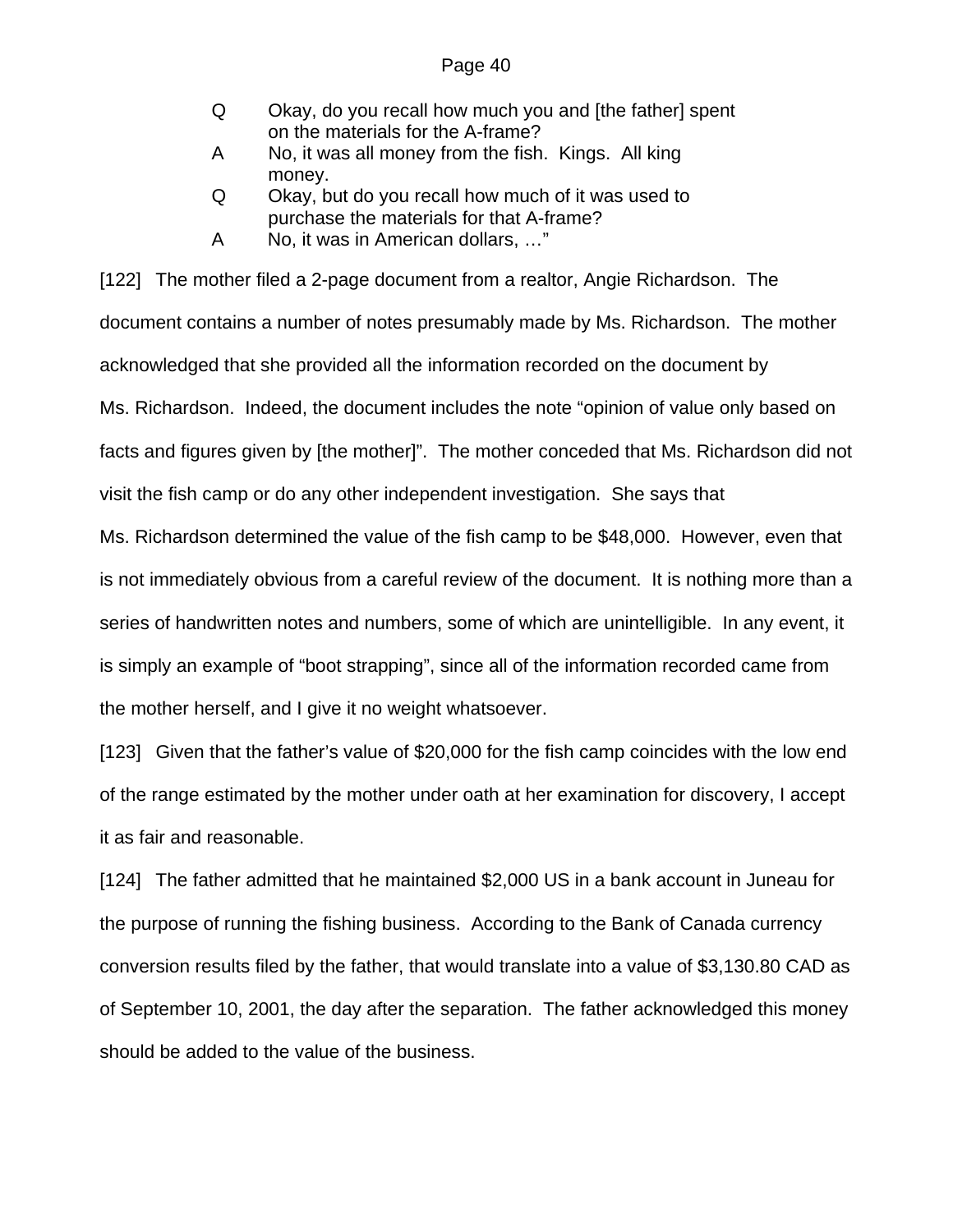[125] Finally, the father admitted that he spent \$7,562 on a new boat motor, which value should also be added to the overall value of the fishing business.

[126] I have already found that the father was allowed to retain \$8,000 from the couple's joint bank account to replace the fishing boat. That amount was indeed spent by him on a shipment of aluminium from Seattle, Washington, for the purpose of constructing a boat hull. Since the parties agreed to the father using those funds for that purpose, and since I have already found those funds to be non-family assets, there is no need to address them here.

[127] With the exception of the \$8,000, the father is not attempting to set aside any other portion of the value of the fishing business as "non-family assets". That is despite the fact that he started and ran the fishing business for almost 12 years prior to the mother becoming involved in 1995. He could have made such an argument, but chose not to. [128] Therefore, the total value of the fishing business and each party's equal portion will be calculated as follows:

| Value of the fish camp | 20,000.00     |
|------------------------|---------------|
| US Bank Account        | 3,130.80(CAD) |
|                        | 23,130.80     |
| Motor                  | 7.562.00      |
|                        | 30,692.80     |

Each party's equal portion(\$30,692.80 ÷ 2) is **\$15,346.40** 

## *Conclusion on Asset Division*

[129] In her closing submissions on the day of trial, the father's counsel presented to the court a 3-page summary of figures and calculations respecting the division of assets between the parties. The mother had an opportunity to review and comment about this summary during her closing submissions.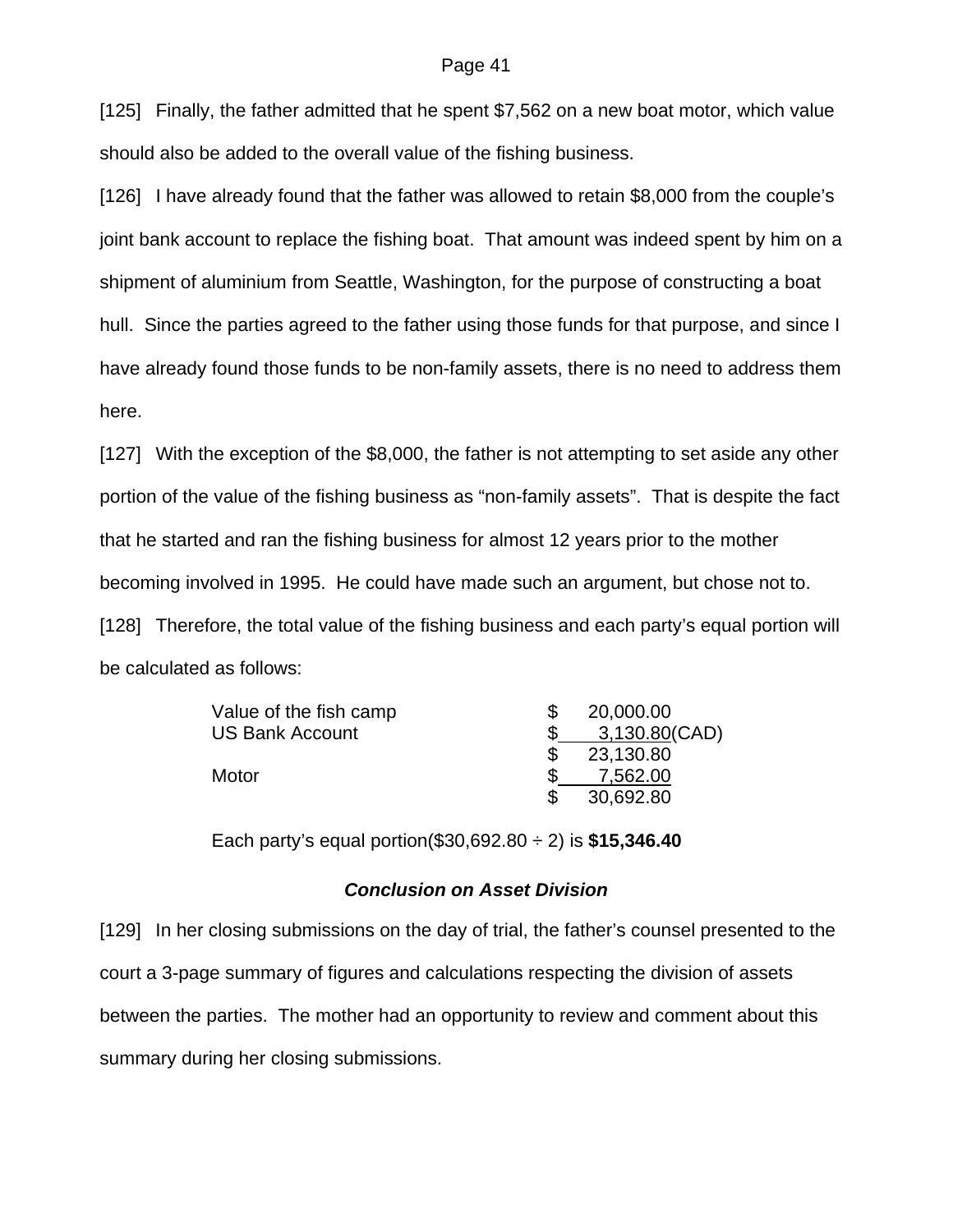[130] A few days later, on October 3, 2005, the father's counsel filed a memorandum with the Court indicating that there were a couple of calculation errors she wished to correct in the document she previously filed. I confirm that the supplementary document was identical in all respects with the original document, subject only to 2 arithmetical errors, which once corrected, resulted in some further consequential adjustments.

[131] On October 5, 2005, the mother filed a 6-page memorandum of information regarding the division of assets. The mother had not previously presented any such written material when she made her final submissions at the trial. Consequently, the father's counsel did not have an opportunity to review this new memorandum or comment on it in her closing submissions. In an attempt to be as fair as possible the mother, I reviewed her memorandum in good faith, but noted that there is a significant amount of new information not previously provided in evidence. Also, the information was unclear and confusing. Given that the father had no opportunity to address this information and given that much of it was not in evidence in any event, I have completely disregarded this memorandum.

[132] The amounts to be paid by the father to the mother are as follows:

| For the house            | \$24,862.67 |
|--------------------------|-------------|
| For the fishing business | \$15,346.40 |
|                          | \$40,209.07 |

[133] The amounts to be paid by the mother to the father are as follows:

| Joint bank account | \$2,991.59 |
|--------------------|------------|
| Movable property   | \$2,282.50 |
|                    | \$5,274.09 |

[134] The difference owing from the father to the mother is **\$34,934.98** (\$40,209.07 – \$5,274.09).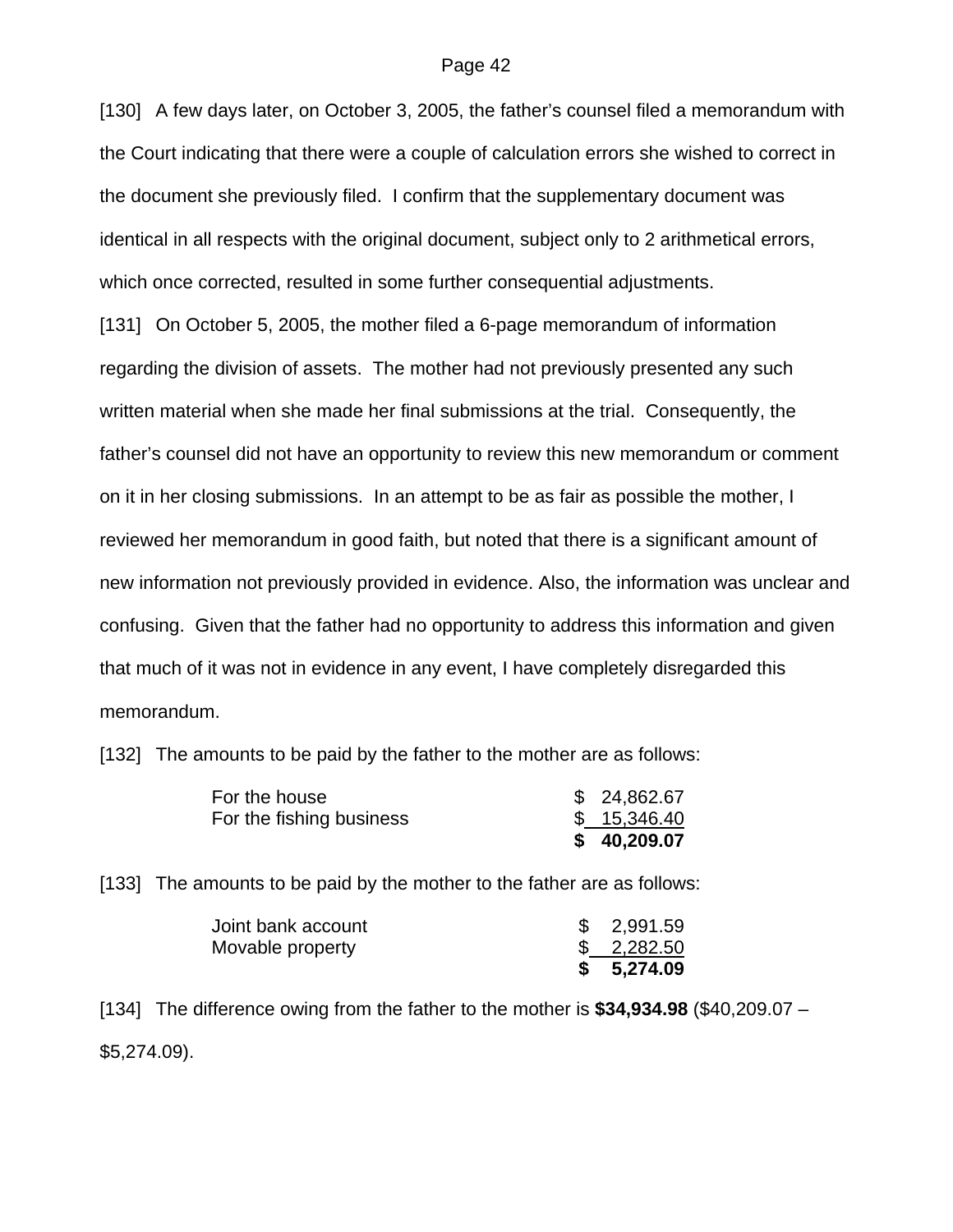## **NO DIRECT CONTACT**

[135] The mother does not want direct contact with the father (except in the case of an emergency) because she fears him and he makes her uncomfortable. It may be apparent from my comments earlier in these reasons that I view the mother's fears about the father as largely the result of her own anxiety. I found no evidence to support those fears or her claim that there exists "extreme conflict" between them.

[136] On the other hand, I did not detect any particular desire on the part of the father to re-establish direct contact with the mother. In any event, there is no particular need for the parties to have direct personal contact.

[137] However, I do not wish to put either party in jeopardy in the event of unintentional contact, for example, while exchanging the child, or while attending the child's school.

Also, there will clearly have to be exceptions to allow the parties to jointly attend meetings with W.'s professional team or to refer matters to mediation. Finally, there will need to be an exception for written communication (e.g. letter, fax or email) in order to negotiate and resolve the various matters they have identified regarding the child's upbringing.

Obviously, they must be able to communicate in some fashion in order to attempt to reach agreement on these matters.

[138] I therefore order that there will be no intentional person-to-person direct contact between the parties. However, this condition will not apply:

- a) in the event of an emergency;
- b) if the parties jointly attend a meeting with W.'s professional team (or any future professional caregiver or teacher); or
- c) if the parties jointly attend a mediation.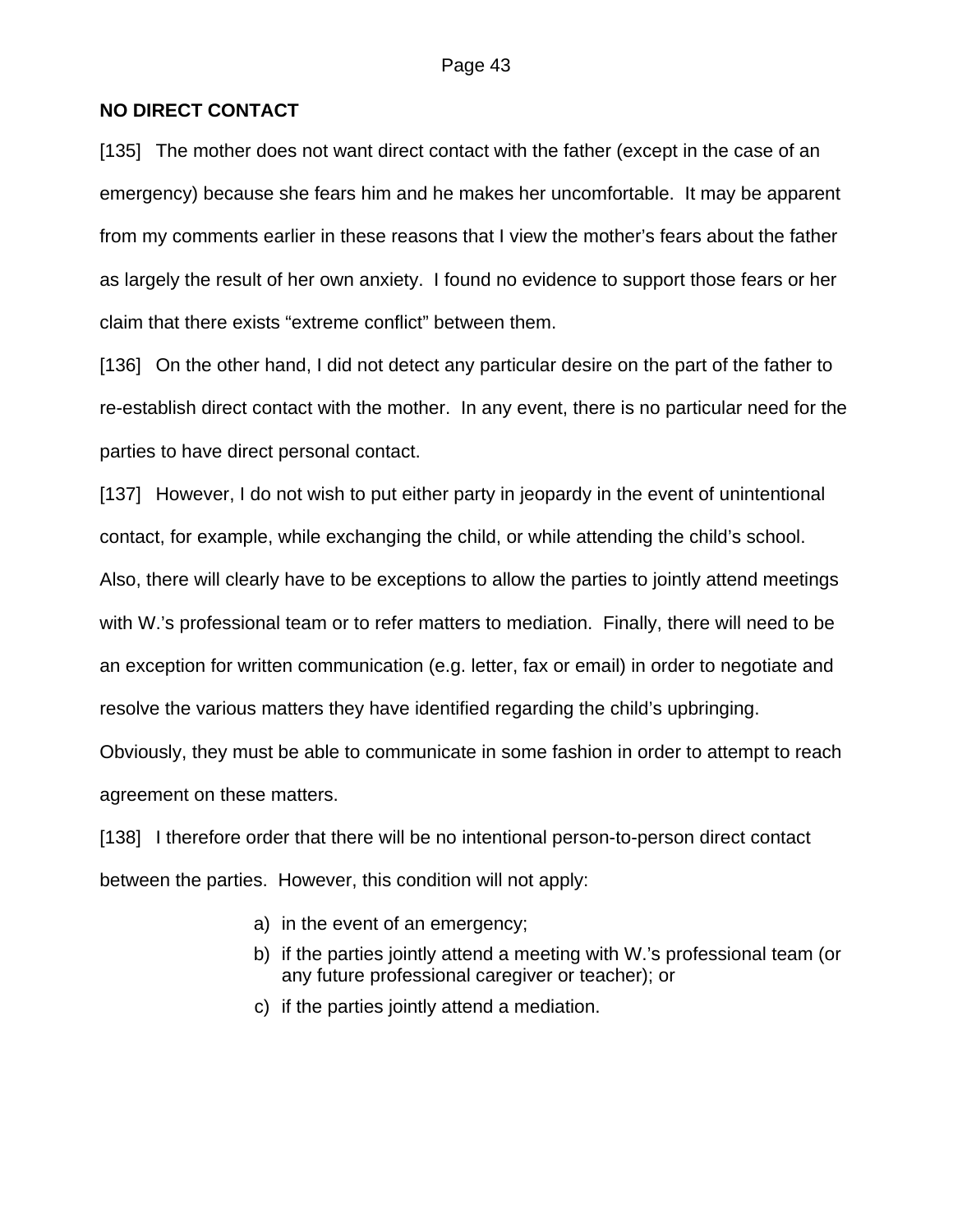Wherever possible, the parties will communicate through the paternal grandmother, M.P., providing she consents. They may also communicate with each other in writing. The parties shall, at all times, communicate with one another in a respectful manner.

## **CHOICE OF W.'s SCHOOL**

[139] One of the usual rights which flow from joint custody is the right of each parent to participate in the choice of the child's school. Here, the mother has steadfastly refused to give up what she views as her unilateral right to make that choice. However, once again, her reasons are unsupportable. She said that the father is "not trustworthy", yet she provided no evidence to justify that assertion. She further argued that allowing the father to have input in such a choice would "disrupt her household". Frankly, I do not understand what she meant by that comment, but the disturbing implication is that she may once again have put her own needs ahead of those of the child, as the comment suggests it might be *inconvenient* for her to have to consult with the father on such matters. As a result, I rule against the mother on this point. The parties must consult with each other on the choice of W.'s school and if they are unable to agree, then they must refer the matter to mediation.

### **THE NUTRITIONAL SUPPLEMENTS**

[140] The mother wants the father to share the cost of W.'s nutritional supplements. The father wants to be satisfied the supplements are truly necessary and in W.'s best interests before he agrees to pay anything towards them.

[141] Once again, it would ordinarily be an incident of joint custody that both parties should determine what medication and treatment the child receives. This issue was raised in a pre-trial application and on March 3, 2005, I ordered the mother to request an opinion from a medical practitioner about whether the proposed supplements are necessary and in W.'s best interests. In response, the mother relied upon a 2-page document entitled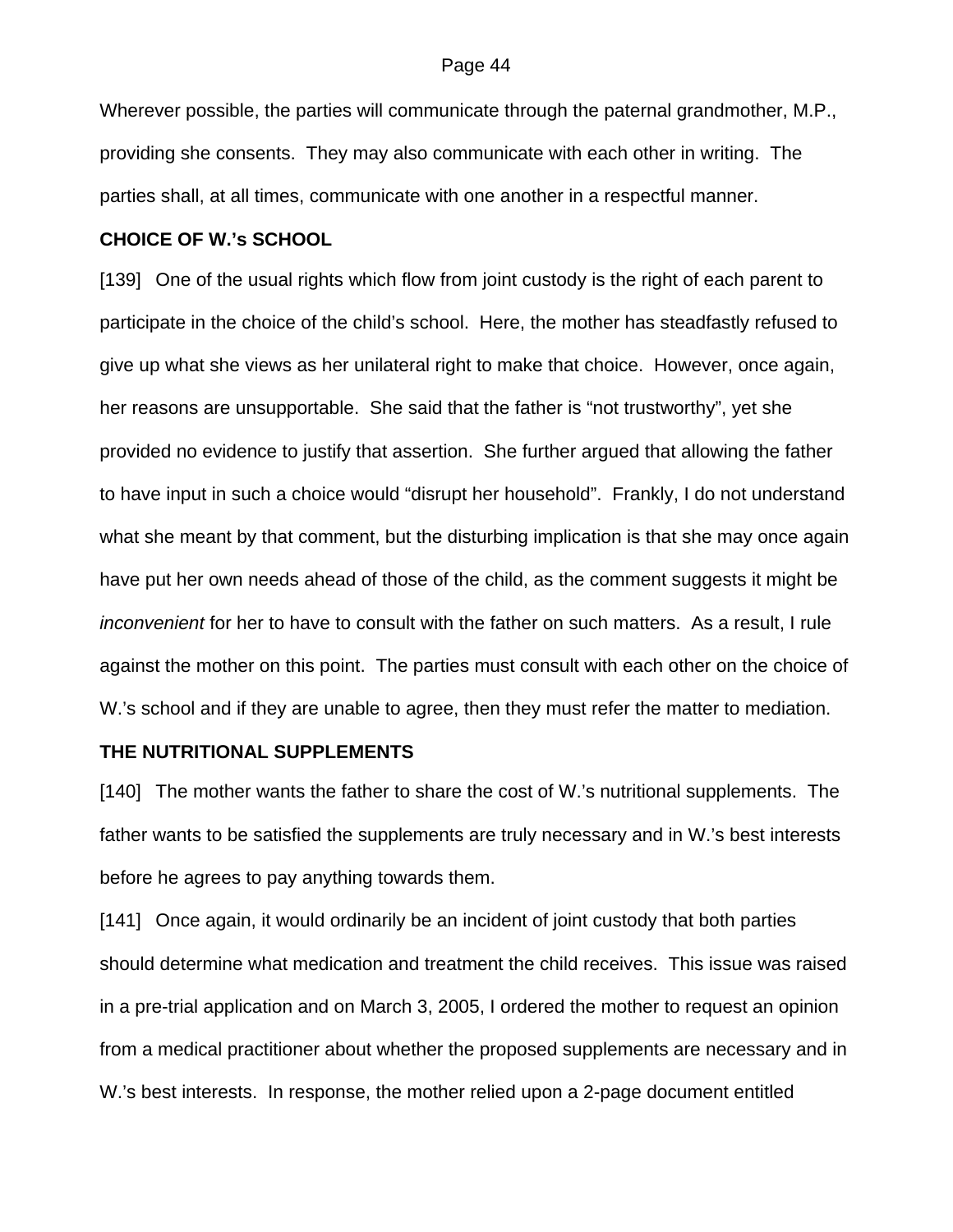"Special Diets Application Form", apparently signed by a Dr. F.A. Murphy, a physician for W. Although Dr. Murphy "ticked off" on the standardized form, certain mineral and vitamin supplements, the document is far from clear. Indeed, the date of the document is completely unintelligible. As a result, I do not accept that this document sufficiently complies with my Order.

[142] On the other hand, to be fair to the mother, Dr. Batth did testify in this trial that she felt it was important for W. to continue his custom formula of supplements, minerals and amino acids because of his metabolic dysfunction. She also said that wherever W. travels, he must have access to both his medication and his custom formula. While I have expressed my concerns with Dr. Batth's evidence in relation to the father, I have no reason to question her objectivity on this particular point.

[143] Therefore, while I decline to order the father to pay for these supplements, I urge him to consider Dr. Batth's evidence here in good faith in future discussions with the mother about the issue of these supplements.

# **MATTERS AGREED TO**

[144] At the pre-trial conference on September 8, 2005, the parties agreed on the following:

- 1. The father will have access to the child in Ontario during the winter months when the father is visiting in Ontario on every weekend, from Friday afternoon until Sunday evening, for a total period of eight weeks, but not including Christmas access.
- 2. The father will have regular access to the child by telephone, email and Internet once a week for a period of 30 minutes.
- 3. The father will pay child support of \$267 per month, based on an income of \$30,000 per year.

[145] At the trial, it was further agreed:

1. Christmas access by the father will be for one week over the Christmas holiday period. The switch will be made on Boxing day. On odd numbered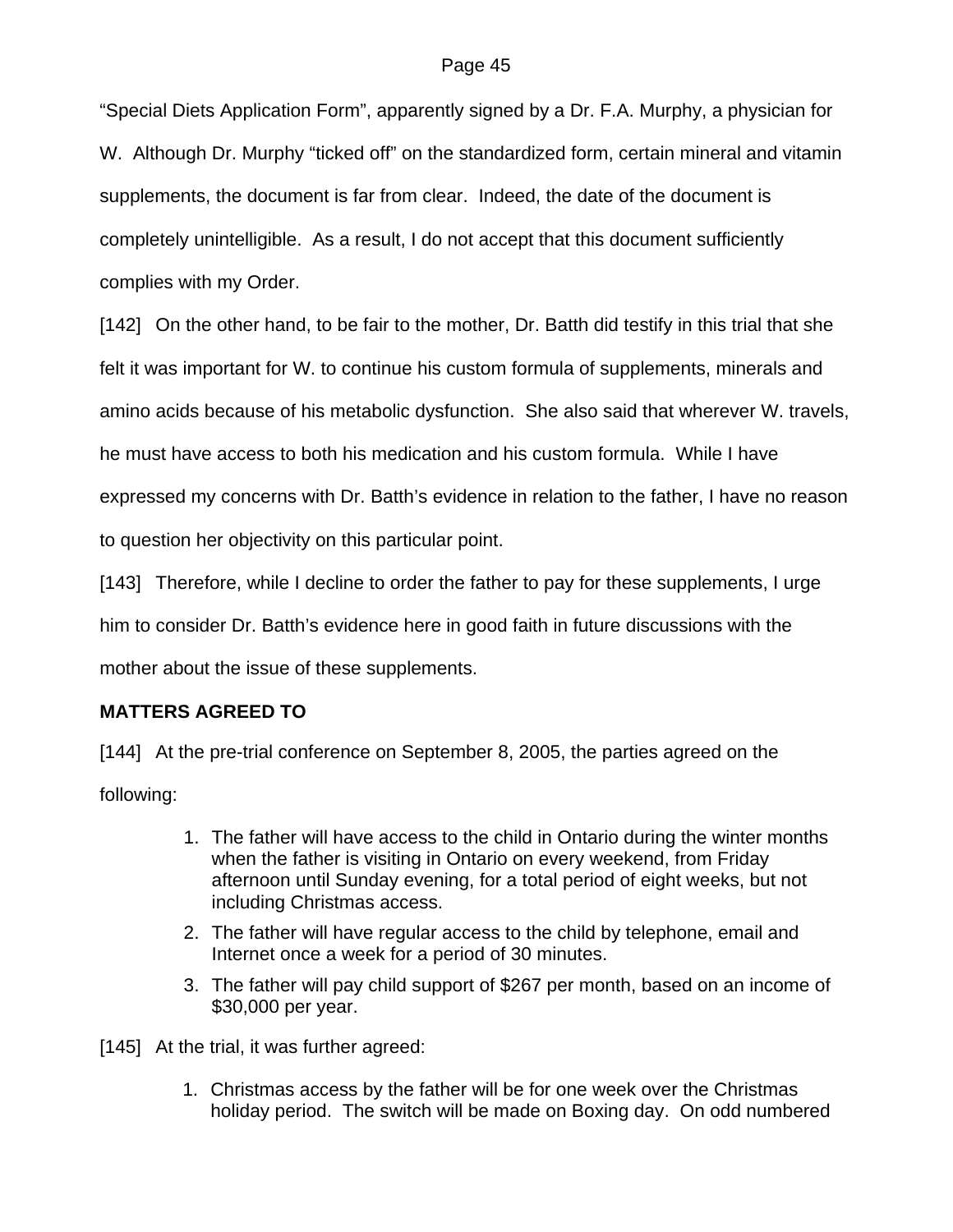years, commencing in 2005, the father will have access to the child for the week preceding and including Christmas day. In even numbered years, the father will have access to the child for the week following Christmas day, commencing on Boxing Day.

- 2. The mother will provide monthly updates to the father on the child's education, medical care and developmental progress.
- 3. The mother will notify the father if the child requires any emergency medical care, which will include any accident requiring same, and information on any updates on the child's recovery from such care on a case by case basis.
- 4. The mother will notify the father of all meetings about the child with the child's professional, medical or educational therapists or teachers to which either or both parents are invited. The mother may provide this notice to the father through the paternal grandmother, M.P. If the father is visiting in Ontario at the time of such a meeting, he will attend personally. If not, M.P. will attend on the father's behalf.
- 5. The mother agrees that, except for a change of the child's school, any change in the child's treatment, therapy or education made by his professional care givers may only be made after consultation with both parents and providing that both parents agree to such a change. In the event that the parents are unable to agree to the change, they will to attempt mediation with the assistance of the child's professional team, or such other mediator as they may agree upon.

## **COURT COSTS**

[146] The mother obtained an Order on June 20, 2002 for which she received her court

costs "in any event of the cause". That, of course, means the father must pay her party

and party court costs for that application, regardless of the outcome of this trial.

[147] The father was awarded court costs for the applications made by the mother on

March 3 and September 19, 2005. The father's counsel suggested that I fix a lump sum for

those costs in the amount of \$1,500 for each of those applications, for a total of \$3,000.

The father's counsel based her suggested figure of \$1,500 per application on her

experience that the actual party and party costs for such applications under Appendix B of

the *Rules of Court* commonly range from about \$1,200 to about \$1,700 per application. I

accept that as reasonable.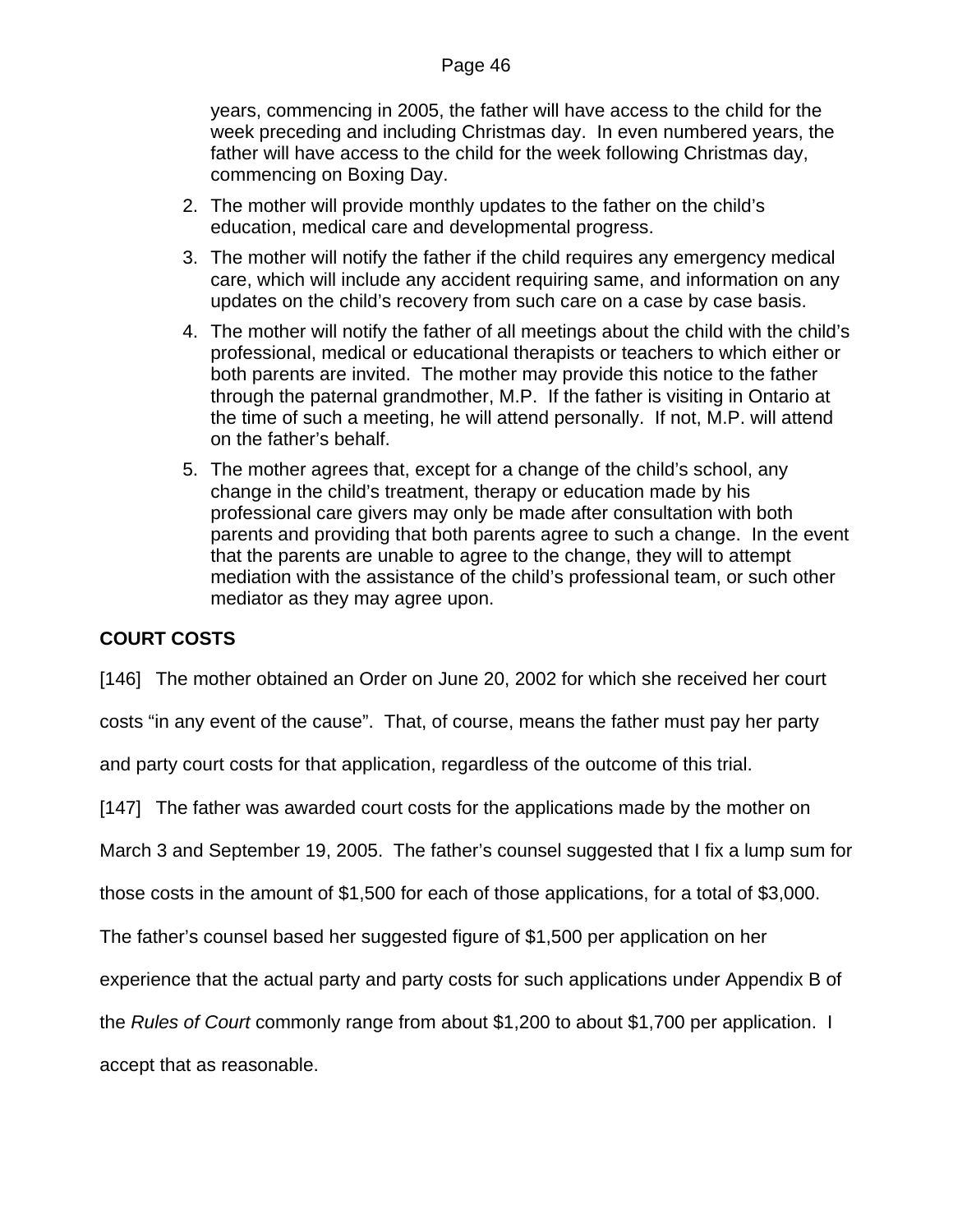[148] I also agree that it would be appropriate to exercise my discretion under

Rule 57(13.1) of the *Rules of Court* to award lump sum costs for all three applications, rather than requiring the parties to file Bills of Costs and, if necessary, to have those Bills of Costs assessed by the Clerk of the Court. Not only would that be a very cumbersome procedure for the mother, given her lack of legal training, but I anticipate it might lead to further delay for the father as well, given the mother's difficulty in communicating and her argumentative attitude towards the financial matters between the parties.

[149] I therefore award the mother \$1,500 in lump sum costs for the Order of June 20, 2002. I also award the father \$1,500 in lump sum costs for each of the Orders of March 3 and September 19, 2005, for a total of \$3,000.

[150] Finally, as the father was largely successful in his defence and counterclaim for joint custody, summer access, and specified access for the paternal grandparents, I find that costs should follow the event. For the mother's benefit, that means the mother must pay the father's party and party court costs for this trial.

[151] Here, I have given full consideration to the conduct of the mother throughout this trial and the pre-trial proceedings. At the pre-trial conference, the mother confirmed that she retained and fired no less than four counsel prior to this trial. She alleged on the record that she did so because her previous counsel were either not following her instructions, or were making mistakes, or that she was unable to accept their advice. This repetitive hiring and firing of lawyers has no doubt protracted the proceedings for the father. Indeed, it was he who applied in April of this year to have the trial scheduled, as the mother had not yet taken any steps to do so.

[152] I have also previously noted the mother's conduct in this trial and her often scattered, disputatious and somewhat petulant manner of approaching the issues. While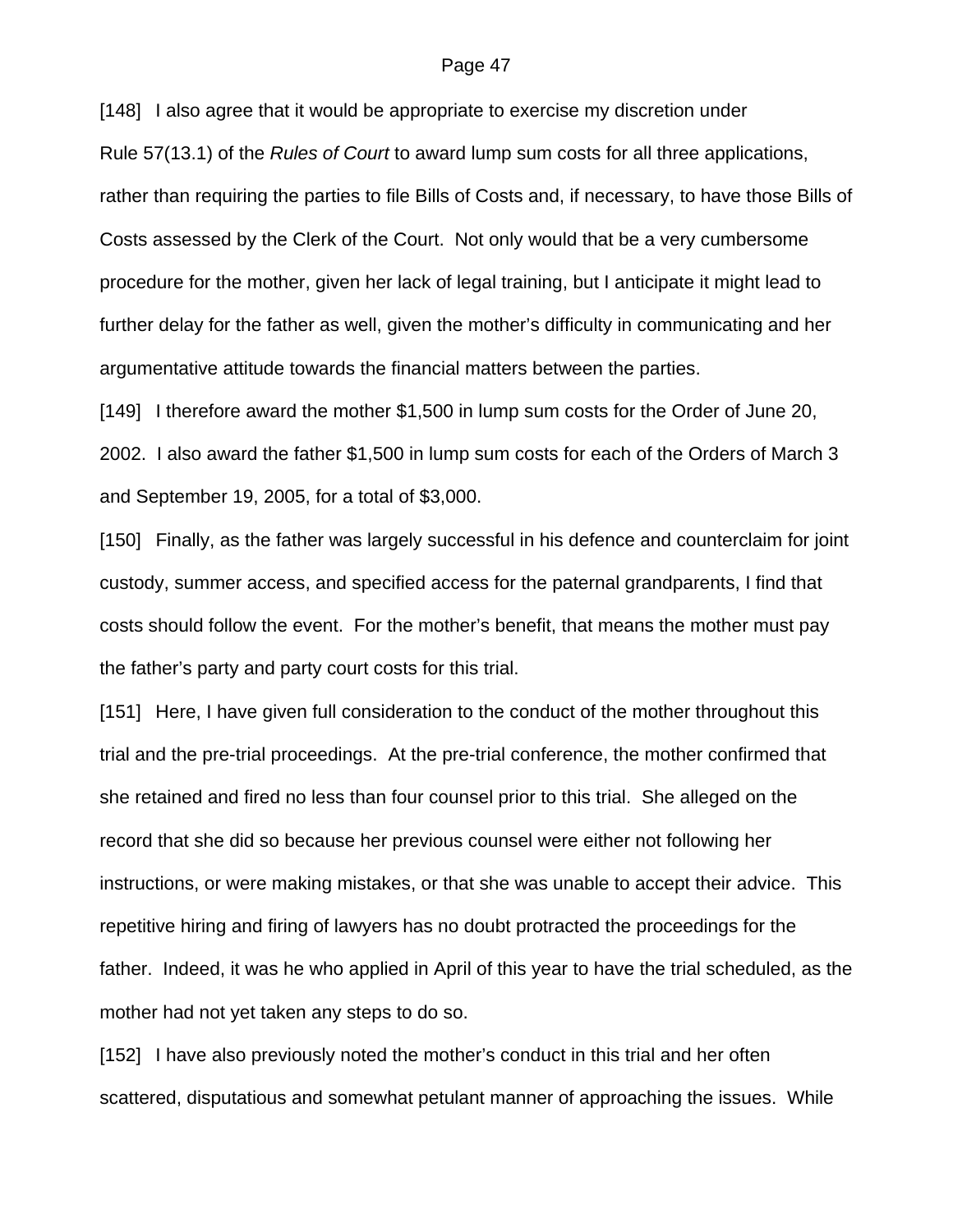she did end up agreeing to a number of matters, she continued to argue against relief such as unsupervised access by the father and specified access by his parents, when she had no clear justification for doing so. I have no doubt that her attitude and conduct protracted the time to present the evidence and resolve the issues at this trial. All that has added to the father's time and expense.

[153] At the close of the trial and before adjourning to reserve my decision, I said to the mother that I was confident that even though she had proceeded without legal counsel, she had done her best to make her case. While I do not retract from that view, I also warned the mother during pre-trial hearings and at the pre-trial conference that there would be consequences and risks associated with her decision to proceed without counsel. In my respectful view, there is a better than even chance that this entire matter would have been settled long ago without the stress and expense of a trial had the mother accepted the advice of her previous counsel. As a result, I have no hesitation in awarding the father his party and party costs for this trial, to be fixed under scale 3 of Appendix B of the *Rules of Court*.

[154] Rule 57(13) of the *Rules of Court* does not allow me to fix lump sum costs for the trial without the consent of the parties. Therefore, it is open to the father to prepare a draft Bill of Costs, fax it to the mother and seek her approval. In the absence of her approval, the father may seek to set the matter down for assessment before the Clerk pursuant to the *Rules of Court*. I assume the mother may participate in any such assessment by a teleconference call.

[155] In the alternative, the father's counsel may attempt to settle the trial costs with the mother. In that vein, I propose that for this 5-day trial, the costs could be fixed at a lump sum of \$1,500 a day, inclusive of disbursements. For five days of trial, that would result in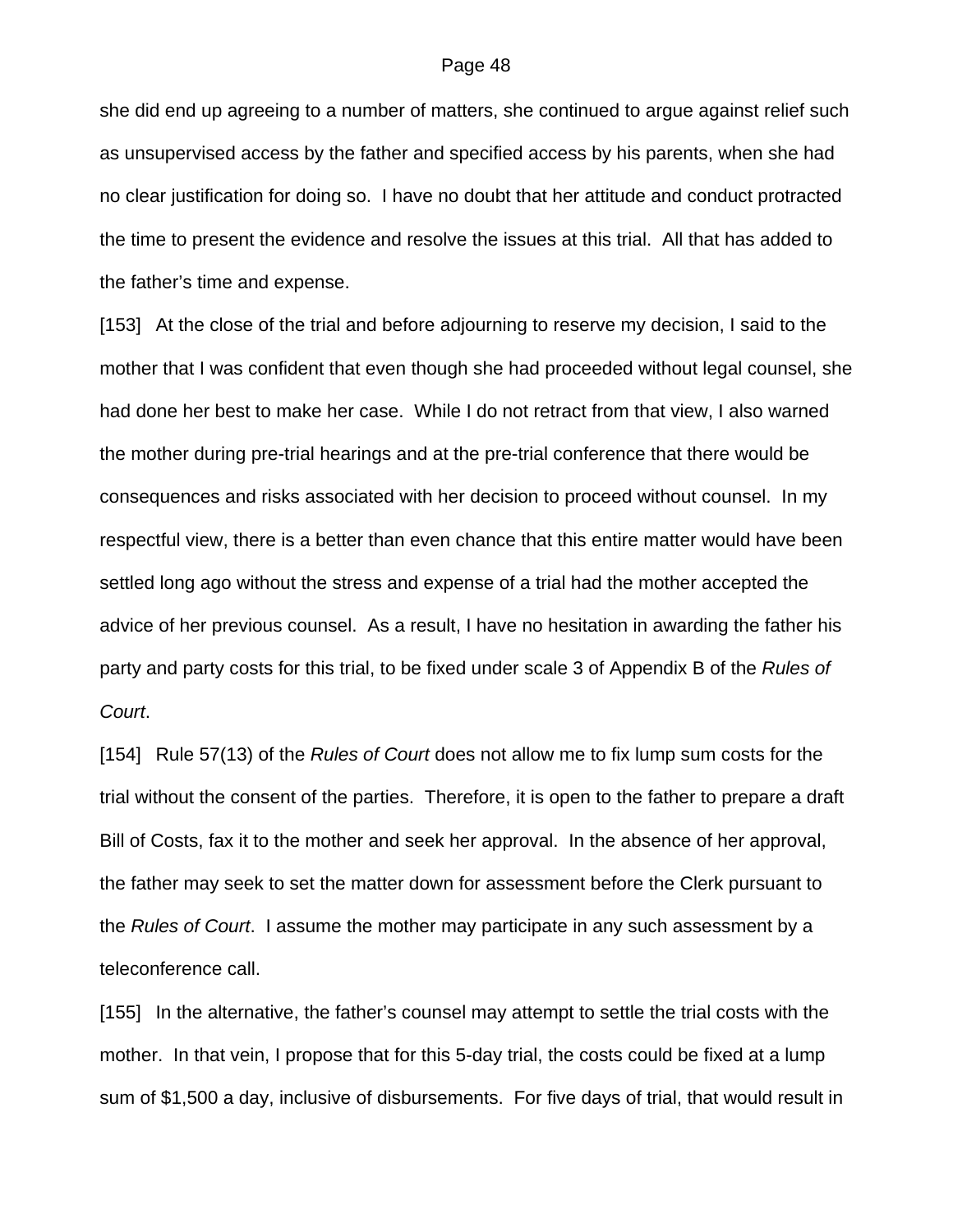a total of \$7,500. The figure of \$1,500 per day is based upon the expectation that under the tariff of Appendix B of the *Rules of Court*, the father would be entitled to 15 units for preparation and attendance for each day of the trial. Under scale 3 of Appendix B he would be entitled to claim \$80 for each unit. That would result in a claim of \$1,200 a day for each day of trial, but would not include all the other steps which the father could claim for under the tariff, for such things as the preparation of pleadings, discovery of documents, examinations for discovery, attendance at pre-trial conferences, and so on. Further, the \$1,200 a day figure would not include any of the father's reasonable out-of-pocket disbursement expenses, which he would otherwise be entitled to include in a Bill of Costs. With that in mind, the suggested amount of \$1,500 a day (and \$7,500 in total) is probably significantly less than what the father could claim if he went the formal route of preparing and assessing his Bill of Costs. Indeed, he would be entitled to *additional* costs against the mother for doing so.

[156] However, I repeat that I am unable to order lump sum costs for the trial. Rather, I will leave it to the parties to indicate whether they consent to such costs, or otherwise settle the issue of costs, in order to expedite the conclusion of these proceedings.

[157] If the parties need further direction on the issue of the mutual costs owing, they may ask the Clerk for a hearing date and time before me. The mother may participate by telephone from Ontario and the father may be represented by his counsel.

[158] At the end of the day, the amount to be paid by the mother to the father will be reduced by setting off the \$1,500 in costs for the Order made June 20, 2002. Further, the amount to be paid by the father to the mother will be reduced by setting off the \$3,000 in costs for the hearings on March 3 and September 19, 2005, as well as the amount assessed or agreed upon as the costs for this trial.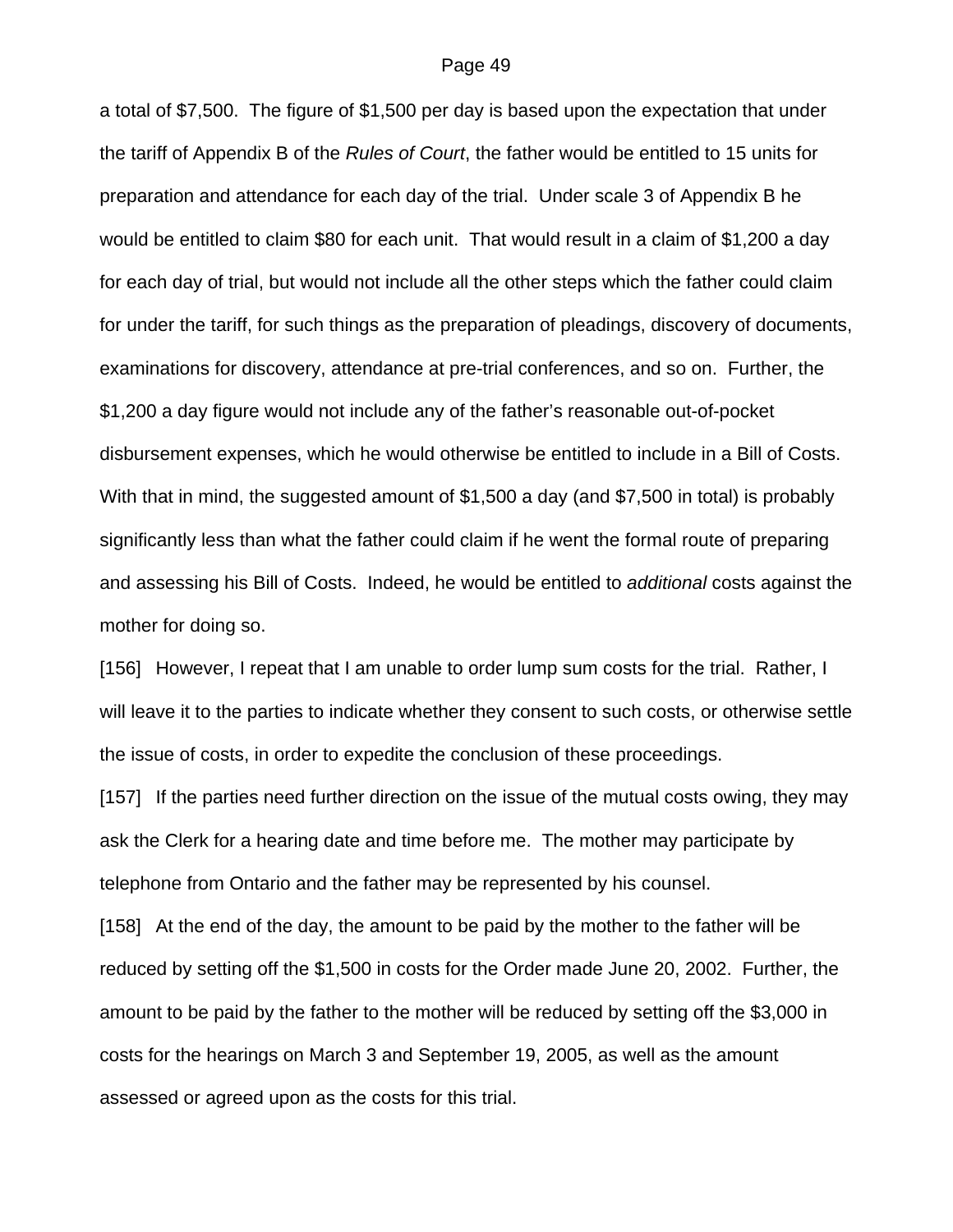## **CONCLUSION**

[159] I make the following orders:

- 1. The parties will share joint custody of W., born January 19, 1996.
- 2. The primary residence of the child will be with his mother.
- 3. The child will reside with the father in Atlin, British Columbia, for the month of August each year. For the purpose of exercising this summer time access, the father will travel to Ontario to accompany the child to and from British Columbia, return. Alternatively, the father may delegate that responsibility to the paternal grandmother, M.P., if she consents.
- 4. The paternal grandparents, M.P. and D.P., will have access to the child one weekend each month from after school is finished on Friday until 6 p.m. on Sunday evening. For the purpose of exercising this access, the paternal grandparents will travel from their home near Pembroke to the child's home in Almonte and return. The particular weekend in each month on which this access will be exercised will be as agreed upon between the mother and the paternal grandparents, on the understanding that the mother may select the weekend of her choice, with reasonable advance notice to the paternal grandparents. Further, this access will take place during those times when the father is not present in Ontario for the purpose of exercising his winter time access, as set out below.
- 5. While the father is present in Ontario during the winter months each year, he will have access to the child each weekend for a total period of eight weeks. If this eight-week period overlaps Christmas, then the father's access during the two weeks of the Christmas holiday season, as set out below, will not be included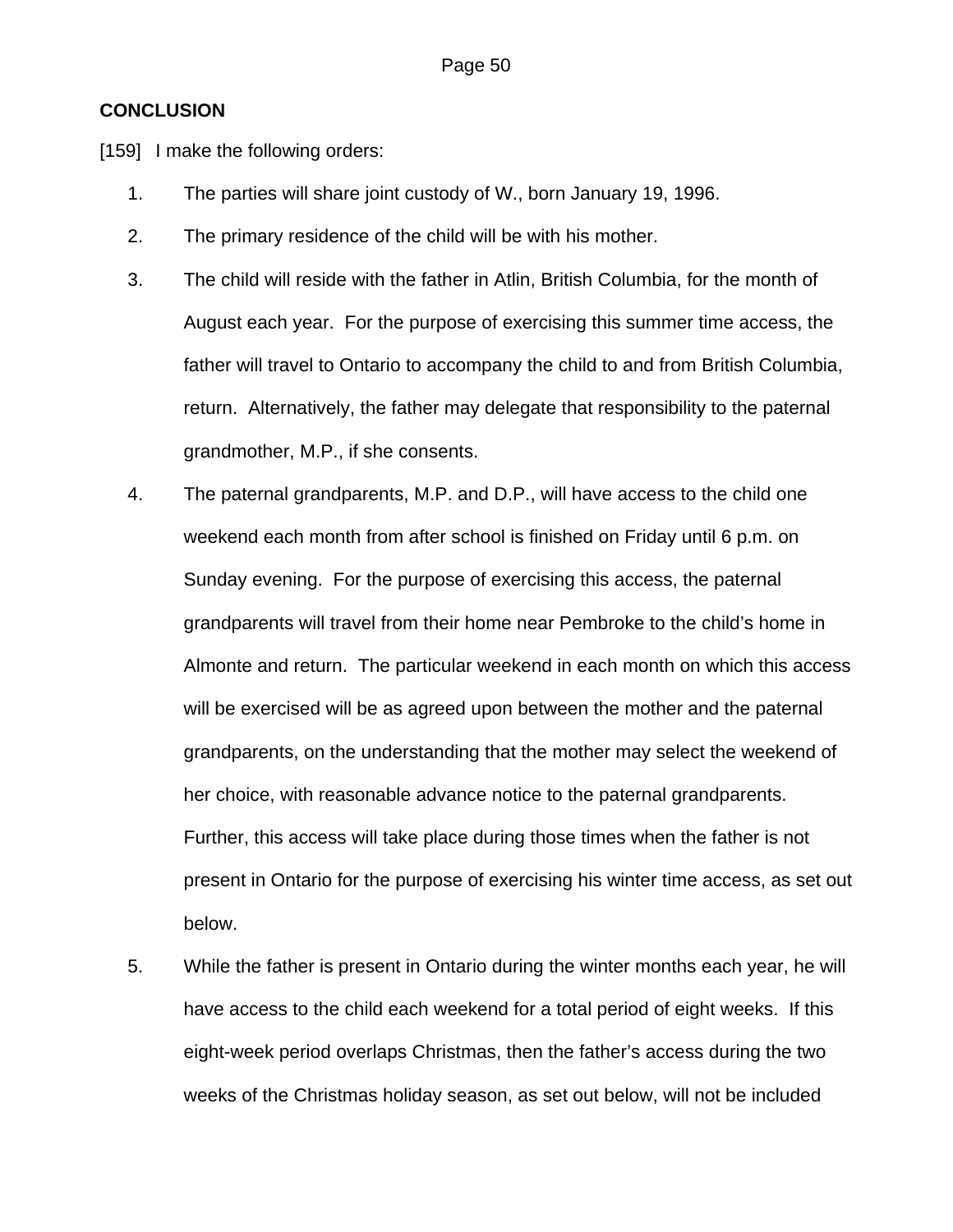and will therefore interrupt the eight weeks of access. If the father wishes to exercise further winter time access beyond the eight weeks, then he will do so every second weekend. The weekend access will run from after school is finished on Friday (or from 9:00 a.m. if W. does not attend school on Friday) until 6 p.m. on Sunday evenings (or 6 p.m. on Monday evenings, if the weekend falls on a long weekend).

- 6. The father will have access to the child during each Christmas holiday season for the week before, and including, Christmas day, with the exchange to the mother being made on Boxing Day, commencing this Christmas in 2005, and on every following Christmas, in years ending with an odd number. In years ending with an even number, the father will have access to the child commencing on Boxing Day for the week after Christmas. The father will be responsible for picking up and dropping off the child, and may delegate that responsibility to M.P., if she consents.
- 7. The father will have regular access to the child by telephone, fax and Internet at least one day each week for up to 30 minutes, regardless of whether the father is residing in Atlin or in Ontario.
- 8. The mother shall provide monthly reports to the father, through the paternal grandmother, M.P., on the child's educational progress, medical issues, and developmental progress.
- 9. The father will pay child support to the mother in the amount of \$267 per month, based upon the father's admitted gross annual income of \$30,000.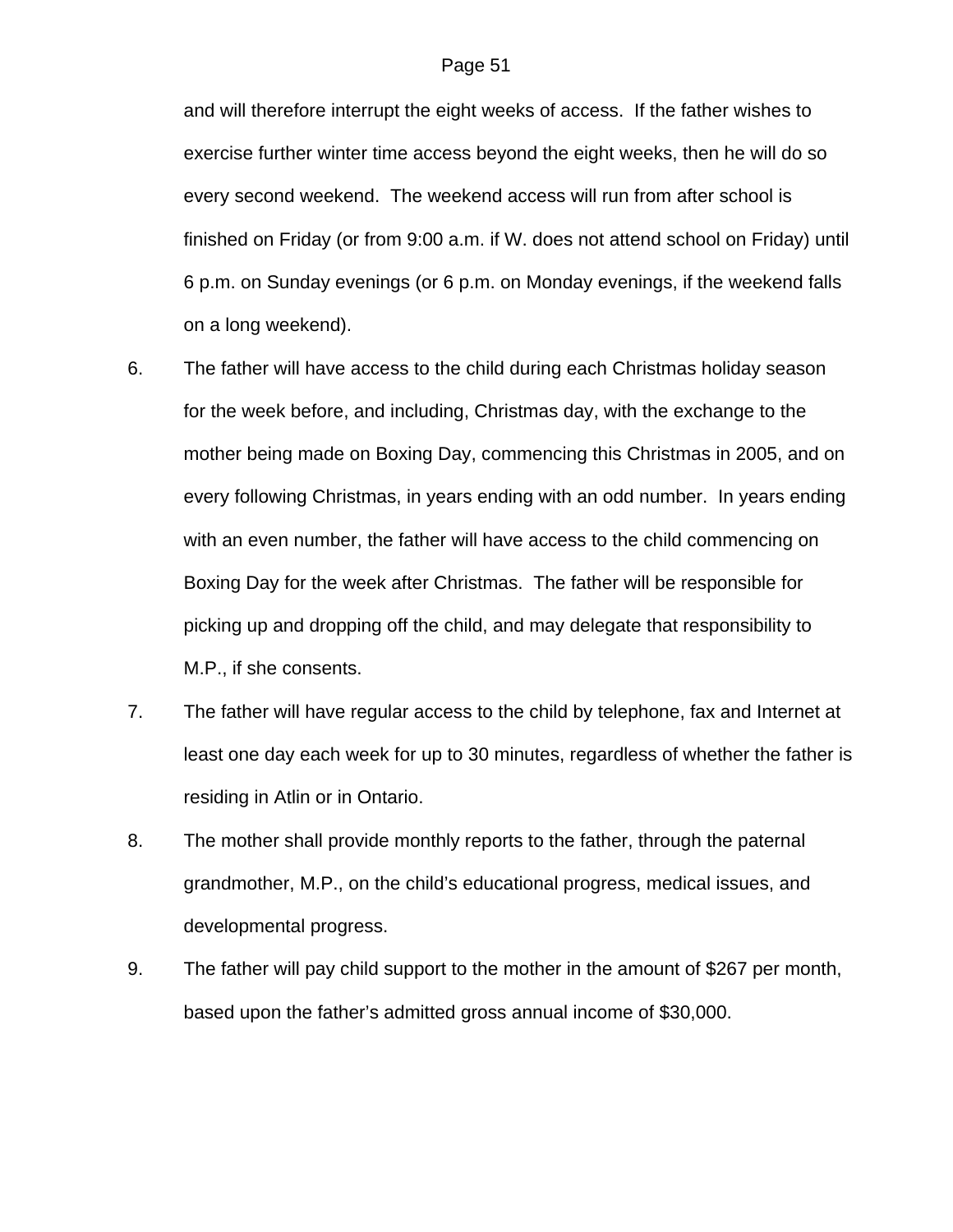- 10. The father shall provide the mother of his notice of income tax assessment and reassessment, if any, by August  $31<sup>st</sup>$  each year, until the child is no longer considered a "child of the marriage" as defined in the *Divorce Act*.
- 11. There will be no intentional person-to-person direct contact between the parties. However, this condition will not apply:
	- a) in the event of an emergency;
	- b) if the parties jointly attend a meeting with W.'s professional team (or any future professional caregiver or teacher); or
	- c) a mediation contemplated under this Order.

Whenever possible, the parties will communicate through the paternal grandmother, M.P., providing she consents. They may also communicate with each other in writing. The parties shall, at all times, communicate with one another in a respectful manner.

- 12. Throughout this Order, there are several conditions which require and anticipate the agreement of the parties on specific matters. If they are unable to reach agreement, they must refer the matter to mediation with the assistance of the child's professional team or teacher at the time, or such other mediator as they may agree upon. Should the father be residing in British Columbia at the time, he may participate in such mediation by teleconference or video conference, at his expense. Subject to that proviso, the parties shall bear the costs of such mediation equally.
- 13. The mother will cooperate with the father in preparing the child for his annual summer access in Atlin. The mother will agree to all reasonable requests made by the father for that purpose. If the father and mother are unable to agree on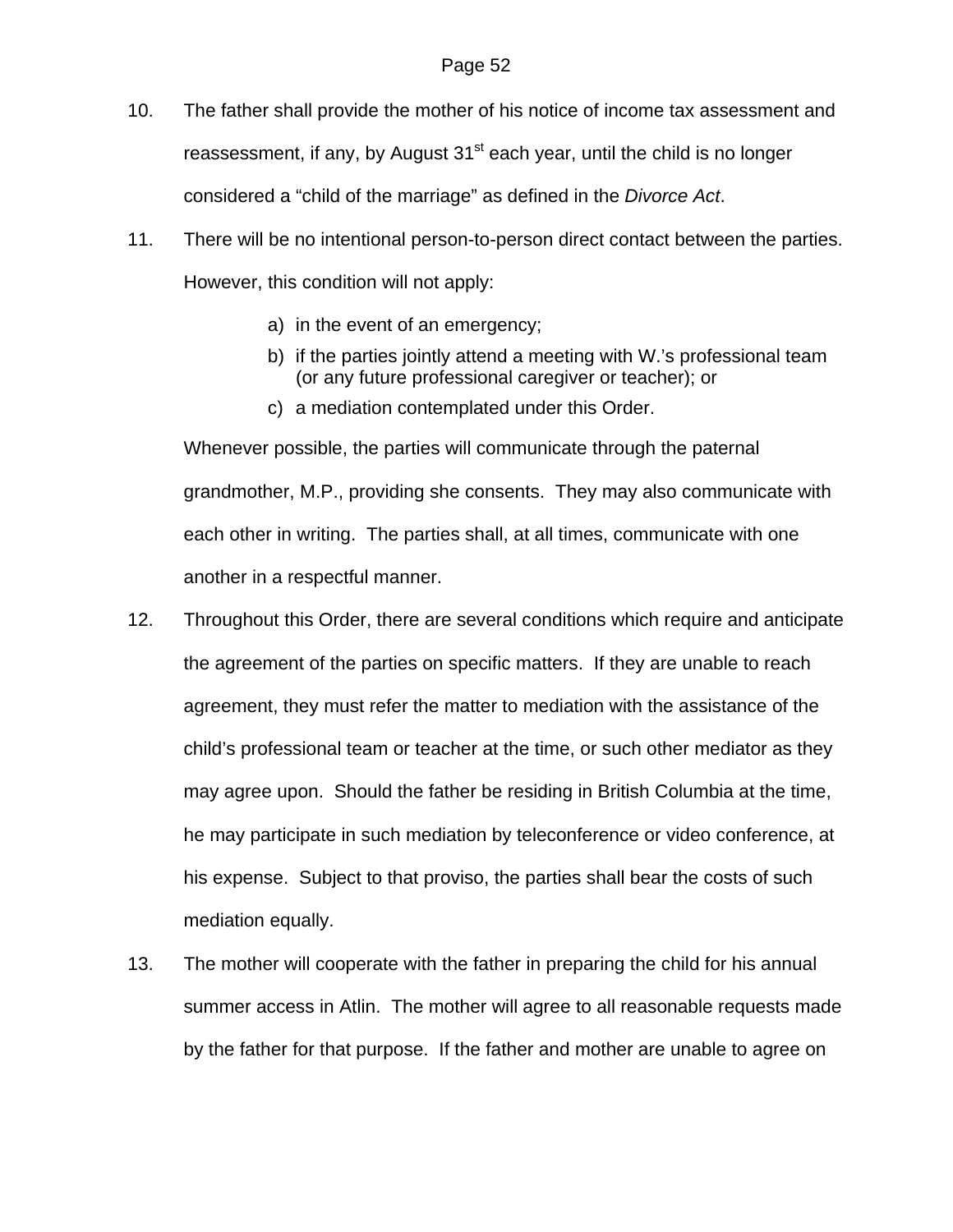any point relating to this preparation, then they shall refer the matter to mediation.

- 14. Neither party shall commit the other party to any expense for the child's care or upbringing without giving prior notice to the other party and obtaining that party's agreement in writing. Where the parties are unable to agree, they shall refer the matter to mediation.
- 15. Whichever parent the child is residing with shall have authority to make emergency medical decisions, providing they notify the other parent immediately if the child receives any emergency medical treatment, or is involved in any accident requiring the same, and update the other parent on the child's progress related to and following any such treatment.
- 16. The mother will direct the members of the child's professional team at the Children's Hospital of Eastern Ontario ("CHEO"), and any future professional caregivers or teachers of the child, to notify the father of all meetings regarding the child which either or both parents are invited to attend. In any event, the mother shall notify the father of any such meetings which she becomes aware of. If the father is residing in Ontario at the time of the meeting, he may attend in person. If the father is residing in British Columbia at the time of the meeting, M.P. may attend on the father's behalf, if she consents.
- 17. The father will have access to all of the child's records maintained by the child's professional team operating the current day treatment program at CHEO, and any future school or medical records regarding the child.
- 18. If any change in the child's educational, medical or developmental program is recommended by his professional team or any future professional caregiver or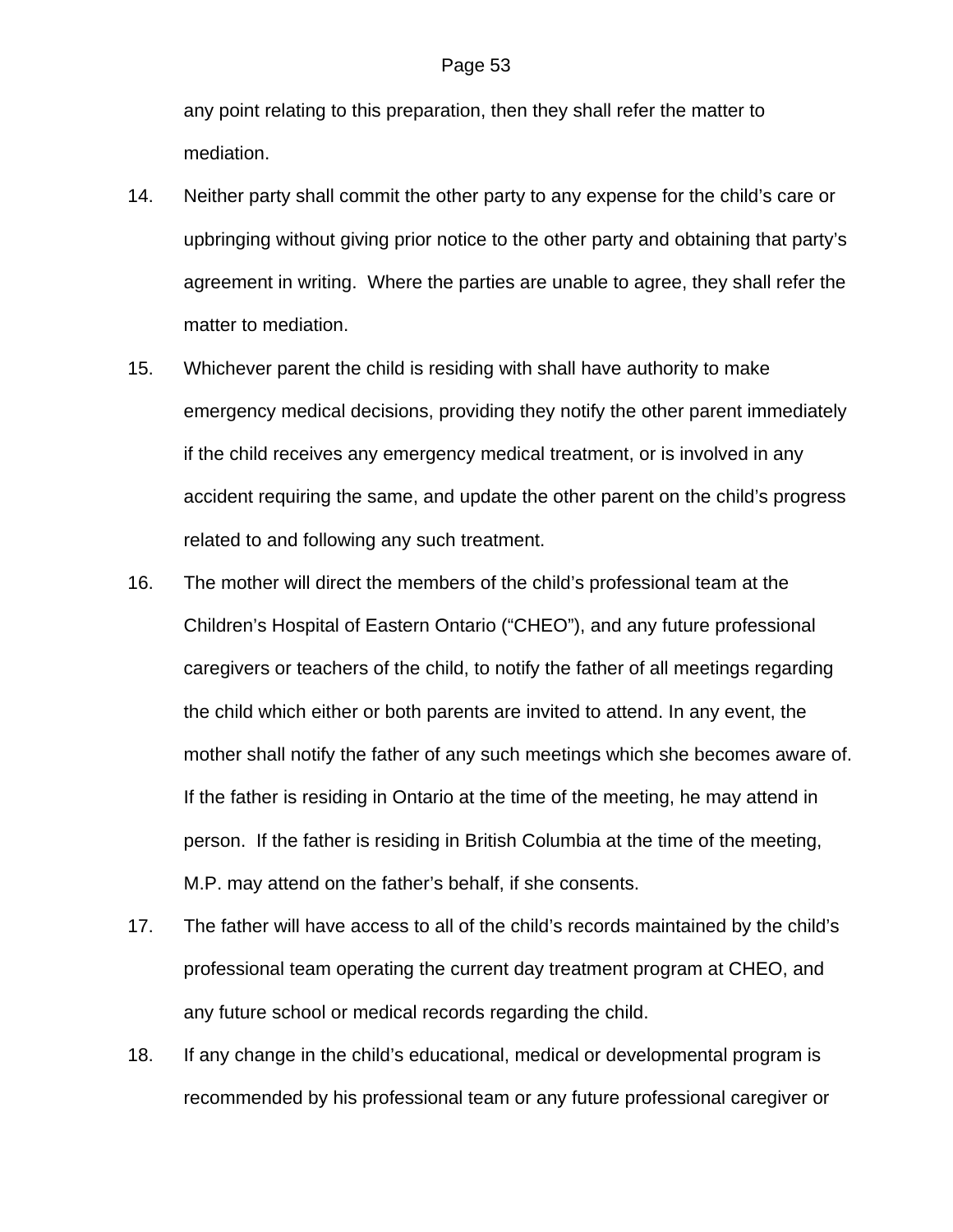teacher, such change may only be made after consultation with both parents and providing they agree. If the parents are unable to agree, then they shall refer the matter to mediation.

- 19. The mother must consult with the father regarding any change of the child's school and the parties must agree upon that change before it may be made. If they are unable to agree, then they shall refer the matter to mediation.
- 20. The mother must consult with the father regarding any major medical decisions for the child, including the administration of nutrient and vitamin supplements and medication and the parties must agree on any such decision. If they are unable to agree, then they shall refer the matter to mediation.
- 21. A copy of this Order, once filed, shall be provided by the mother to W.'s current professional team at CHEO, and to any of his future professional caregivers or teachers, so long as W. is considered a "child of the marriage" as defined in the *Divorce Act.*
- 22. The father will have the right to review any decision made by the mother about the child's care and upbringing, if such a decision is not in an area already identified in this Order, to determine whether the decision is the child's best interests. The father shall apply to this Court for such a review.
- 23. There will be no denial of access by the mother unless the child is ill. In the event that access by the father or the paternal grandparents is denied or missed, for whatever reason, there shall be a make up of that access within the following two months, or as the parties may otherwise agree. If they are unable to agree, they shall refer the matter to mediation.